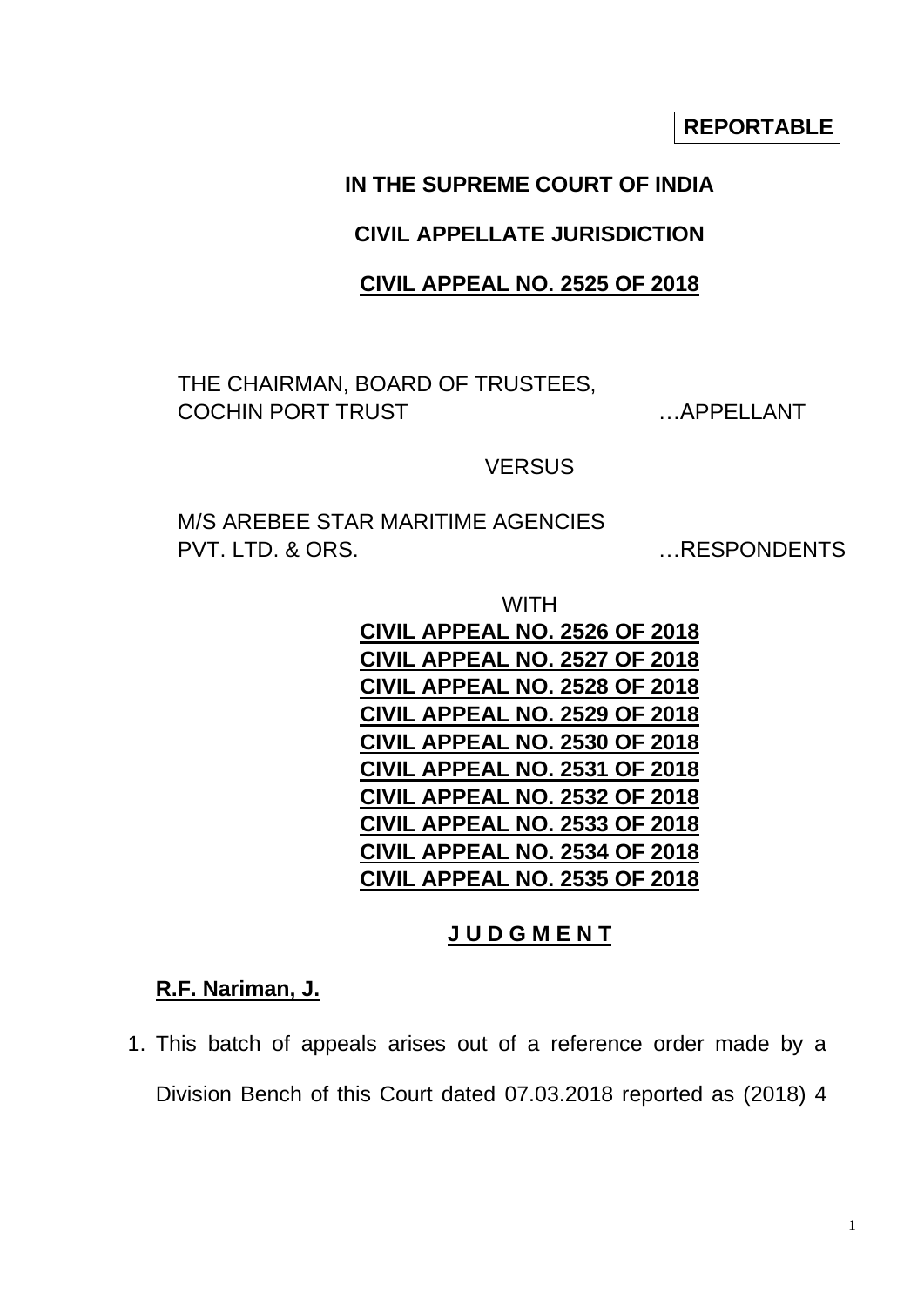SCC 592. The learned Division Bench stated as to how these

proceedings arose before it as follows:

"**1.** These proceedings have arisen from a judgment dated 27-9-2011 [*Arebee Star Maritime Agencies (P) Ltd.* v. *Cochin Port Trust*, Original Petition No. 21041 of 1999, decided on 27-9-2011 (Ker)] of a Division Bench of the Kerala High Court in a batch of writ appeals and original petitions, preferred by various shipping agents.

**2.** The question before the High Court was whether the liability to pay "ground rent" on containers unloaded at Cochin Port, but not cleared by the consignees/importers and refused to be destuffed by the Port, on the ground of inadequate storage space, can be imposed on the owners of the vessel/steamer agents beyond the period of 75 days, fixed by the Tariff Authority of Major Ports [TAMP], a statutory body constituted under Section 47-A of the Major Port Trusts Act [MPT Act], 1963.

**3.** The facts of the case are summarised in the following extract of the judgment of the High Court:

"The sequence of events that led to the stalemate refers to the incidents which happened in 1998 when there (sic) imports synthetic woollen rags (in containers) in the Cochin Port Trust premises. The said containers were destuffed to facilitate Customs examination and to return the empty containers to the steamer agents. The destuffed cargo occupied much larger space and was not promptly cleared by the consignees in view of the hurdles placed by the Customs stating that the cargo actually did not constitute old woollen rags as declared, but mostly were brand new clothes which could not have been cleared. The "modus operandi" of the consignees/importers attracted wide attention of all concerned and taking note of the probable extent of liability to be imposed by the Customs Department, and the liability to be satisfied to the Port and others concerned, the consignees did not turn up to clear the goods and they were lying idle in the Port premises for quite long."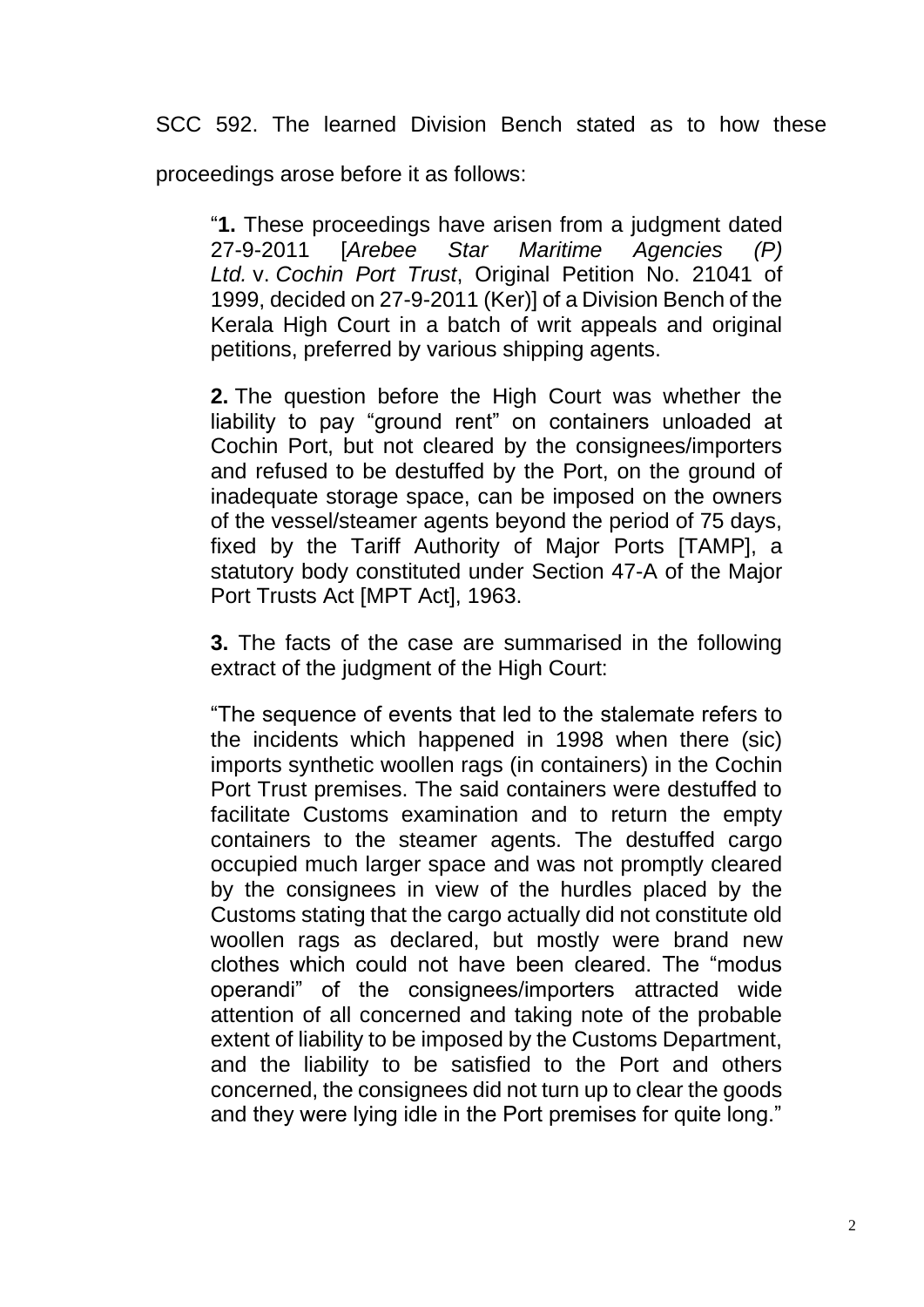The Port Trust charged "ground rent" from the steamer agents/owners of the containers."

2. After then setting out the relevant provisions of the Major Port Trusts

Act, 1963 ["**MPT Act**"] and the relevant portions of five decisions of this

Court, namely, **Port of Madras v. K.P.V. Sheik Mohamed Rowther** 

**& Co.** 1963 Supp. (2) SCR 915 ["**Rowther-I**"]; **Port of Madras v.** 

**K.P.V. Sheik Mohd. Rowther & Co. P. Ltd.** (1997) 10 SCC 285

["**Rowther-II**"]; **Port of Bombay v. Sriyanesh Knitters** (1999) 7 SCC

228; **Forbes Forbes Campbell & Co. v. Port of Bombay** (2015) 1

SCC 228 ["**Forbes-II**"] and **Rasiklal Kantilal & Co. v. Port of Bombay** 

(2017) 11 SCC 1, the Division Bench then stated:

"**23.** Analysing the above judgments, the following position emerges:

**23.1.** The decisions in *Rowther-I*, *Rowther-II*, *Sriyanesh Knitters*, *Forbes-II* and *Rasiklal* do not seem to follow a consistent line about whom the Port Trust has to fasten the liability for payment of its charges;

**23.2.** The Constitution Bench judgment in *Rowther-I* holds that when Port Trust takes charge of the goods from the shipowner, the shipowner is the bailor and the Port Trust is the bailee. While the Bench of two Judges in *Sriyanesh Knitters* holds that there comes into existence the relationship of bailor and bailee between the consignee and the Port Trust, the decision in *Forbes-II* disagrees with this view of *Sriyanesh Knitters*. *Rasiklal* opines that enquiry into such relationship is irrelevant in determining the right of a Port Trust to recover its dues;

**23.3.** While the decision in *Sriyanesh Knitters* was based on the interpretation of the term "owner" under Section 2(*o*) of the MPT Act, the judgments in *Forbes-II* and *Rasiklal* do not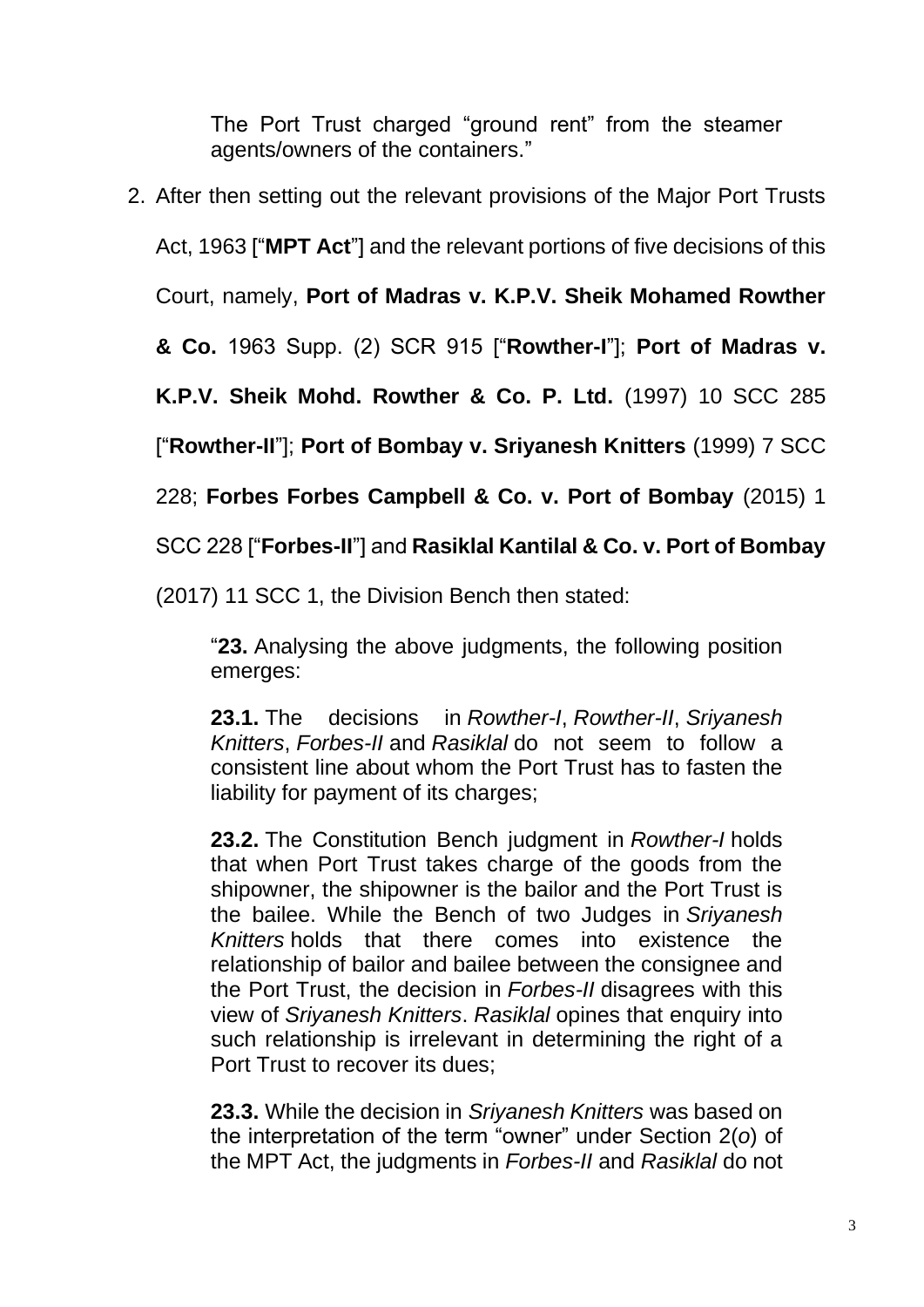find the question of interpretation of the term "owner" to be relevant;

**23.4.** While *Forbes-II* relies upon the Constitution Bench decision in *Rowther-I* to come to its conclusions, *Rasiklal* does not find *Rowther-I* to be an authority for the proposition that until the title in goods is passed to the consignee, the liability to pay various charges payable to a Port Trust, for its services in respect of goods, falls exclusively on the steamer agent;

**23.5.** In *Rowther-II*, it was held that once the goods are handed over to the Port Trust by the steamer and the steamer agents have duly endorsed the bill of lading or issued the delivery order, their obligation to deliver the goods personally to the owner or the endorsee comes to an end. The decision in *Rasiklal*, which has been delivered after the reference of *Forbes-I* was disposed of, takes a contrary view that in cases where the consignee does not come to take delivery of goods, the position of law laid down by *Rowther-II* would result in a situation that the Port Trust would incur expenses without any legal right to recover such amount from the consignor, with whom there was no contractual obligation; and

**23.6.** The Bench of two Judges in *Rasiklal* opined that it agrees with the conclusions recorded in *Rowther-II* and *Forbes-II* that a Port Trust could recover the rates due, either from the steamer agent or the consignee. However, the holding in *Rowther-II* finds only the consignee to be liable.

**24.** Taking note of the above inconsistencies in the judgments which have been delivered after the pronouncement by the Constitution Bench in *Rowther-I*, we are inclined to the view that the following issues need to be resolved by a larger Bench:

**24.1.** Whether in the interpretation of the provision of Section 2(*o*) of the MPT Act, the question of title of goods, and the point of time at which title passes to the consignee is relevant to determine the liability of the consignee or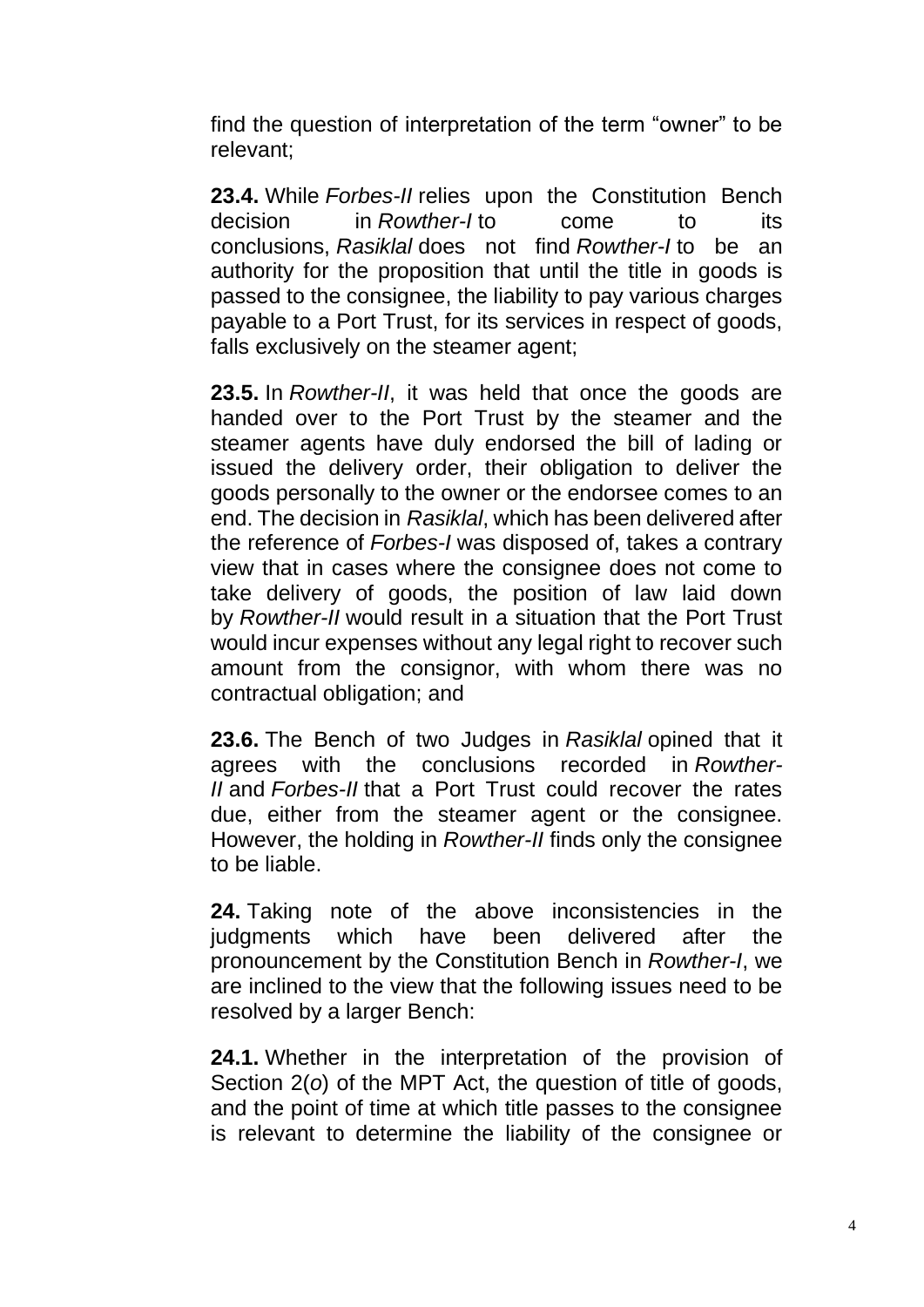steamer agent in respect of charges to be paid to the Port Trust;

**24.2.** Whether a consignor or a steamer agent is absolved of the responsibility to pay charges due to a Port Trust, for its services in respect of goods which are not cleared by the consignee, once the bill of lading is endorsed or the delivery order is issued;

**24.3.** Whether a steamer agent can be made liable for payment of storage charges/demurrage, etc. in respect of goods which are not cleared by the consignee, where the steamer agent has not issued a delivery order; if so, to what extent;

**24.4.** What are the principles which determine whether a Port Trust is entitled to recover its dues, from the steamer agent or the consignee; and

**24.5.** While the Port Trust does have certain statutory obligations with regard to the goods entrusted to it, whether there is any obligation, either statutory or contractual, that obliges the Port Trust to destuff every container that is entrusted to it and return the empty containers to the shipping agent.

**25.** The larger Bench may deal with any additional issues relevant to the context, as it deems necessary."

3. The impugned judgment dated 27.09.2011 of a Division Bench of the

Kerala High Court decided a limited question that was argued before

it, namely:

"Whether liability to pay 'Ground Rent' in respect of the containers unloaded in the Cochin Port, lying uncleared by the Consignees/Importers and refused to be destuffed by the port, for inadequate storage space, can be mulcted on the owners of the Vessel/Steamer Agents beyond 75 days, in view of the Scheme of the Statute (Major Port Trusts Act 1963 – in short 'MPT Act') and the contents of the TAMP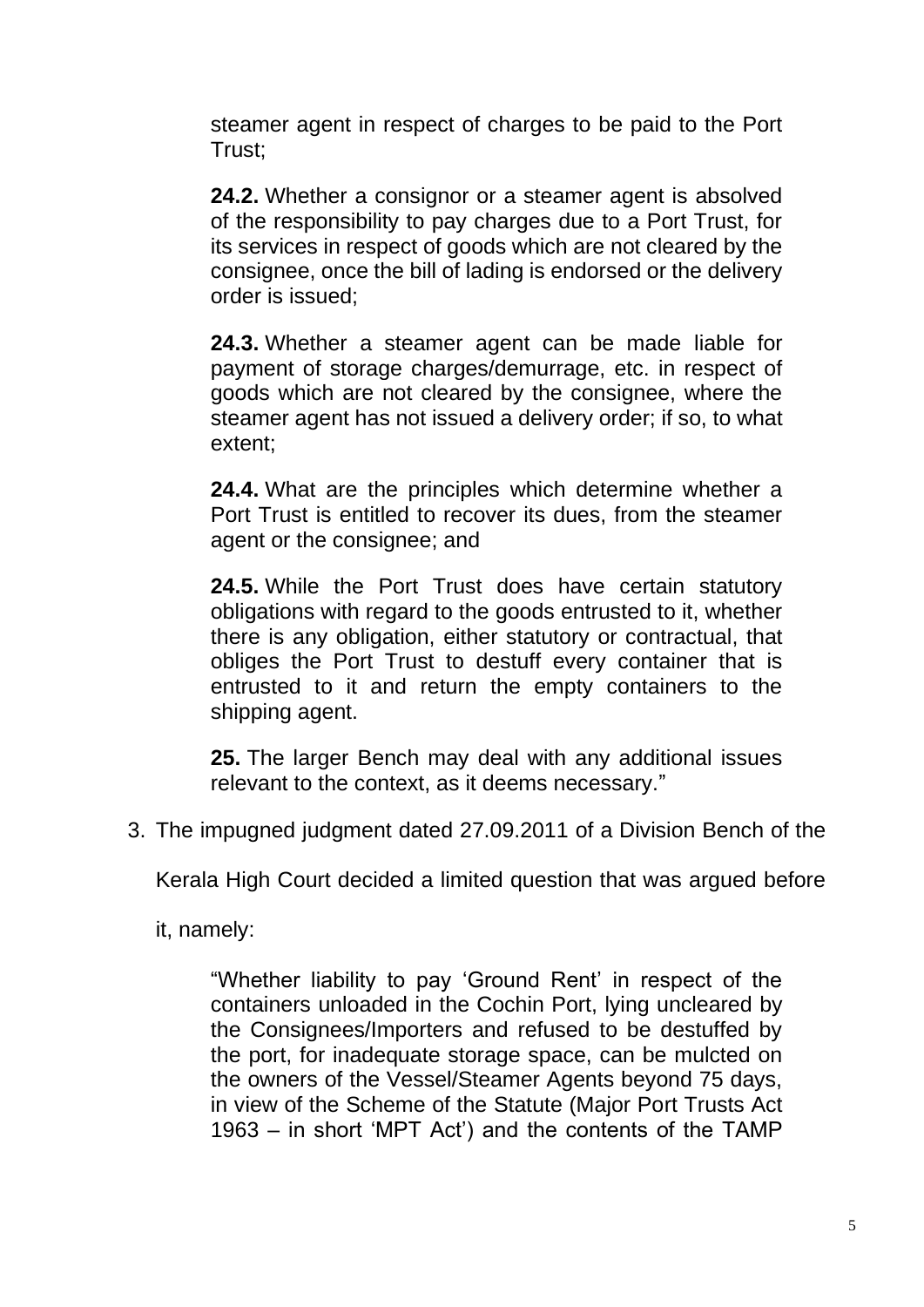(Tariff Authority for Major Ports) Orders dated 10.11.1999, 19.07.2000, and 13.09.2005, is the point."

4. The impugned judgment came to be passed as a number of writ appeals had been preferred by shipping agents, the Port Trust, and one consignee against the judgment dated 16.09.2002 of a single Judge of the Kerala High Court. A writ petition, namely, W.P. (C) No. 32191 of 2004, was also disposed of by the impugned judgment, as it raised a similar question of law. The facts involved in these appeals and writ petition were briefly stated in paragraphs 4 and 5 of the impugned High Court judgment as follows:

> "**4.** Goods involved in all the cases, imported as 'FCL' (Full Container Loads) mainly consist of 'synthetic woollen rags', except in W.P. (C) No. 32191 of 2004, where it is VCD players. The period of import is during August 1998 to March 1999. All the Containers now stand returned after destuffing, pursuant to common judgment in the Original Petitions and the interim orders passed in the Appeals.

> **5.** Some of the goods imported earlier in the Cochin Port, titled as "woollen rags" were actually found to be "brand new clothes" on inspection by the Customs Department, which attracted heavy duty, penalty and such other charges. The dispute between the Consignees and the Customs went on

> for an indefinite period and in the said circumstances, the consignees did not turn up to clear the goods in respect of the subsequent transactions as well, presumably knowing the probable outcome and the huge liability to be satisfied under different heads including the Port charges and other dues because of the delay. So also, no action was taken by the Port Trust to destuff the goods and they retained the containers for their own reasons."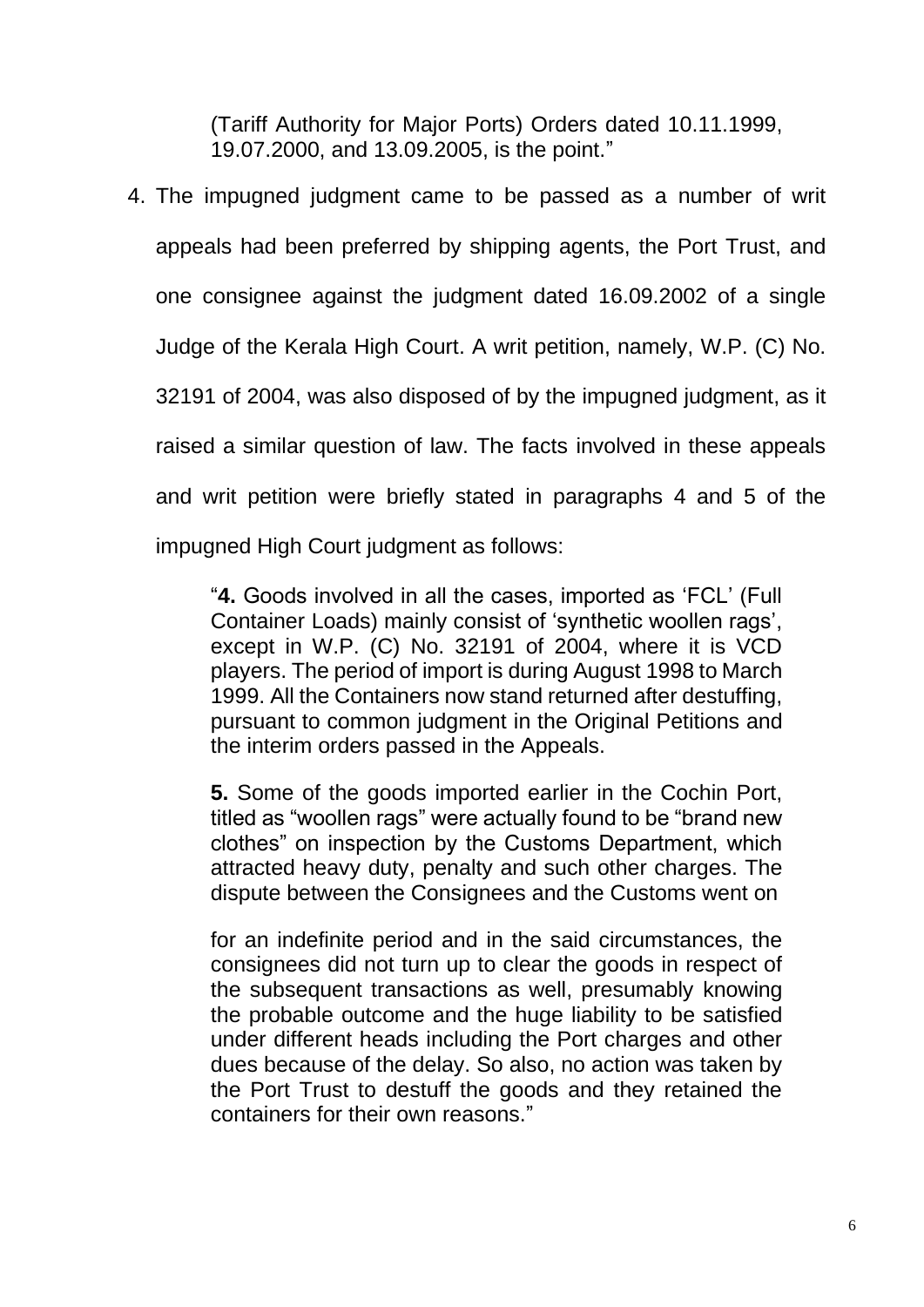5. The learned Senior Advocate who led the arguments on behalf of the shipping agents before the High Court made one important concession, namely, that the shipping agents do not propose to press the contention as to their liability in satisfying ground rent, except that they ought not to be mulcted with any such liability beyond the period of 75 days, which was set out in the relevant Tariff Authority for Major Ports ("**TAMP**") Orders. At the point of time that the Division Bench delivered its judgment, a Division Bench of this Hon'ble Court in **Forbes Forbes Campbell & Co. Ltd. v Board of Trustees, Port of Bombay** (2008) 4 SCC 87 ["**Forbes-I**"], had referred the following three questions to a larger Bench:

> "**9.** The questions of law of public importance in this appeal are as follows:

> *1*. Whether a steamer agent can be construed as owner of the goods carried in his principal's vessel within the definition of "owner" in relation to goods under Section 2(*o*) of the Major Port Trusts Act, 1963?

> *2*. Whether a steamer agent at all can be made liable for payment of storage charges/demurrage, which are uncleared by the consignee, even where steamer agent has not issued delivery order?

> *3*. In the event a steamer agent is held liable, to what extent he is liable and whether it absolves the respondent from acting promptly under Sections 61 or 62 of the Act?

6. Since this reference had not yet been answered by the larger Bench

at the time the impugned proceedings were ongoing, the learned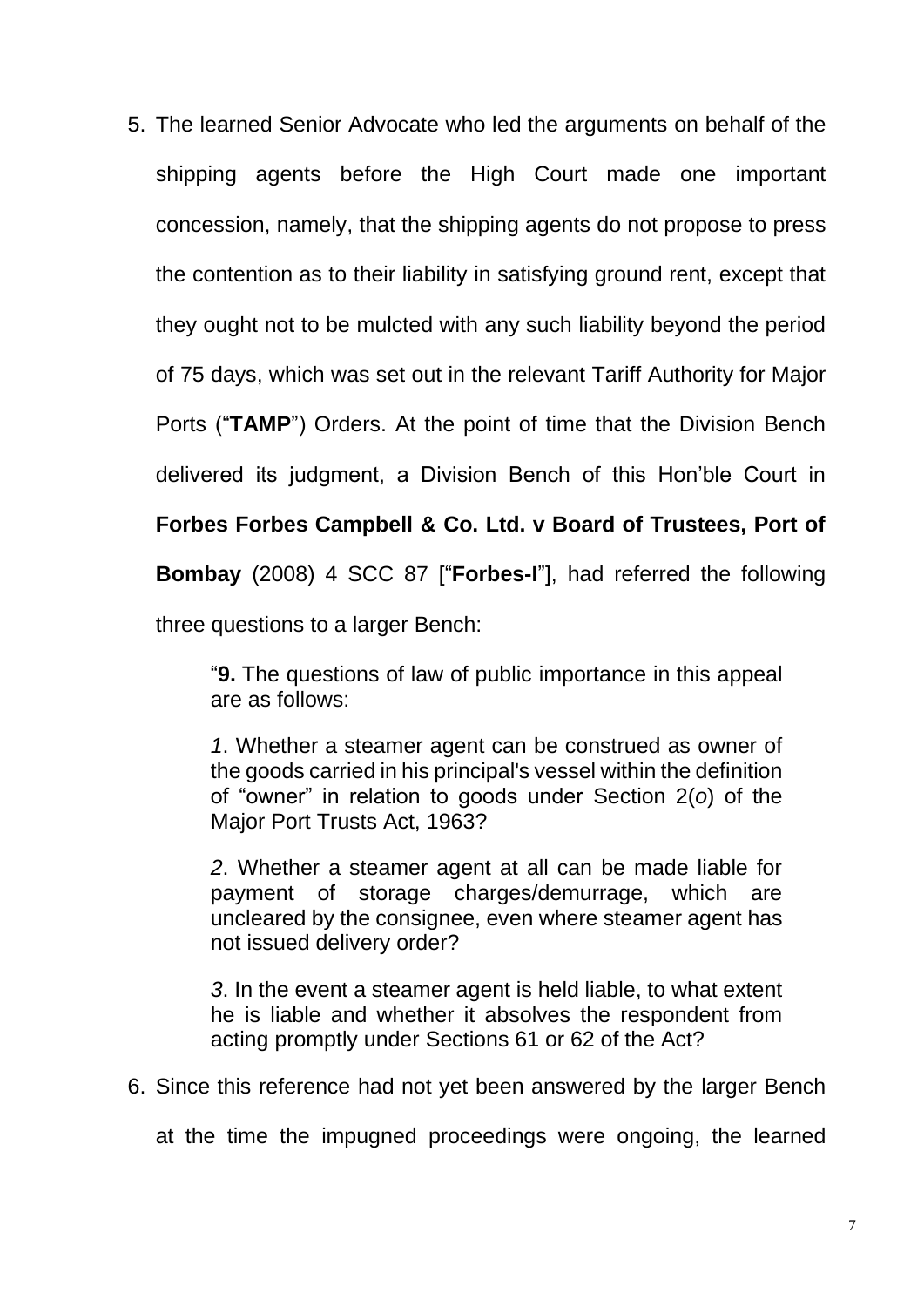Senior Advocate representing the shipping agents before the High Court clarified that the High Court may go on to decide only the question as to the *extent* of liability of the shipping agents, i.e. whether liability could extend beyond the 75 days mentioned in the relevant TAMP Orders.

7. In answering the question raised before it, the impugned judgment referred to the fact that the shipping agents repeatedly requested the Port Trust to destuff the containers which were lying at the port, but that the Port Trust stated that they cannot do so for inadequacy of space. The impugned judgment therefore held that because of the lapse on the part of the consignee on the one hand in not lifting the goods, and the Port Trust on the other in not destuffing containers, the shipping agents were caught in between, and were being made "to pay through their nose". This being the case, the impugned judgment went on to construe sections 61 and 62 of the MPT Act, by which a Board "may", after the expiry of two months from the time when any goods passed into its custody, sell such goods under certain circumstances. The impugned judgment went on to hold that the expression "may" in the said provisions must be read as "shall", as a duty is cast on the Port Trust to get rid of the goods as soon as possible in a fact situation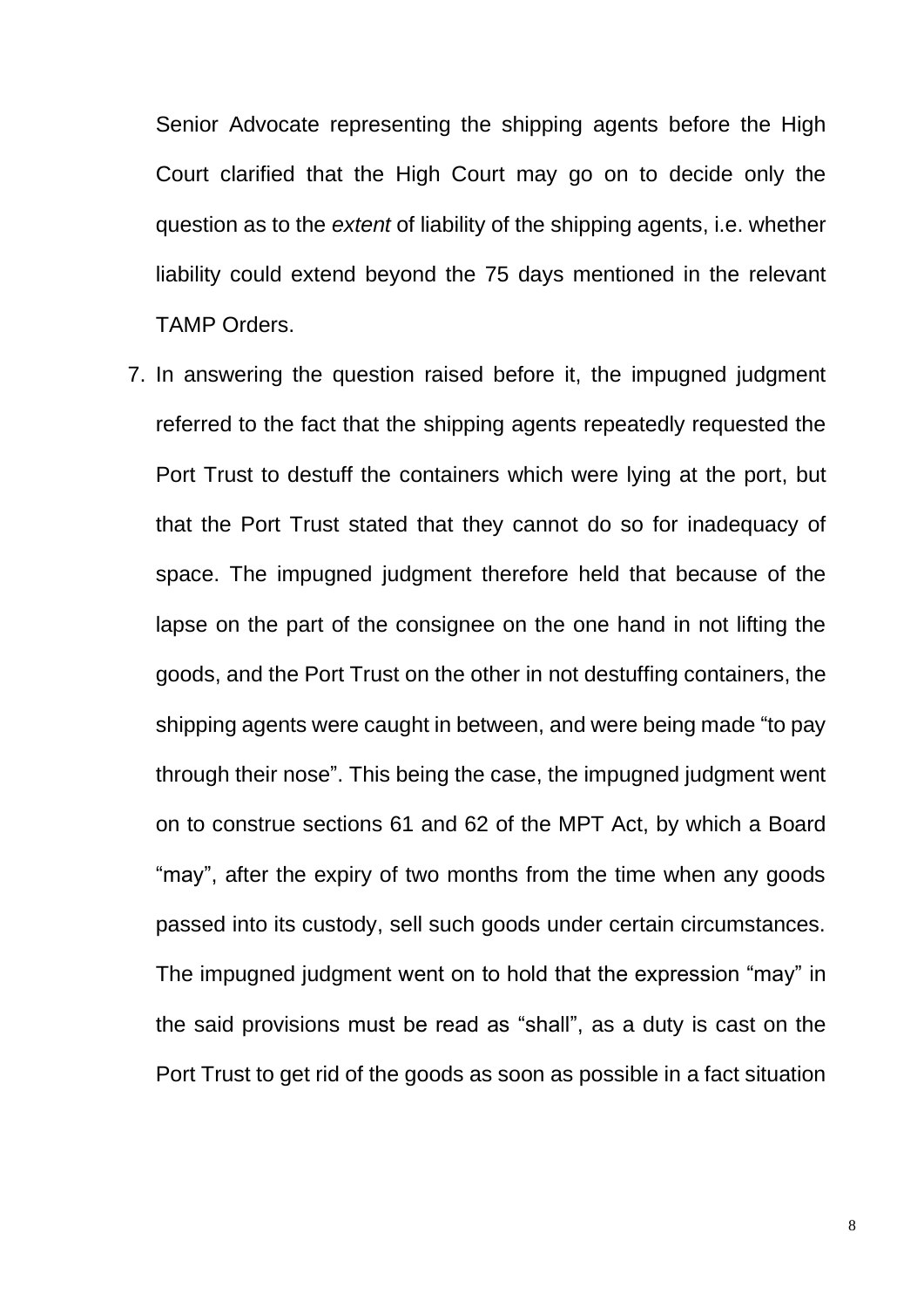where the consignee does not lift such goods. Ultimately, the impugned judgment concluded:

"**44.** In the above facts and circumstances, this Court finds that, there is no rationale on the part of the Port Trust in contending that they are entitled to collect 'Ground Rent' charges in respect of containers indefinitely. The course pursued by them without causing the goods to be destuffed, despite the specific request, on the failure of the Consignee/Importer to have it cleared and by proceeding against such goods for causing the same to be sold in the public auction, realising the funds, to be apportioned in the manner specified under Section 63, cannot but be deprecated. This Court holds that the respondent Port Trust can demand 'Ground Rent' only to a maximum period of '75 days' as specified by the Tariff Authority for Major Ports as per the relevant TAMP Orders discussed above."

8. Shri Ritin Rai, learned Senior Advocate appearing on behalf of the Appellant Port Trust, referred to various provisions of the Customs Act, 1962 and the MPT Act, and argued that once responsibility for the goods is taken over by the Port Trust, the Port Trust becomes a bailee of the goods delivered to it by the ship-owner, who in turn is relieved of its liability for loss or damage to the goods during the period when the goods are in the custody of the Port Trust. Thus, the Port Trust is entitled to recover, from the shipping agents, demurrage and other dues for the period until a delivery order is issued by the shipping agent to the consignee, and for this purpose is entitled to exercise a lien over the goods for realisation of such demurrage. He added that where a delivery order is withheld or withdrawn, disabling the consignee from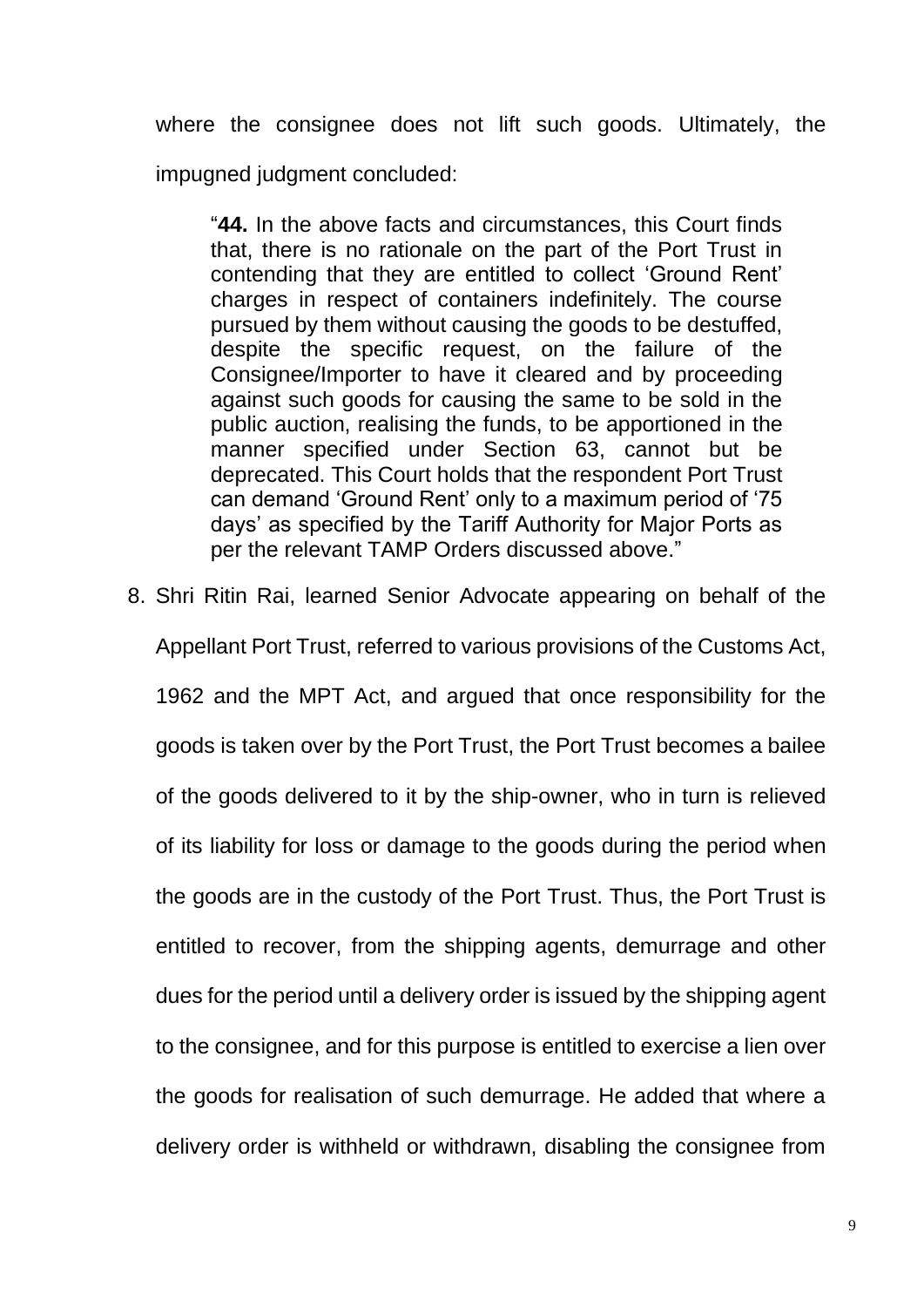getting delivery of the goods, the position remains as if no delivery order was issued at all. In such a case, the liability for payment of demurrage and other dues of the Port Trust will continue to be with the shipping agent. According to the learned Senior Advocate, the different strands of the judgments of this Court can all be reconciled to reach the conclusion canvassed for by the learned Senior Advocate. He argued that the submission that upon landing and discharge of the goods from the vessel, the Port Trust becomes a sub-bailee of the shippers/consignors, and that the Port Trust can therefore recover its dues *only* from the consignors, or the consignee who steps into the consignor's shoes upon endorsement of the bill of lading pursuant to section 1 of the Indian Bills of Lading Act, 1856, is wholly incorrect. He dealt with the decision of the Privy Council in "**The K.H. Enterprise**" [1994] 1 Lloyd's Law Reports 593, and distinguished the said decision from the present case, stating that the decision nowhere relates to the obligations of the bailee to the sub-bailee for services undertaken by it at the bailee's request. He went on to argue that in any case, the subbailee in **K.H. Enterprise** (supra) was entitled to payment for its services from the bailee pursuant to the agreement between them, and not from the bailor/shipper. Analogously, therefore, the Port Trust (subbailee) would be entitled to payment for its services from the shipping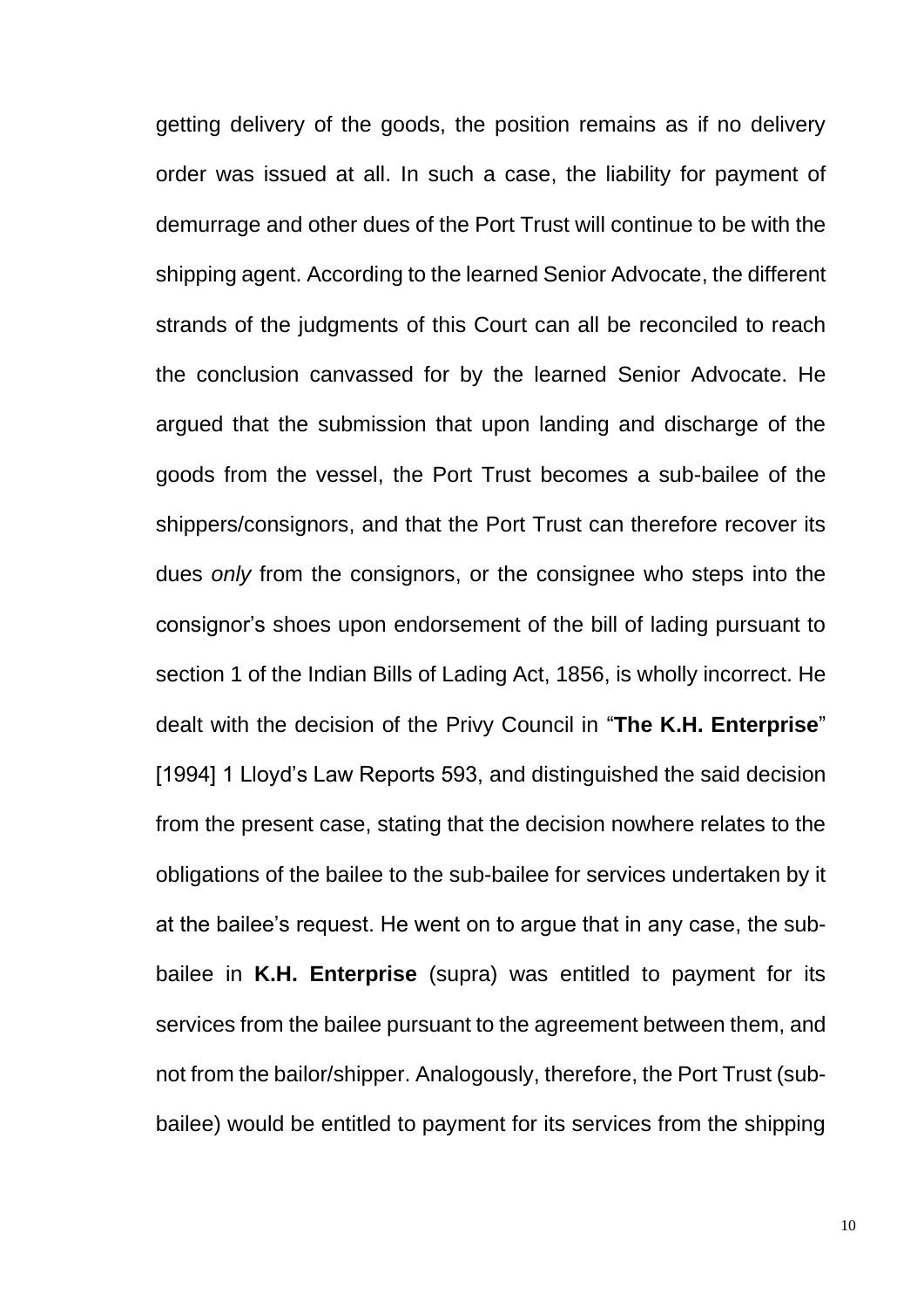agent (bailee). He was at pains to argue that the passing of title to the goods is immaterial when it comes to the Port Trust collecting its dues, as the Port Trust has no means of ascertaining when such title has passed. In any event, Shri Rai contended that the correct reading of the MPT Act leads to the conclusion that the passing of title is in any case wholly irrelevant. He stressed the fact that containers belonging to the shipping agents are required to be returned to them upon destuffing, as a result of which they are liable for ground rent. He strongly supported the decision in **Rasiklal** (supra) which laid this proposition down as a matter of law. He also strongly deprecated the impugned judgment of the Kerala High Court, stating that the discretion that has been given under sections 61 and 62 of the MPT Act to the Port Trust cannot be converted into a mandatory obligation, and that "may" must be read as "may", and not "shall".

9. Shri Prashant S. Pratap, learned Senior Advocate appearing on behalf of Respondent No.1, a shipping/steamer agent, was at pains to point out that endorsement on the bill of lading by the shipping agent, and a delivery order being given by the shipping agent, does not pass title to the goods. The endorsement on the bill of lading by the consignor in favour of a notified party or a consignee, when read with section 1 of the Indian Bills of Lading Act, 1856, is the endorsement that passes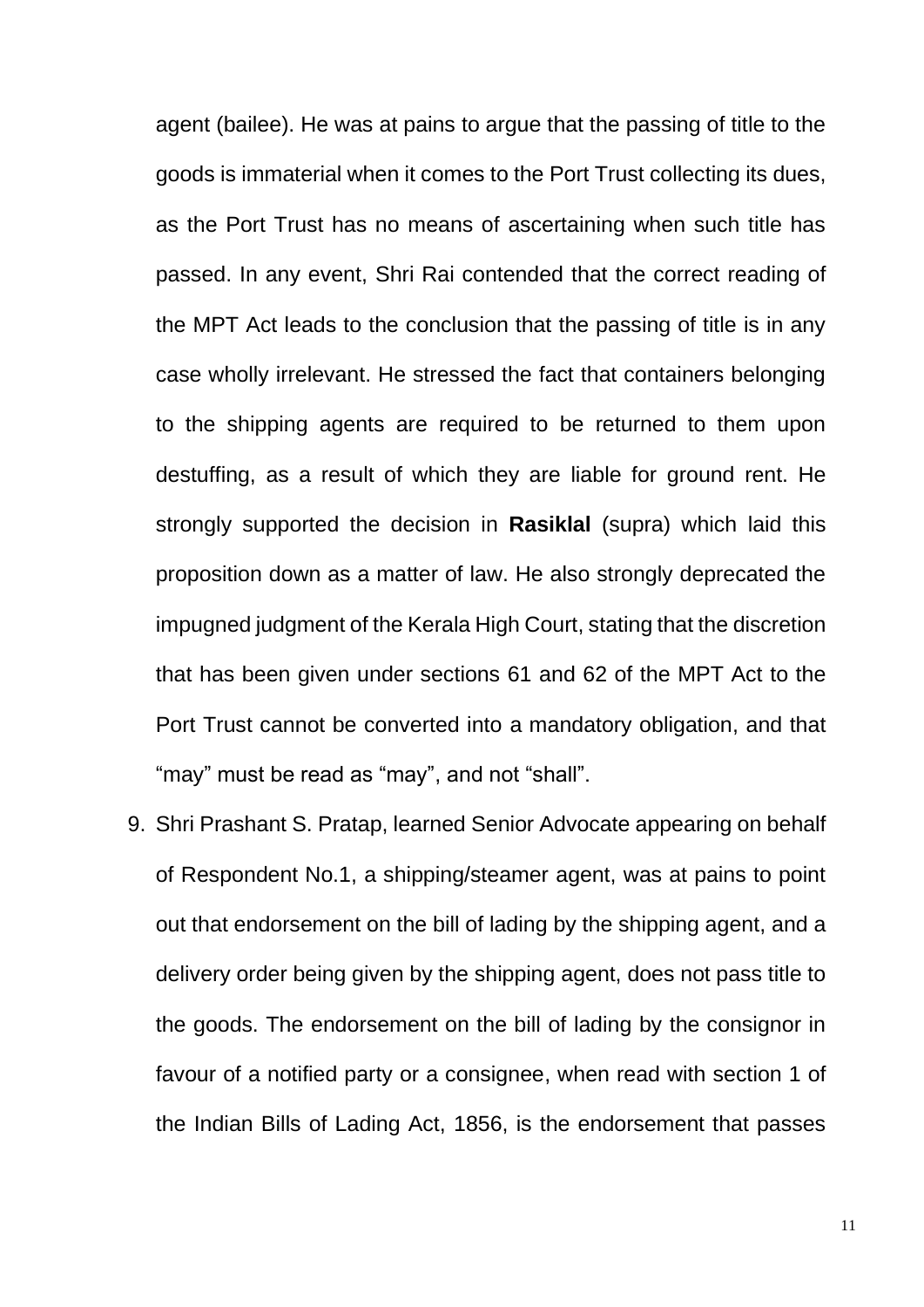title to goods, and must not be confused with his client's endorsement on the bill of lading. He relied heavily on the Privy Council judgment in **K.H. Enterprise** (supra), stating that the decision applied on all fours to the present case, and that therefore the Port Trust as a sub-bailee of the goods steps into the shoes of the bailee, i.e. the ship-owner/shipowner's agent, and must therefore sue the bailor i.e. the consignor/shipper, and not the original bailee. This was also because implied consent has been given by the consignor to handover the goods to the Port Trust at the port of despatch for delivery to the consignee, the Port Trust being fully aware that the goods are not the property of the carrier, namely the vessel, who is the bailee. He argued that on a conjoint reading of the provisions of the MPT Act, and on a reading of section 158 of the Indian Contract Act, 1872, the bailor must repay to the bailee "necessary expenses" incurred by it for the purposes of the bailment. This would, therefore, enable the Port Trust to recover storage charges from the bailor who is always the owner of the goods, whether consignor or consignee, but never from the shipowner, who is never the bailor. Shri Pratap argued that the MPT Act itself makes a clear distinction between the steamer agent, who is the agent of the vessel, and other agents, namely those of the consignor/consignee, under section 62 of the MPT Act. Further, upon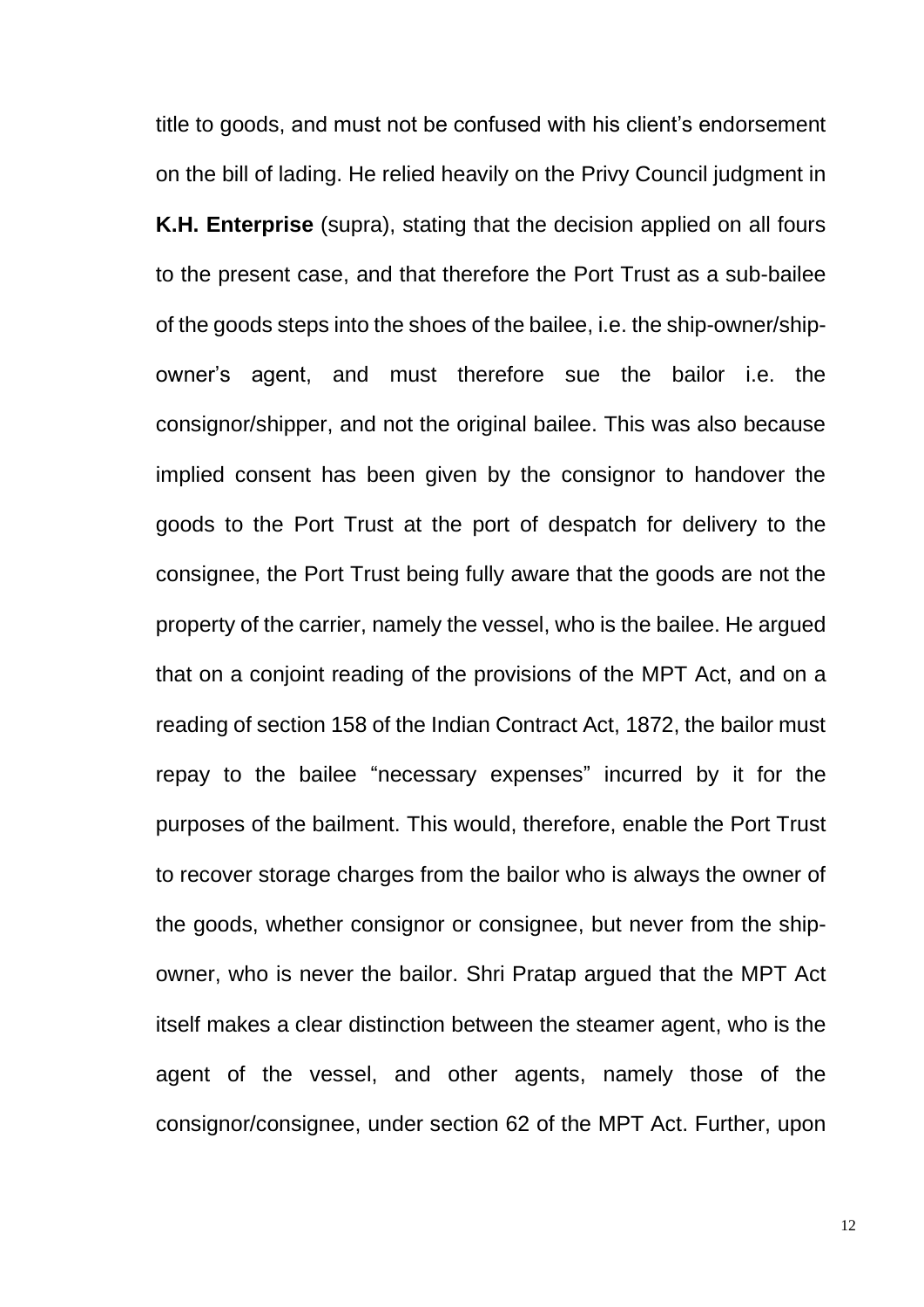sale of goods under section 63, the excess must be returned only to the owner. Such excess can never be paid to the ship-owner or the steamer's agent. He further went on to argue that a clear distinction is made in section 2(o) of the MPT Act between "owner" in relation to the goods, and "owner" in relation to the vessel, and that the steamer agent – who is the agent of the vessel – can never be said to be the "owner" of goods. He relied strongly on the judgment in **Sriyanesh Knitters** (supra), stating that the Port Trust is a bailee on behalf of the consignee who is the bailor, on a consideration of section 1 of the Indian Bills of Lading Act, 1856, and submitted that **Forbes-II** (supra) is wholly incorrect and deserves to be overruled. He dealt with the judgment in **Rowther-I** (supra) in great detail, and distinguished it from the present case, stating that the judgment does not concern demurrage or storage charges *post* landing of the goods, and after the Port Trust takes custody of the goods and issues the receipt, and is thus not applicable to the facts of the present case. Further, according to him, **Rasiklal** (supra), insofar as it agrees with **Forbes-II** (supra) is incorrect. Insofar as **Rasiklal** (supra) notes the legal position that the Port Trust is a sub-bailee of the goods bailed by the consignor (bailor) to the ship-owner (bailee), it is absolutely correct and must be followed. So far as **Rowther-II** (supra) is concerned, the learned Senior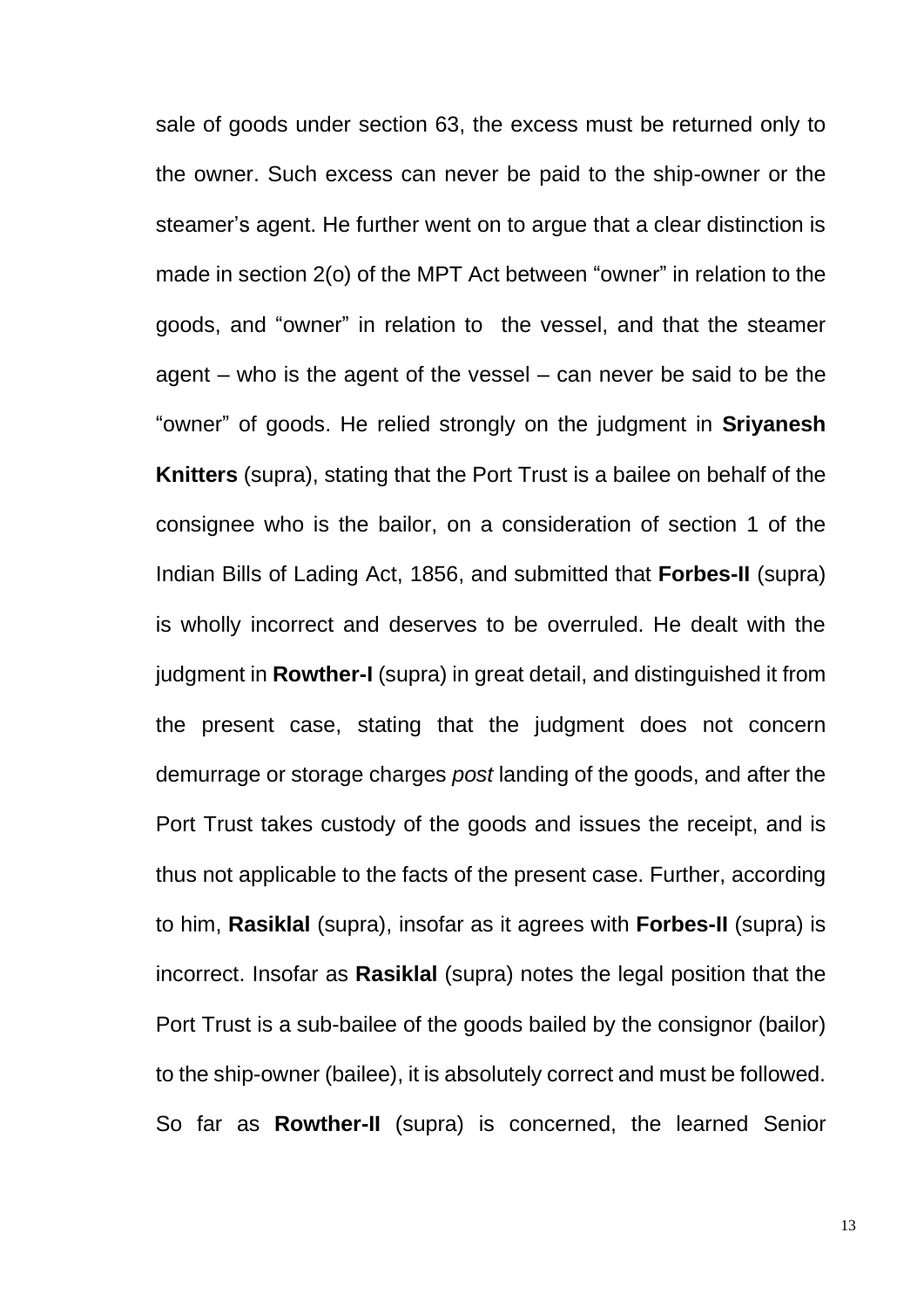Advocate stated that the portion of **Rowther-II** (supra), which mixes up endorsement by the steamer agent with the endorsement by the consignor, cannot be said to be good law. He also contended that the issuance of a delivery order to the consignee is irrelevant, and has no bearing on the liability to pay storage charges. He further argued that to the extent that the judgment states that the vessel and its agent cannot be mulcted with the charges, the judgment is absolutely correct and must be followed. Insofar as goods carried by containers is concerned, Shri Pratap contends that the Port Trust itself states that the charges claimed by the Port Trust are in respect of goods, and not in respect of the container in which the goods are stuffed. Thus, the container cannot be said to be "goods" as defined which would incur storage charges. He also relied upon the counter affidavit filed by the Port Trust before the High Court, in which the Port Trust admitted that if the goods were imported as bulk cargo, the liability to satisfy demurrage would not be on the steamer agent but on the consignee. The mere fact that they are carried in a container can therefore make no difference. He argued that since all questions were now open before this Court, he was not constrained by the predecessor counsel (including himself) in the High Court, stating that as a reference was then pending to a larger Bench of this Court, they did not argue the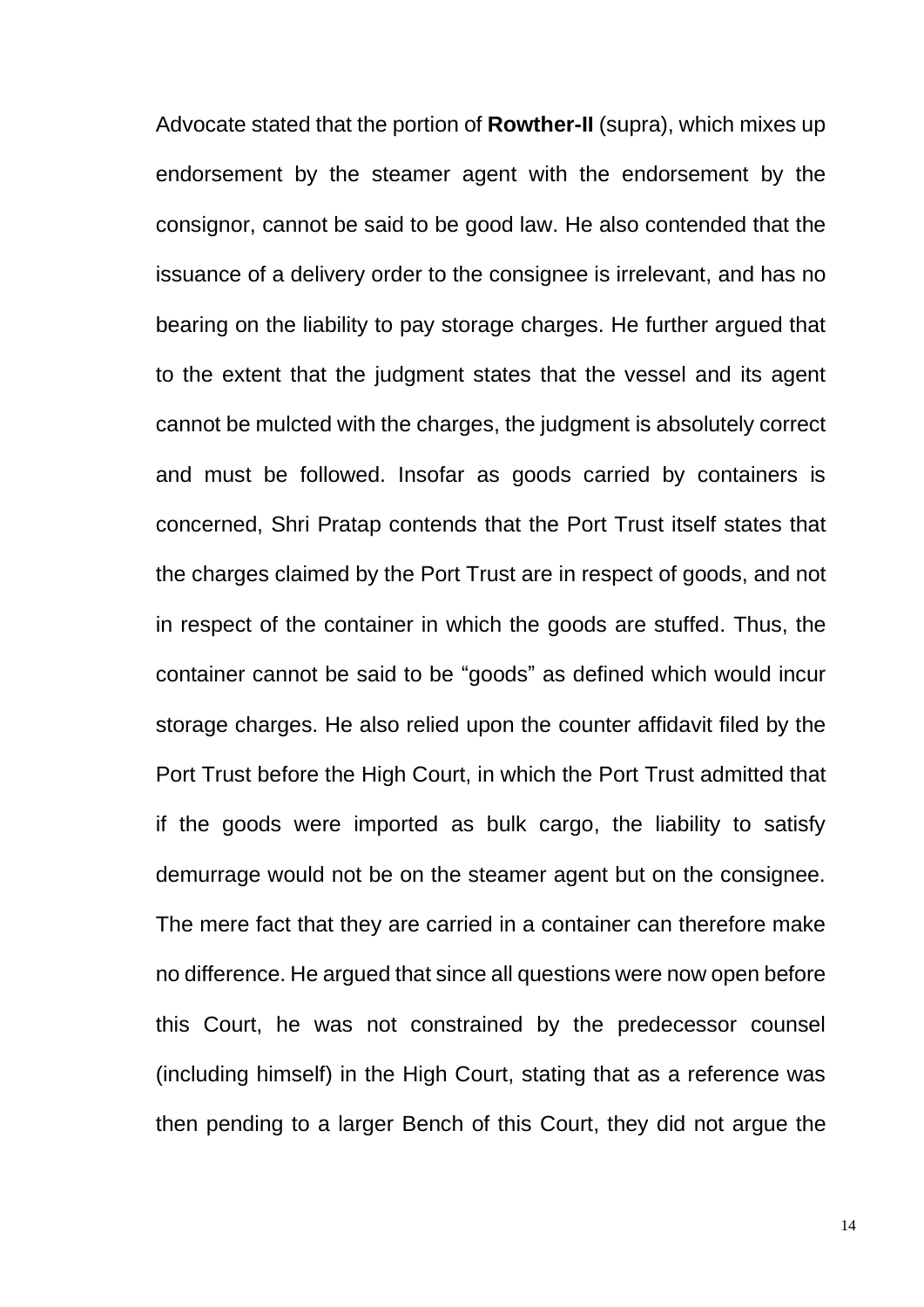larger question as to whether the steamer agent is at all liable. There is no estoppel in any case in law, and the correct position has to be determined by this Court.

10.Shri Rahul Narichania, learned Senior Advocate appearing on behalf of Respondent No.6 (The Container Shipping Lines Association), who is an Intervenor in these proceedings, argued that the definition of "owner" in section 2(o) of the MPT Act differentiates between owner of the "vessel", and owner of the "goods", and that a steamer agent does not come within the first part of section 2(o) if the doctrine of *noscitur a sociis* is applied. He argued that a steamer agent is an agent of a disclosed principal, i.e. the ship-owner, and therefore cannot be made liable for demurrage charges. It is only an agent for loading and unloading of cargo, i.e. an agent of the consignor or consignee who can be made so liable. He went on to argue that a steamer agent must be distinguished from a stevedoring agent, and is not involved in loading and unloading cargo. He referred to various provisions of the MPT Act, and argued that section 48(1)(d) therein does not contemplate any liability on a steamer agent. This section has to be contrasted with section 49(1)(c), which expressly contemplates liability on a steamer agent, but only with respect to land that is taken on lease from the Port Trust by the steamer agent. He relied heavily upon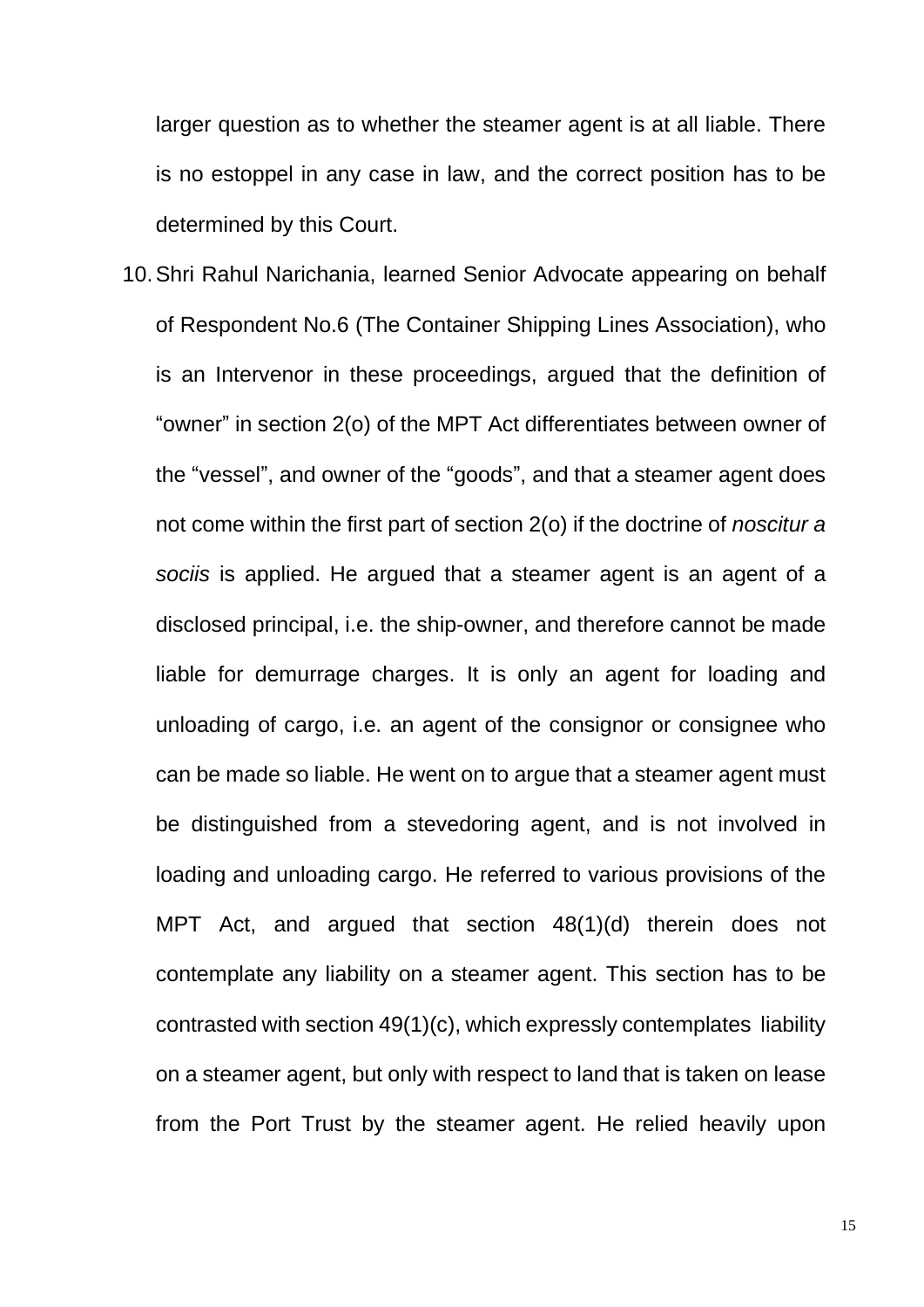sections 61 to 63 of the MPT Act to argue that when the goods are sold by the public auction, a steamer agent has to be notified only because the vessel owner may have a lien on such goods, which can be enforced in its favour under section 60 of the MPT Act. Further, he argued that it is made clear that if there is a surplus from the sale proceeds, such surplus shall be paid only to the importer, owner or consignee of the goods or their agent, from which list of persons the ship-owner and its agent are conspicuously absent, making it clear that it is the owner of the goods alone, or persons entitled to the goods, that the Port Trust must chase for demurrage charges incurred after landing. He then argued that the passing of title under section 1 of the Indian Bills of Lading Act, 1856 makes it clear that it is either the consignor (before title passes) or the consignee (after title passes) that can alone be made liable for payment of such charges. He also argued that the obligation to clear goods imported which have been stored in a warehouse are that of the importer, and for this he relied heavily on section 49 of the Customs Act, 1962. He argued that this would also make it clear that the steamer agent therefore does not come into the picture. He further argued that the steamer agent has no bailor-bailee relationship with the Port Trust, and joined Shri Pratap in relying upon **Sriyanesh Knitters** (supra) and overruling of **Forbes-II** (supra). To the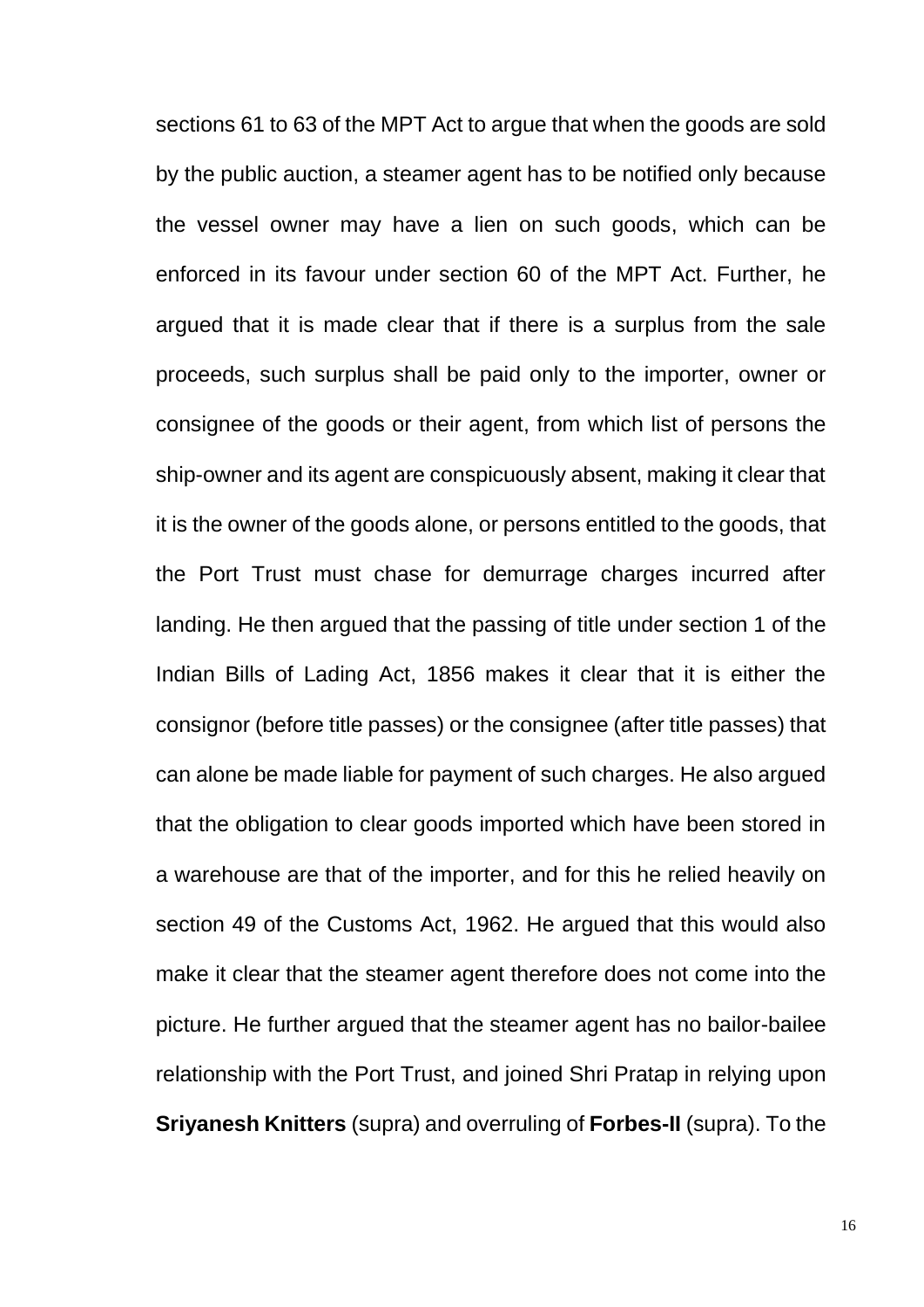extent that **Rasiklal** (supra) has made observations against steamer agents, it is incorrect in law and should be overruled to this extent.

- 11.Shri Kavin Gulati, learned Senior Advocate appearing on behalf of Hapag-Lloyd India Pvt. Ltd., a shipping agent and also an Intervenor in these proceedings, reiterated the submissions made by the predecessor counsel, and further stressed on sections 29, 30, 33, 45, 48 and 150 of the Customs Act. He also argued that once goods have been landed, a ship-owner's agent can never be made liable for demurrage charges, which should be to the account of the owner or the beneficial owner of the goods.
- 12.Having heard the learned Senior Counsel on behalf of all parties, it is

necessary to first set out the relevant provisions of the MPT Act.

"**Section 2. Definitions.-**In this Act, unless the context otherwise requires,-

(f) "dock" includes all basins, locks, cuts, entrances, graving docks, graving blocks, inclined planes, slipways, gridirons, moorings, transit-sheds, warehouses, tramways, railways and other works and things appertaining to any dock, and also the portion of the sea enclosed or protected by the arms or groynes of a harbour;

#### *xxx xxx xxx*

(h) "goods" includes livestock and every kind of movable property;

#### *xxx xxx xxx*

(n) "master", in relation to any vessel or any aircraft making use of any port, means any person having for the time being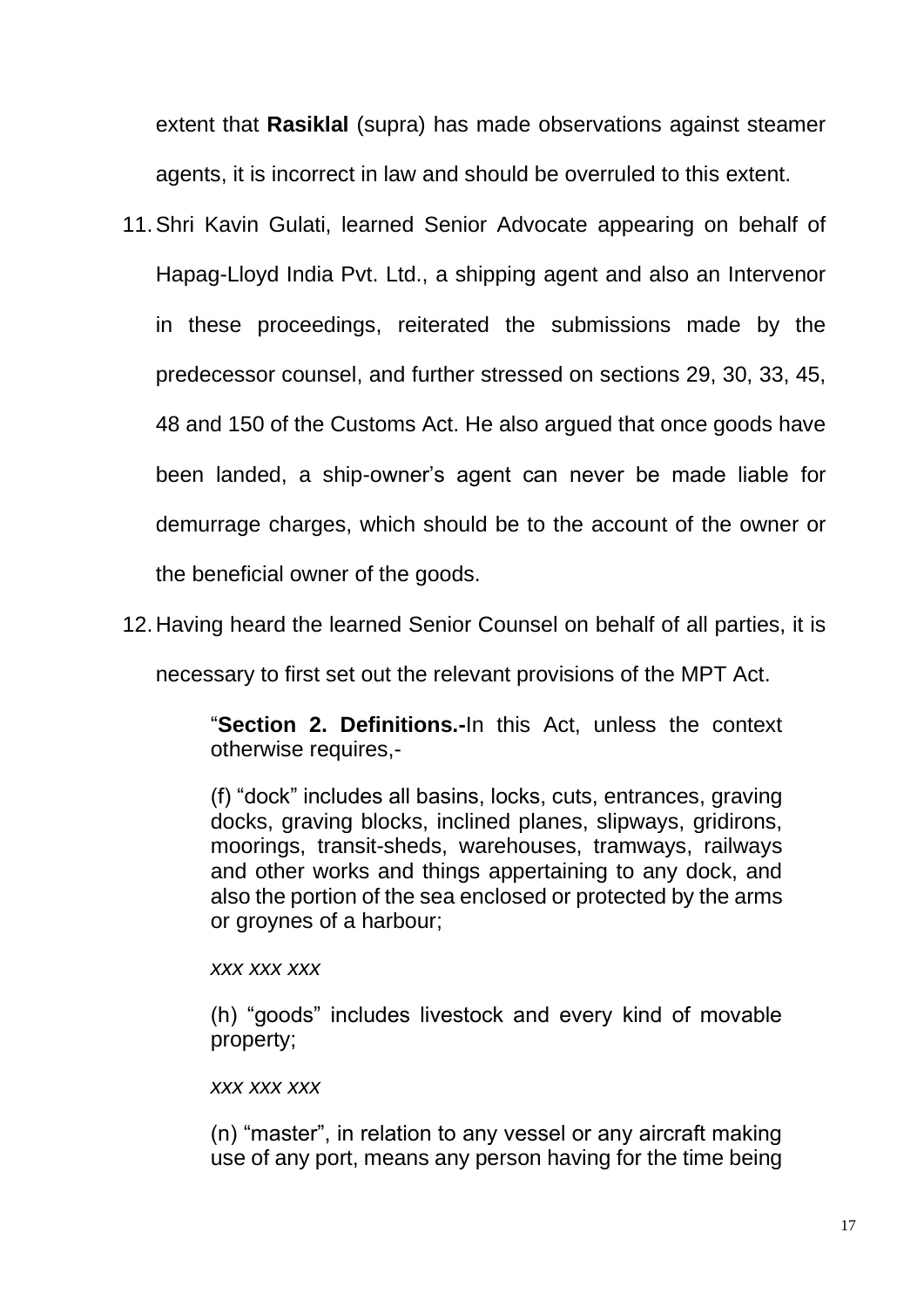the charge or control of such vessel or such aircraft, as the case may be, except a pilot, harbour master, assistant harbour master, dock master or berthing master of the port;

(o) "owner",

(i) in relation to goods, includes any consignor, consignee, shipper or agent for the sale, custody, loading or unloading of such goods; and

(ii) in relation to any vessel or any aircraft making use of any port, includes any part-owner, charterer, consignee, or mortgagee in possession thereof;

*xxx xxx xxx*

(v) "rate" includes any toll, due, rent, rate, fee, or charge leviable under this Act;

*xxx xxx xxx*

(z) "vessel" includes anything made for the conveyance, mainly by water, of human beings or of goods and a caisson;"

"**42. Performance of services by Board or other person.—**(1) A Board shall have power to undertake the following services:—

(a) landing, shipping or transhipping passengers and goods between vessels in the port and the wharves, piers, quays or docks belonging to or in the possession of the Board;

(b) receiving, removing, shifting, transporting, storing or delivering goods brought within the Board's premises;

(c) carrying passengers by rail or by other means within the limits of the port or port approaches, subject to such restrictions and conditions as the Central Government may think fit to impose;

(d) receiving and delivering, transporting and booking and despatching goods originating in the vessels in the port and intended for carriage by the neighbouring railways, or *vice*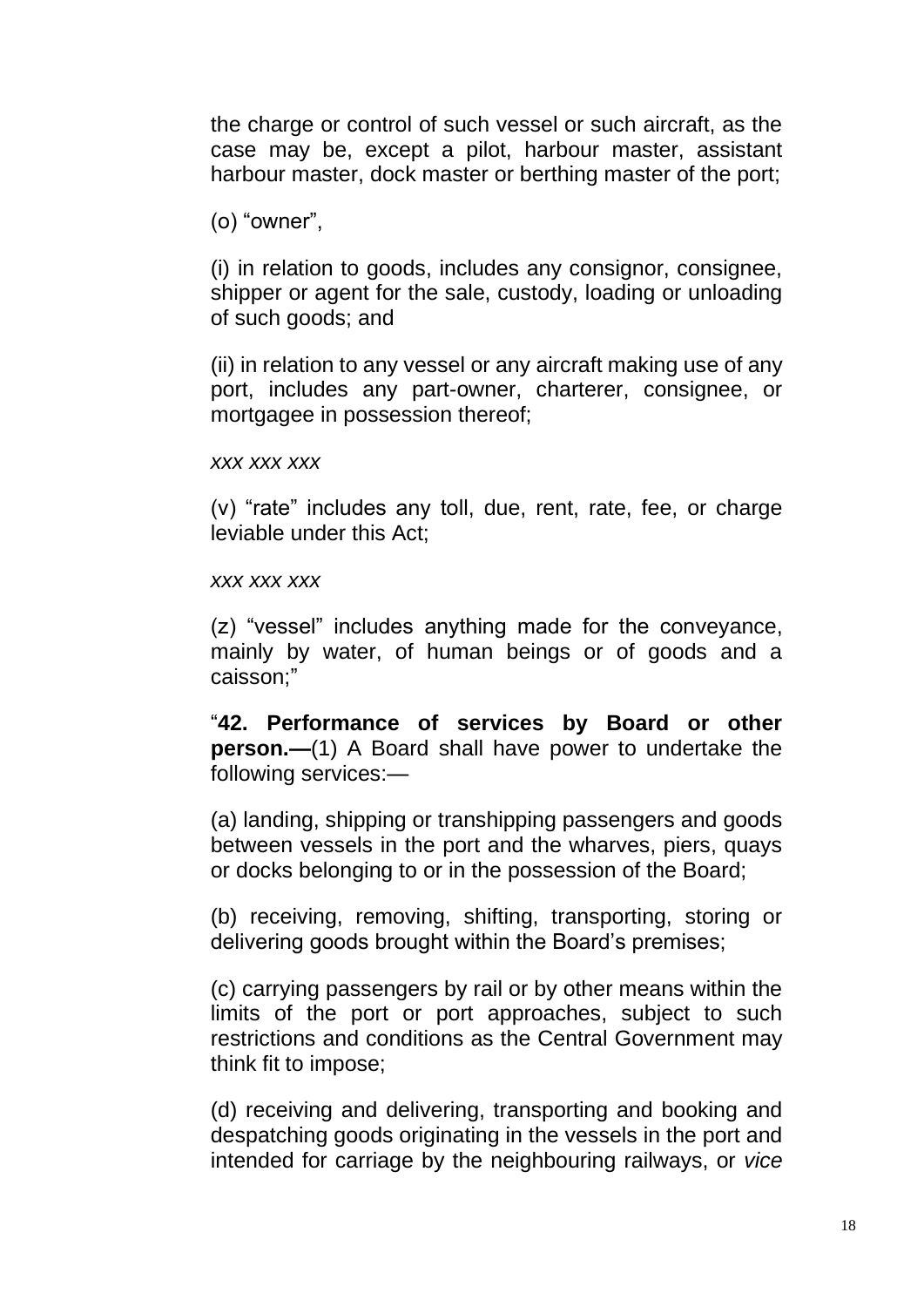*versa*, as a railway administration under the Indian Railways Act, 1890 ( 9 of 1890);

(e) piloting, hauling, mooring, remooring, hooking, or measuring of vessels or any other service in respect of vessels; and

(f) developing and providing, subject to the previous approval of the Central Government, infrastructure facilities for ports.

(2) A Board may, if so requested by the owner, take charge of the goods for the purpose of performing the service or services and shall give a receipt in such form as the Board may specify.

(3) Notwithstanding anything contained in this section, the Board may, with the previous sanction of the Central Government, authorise any person to perform any of the services mentioned in sub-section (1) on such terms and conditions as may be agreed upon.

(3A) Without prejudice to the provisions of sub-section (3), a Board may, with the previous approval of the Central Government, enter into any agreement or other arrangement (whether by way of partnership, joint venture or in any other manner) with, any body corporate or any other person to perform any of the services and functions assigned to the Board under this Act on such terms and conditions as may be agreed upon.

(4) No person authorised under sub-section (3) shall charge or recover for such service any sum in excess of the amount specified by the Authority, by notification in the Official Gazette.

(5) Any such person shall, if so required by the owner, perform in respect of goods any of the said services and for that purpose take charge of the goods and give a receipt in such form as the Board may specify.

(6) The responsibility of any such person for the loss, destruction or deterioration of goods of which he has taken charge shall, subject to the other provisions of this Act, be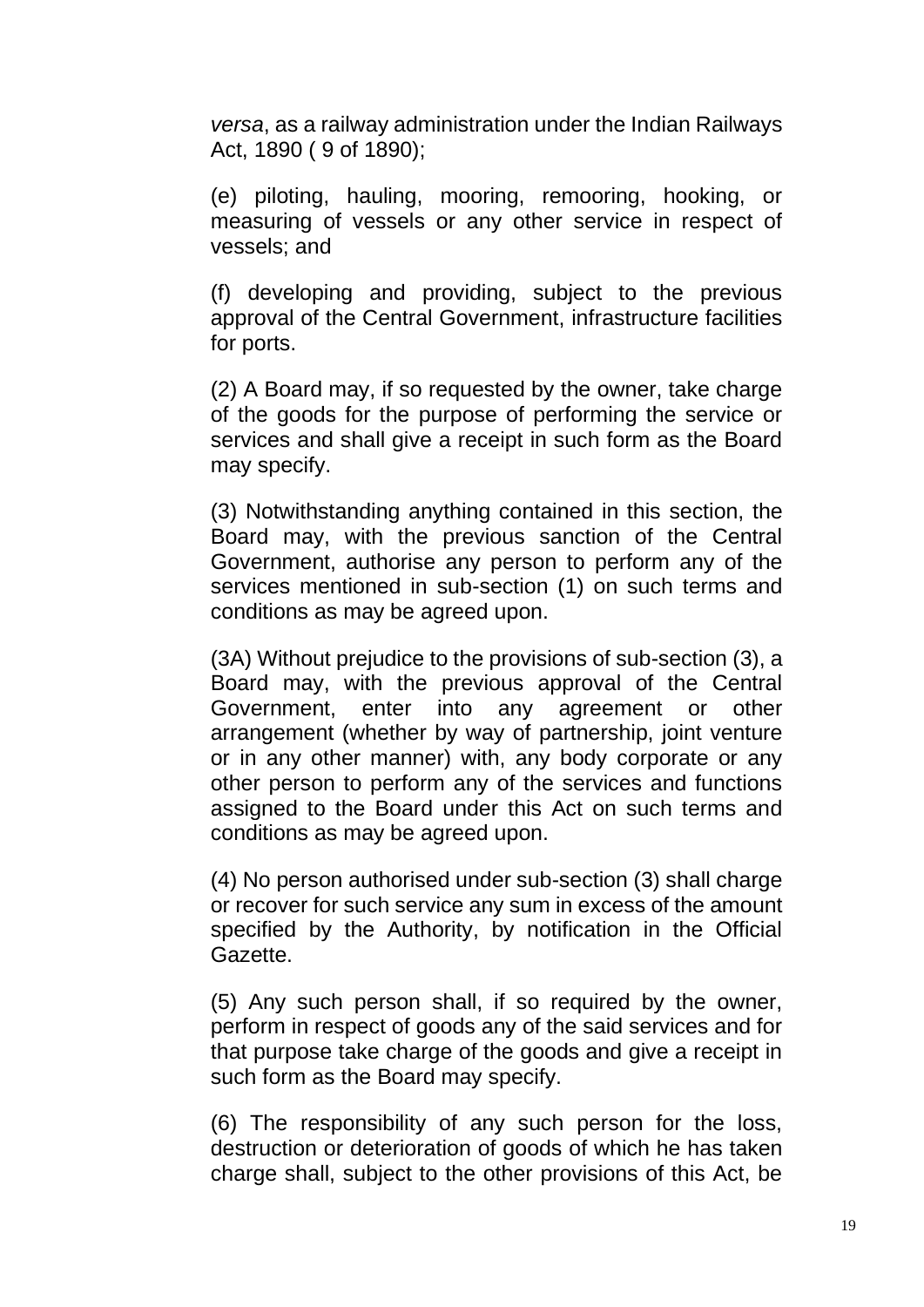that of a bailee under sections 151, 152 and 161 of the Indian Contract Act, 1872 (9 of 1872).

(7) After any goods have been taken charge of and a receipt given for them under this section, no liability for any loss or damage which may occur to them shall attach to any person to whom a receipt has been given or to the master or owner of the vessel from which the goods have been landed or transhipped.

**43. Responsibility of Board for loss, etc., of goods.—**(1) Subject to the provisions of this Act, the responsibility of any Board for the loss, destruction or deterioration of goods of which it has taken charge shall,—

(i) in the case of goods received for carriage by railway, be governed by the provisions of the Indian Railways Act, 1890 (9 of 1890); and

(ii) in other cases, be that of a bailee under sections 151, 152 and 161 of the Indian Contract Act, 1872 (9 of 1872), omitting the words "in the absence of any special contract" in section 152 of that Act:

Provided that no responsibility under this section shall attach to the Board—

(a) until a receipt mentioned in sub-section (2) of section 42 is given by the Board; and

(b) after the expiry of such period as may be prescribed by regulations from the date of taking charge of such goods by the Board.

(2) A Board shall not be in any way responsible for the loss, destruction or deterioration of, or damage to, goods of which it has taken charge, unless notice of such loss or damage has been given within such period as may be prescribed by regulations made in this behalf from the date of taking charge of such goods by the Board under sub-section (2) of section 42."

"**48. Scales of rates for services performed by Board or other person.—(1)** The Authority shall from time to time, by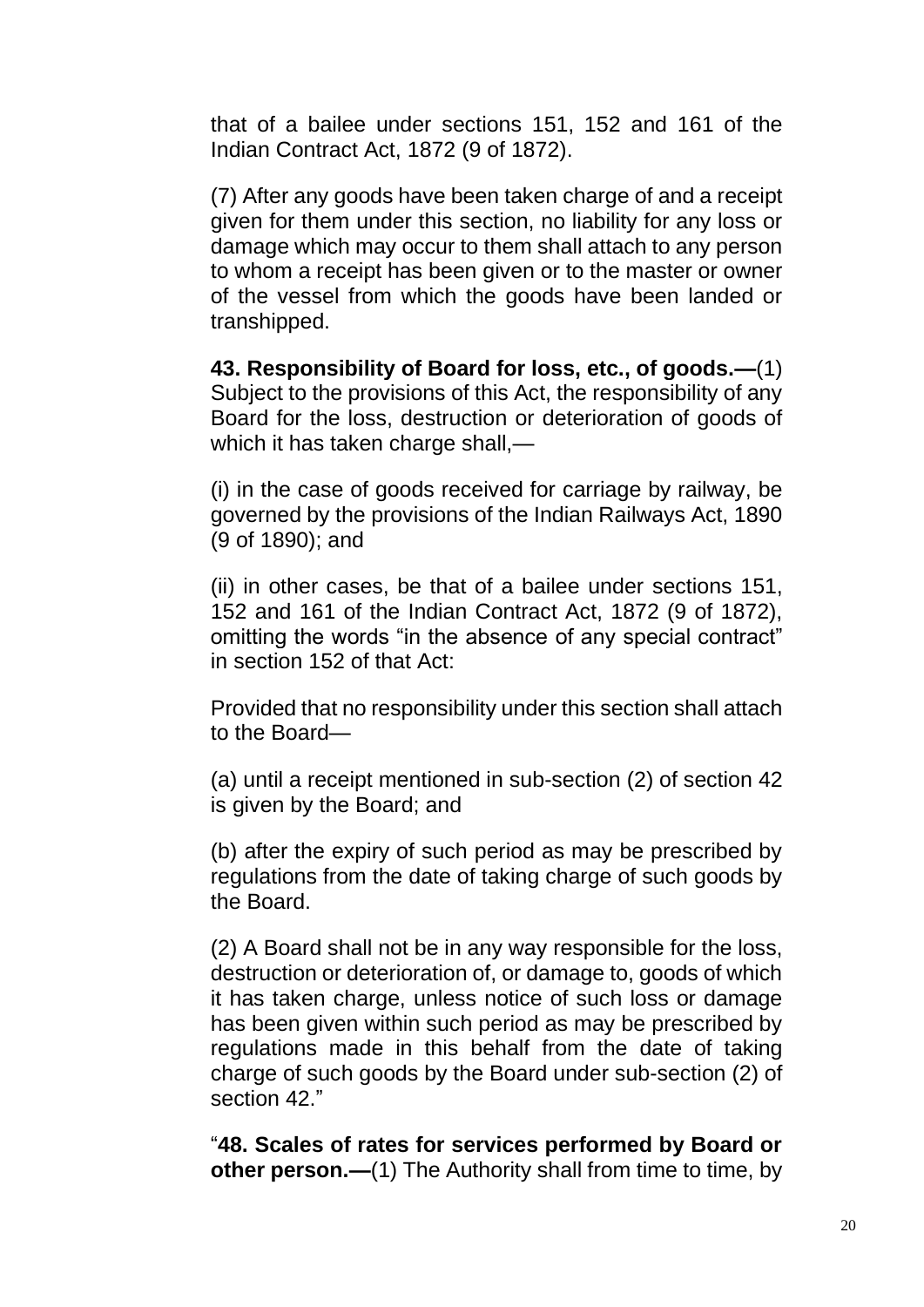notification in the Official Gazette, frame a scale of rates at which, and a statement of conditions under which, any of the services specified hereunder shall be performed by a Board or any other person authorised under section 42 at or in relation to the port or port approaches—

(a) transhipping of passengers or goods between vessels in the port or port approaches;

(b) landing and shipping of passengers or goods from or to such vessels to or from any wharf, quay, jetty, pier, dock, berth, mooring, stage or erection, land or building in the possession or occupation of the Board or at any place within the limits of the port or port approaches;

(c) cranage or porterage of goods on any such place;

(d) wharfage, storage or demurrage of goods on any such place;

(e) any other service in respect of vessels, passengers or goods.

(2) Different scales and conditions may be framed for different classes of goods and vessels."

"**59. Board's lien for rates.—**(1) For the amount of all rates leviable under this Act in respect of any goods, and for the rent due to the Board for any buildings, plinths, stacking areas, or other premises on or in which any goods may have been placed, the Board shall have a lien on such goods, and may seize and detain the same until such rates and rents are fully paid.

(2) Such lien shall have priority over all other liens and claims, except for general average and for the ship-owner's lien upon the said goods for freight and other charges where such lien exists and has been preserved in the manner provided in sub-section (1) of section 60, and for money payable to the Central Government under any law for the time being in force relating to customs, other than by way of penalty or fine.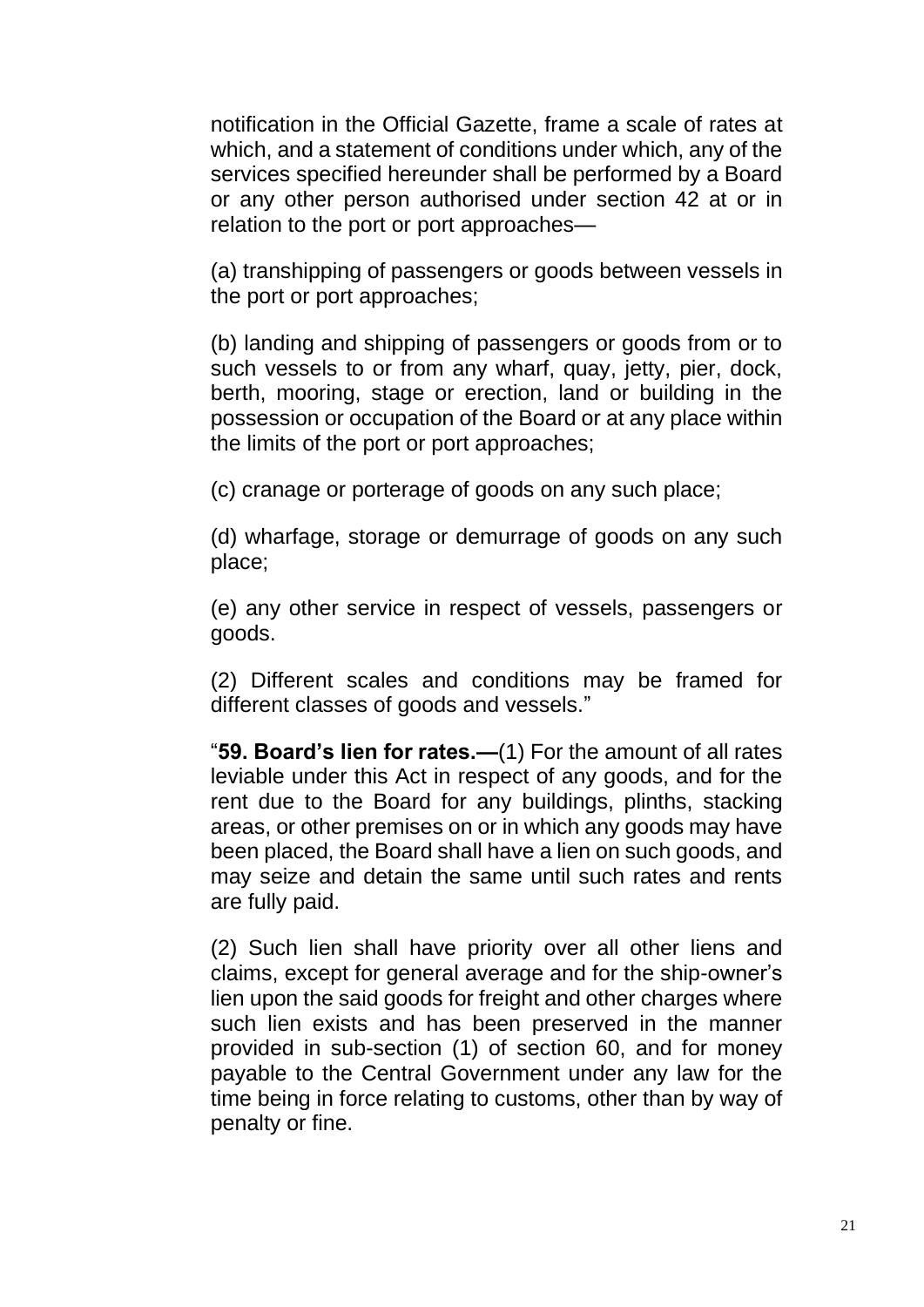**60. Ship-owner's lien for freight and other charges.—**(1) If the master or owner of any vessel or his agent, at or before the time of landing from such vessel any goods at any dock, wharf, quay, stage, jetty, berth, mooring or pier belonging to or in the occupation of a Board, gives to the Board a notice in writing that such goods are to remain subject to a lien for freight or other charges payable to the ship-owner, to an amount to be mentioned in such notice, such goods shall continue to be liable to such lien to such amount.

(2) The goods shall be retained in the custody of the Board at the risk and expense of the owners of the goods until such lien is discharged as hereinafter mentioned; and godown or storage rent shall be payable by the party entitled to such goods for the time during which they may be so retained.

(3) Upon the production before any officer appointed by the Board in that behalf of a document purporting to be a receipt for, or release from, the amount of such lien, executed by the person by whom or on whose behalf such notice has been given, the Board may permit such goods to be removed without regard to such lien, provided that the Board shall have used reasonable care in respect to the authenticity of such document.

**61. Sale of goods after two months if rates or rent are not paid or lien for freight is not discharged.—**(1) A Board may, after the expiry of two months from the time when any goods have passed into its custody, or in the case of animals and perishable or hazardous goods after the expiry of such shorter period not being less than twenty-four hours after the landing of the animals or goods as the Board may think fit, sell by public auction or in such cases as the Board considers it necessary so to do, for reasons to be recorded in writing, sell by tender, private agreement or in any other manner such goods or so much thereof as, in the opinion of the Board, may be necessary—

(a) if any rates payable to the Board in respect of such goods have not been paid, or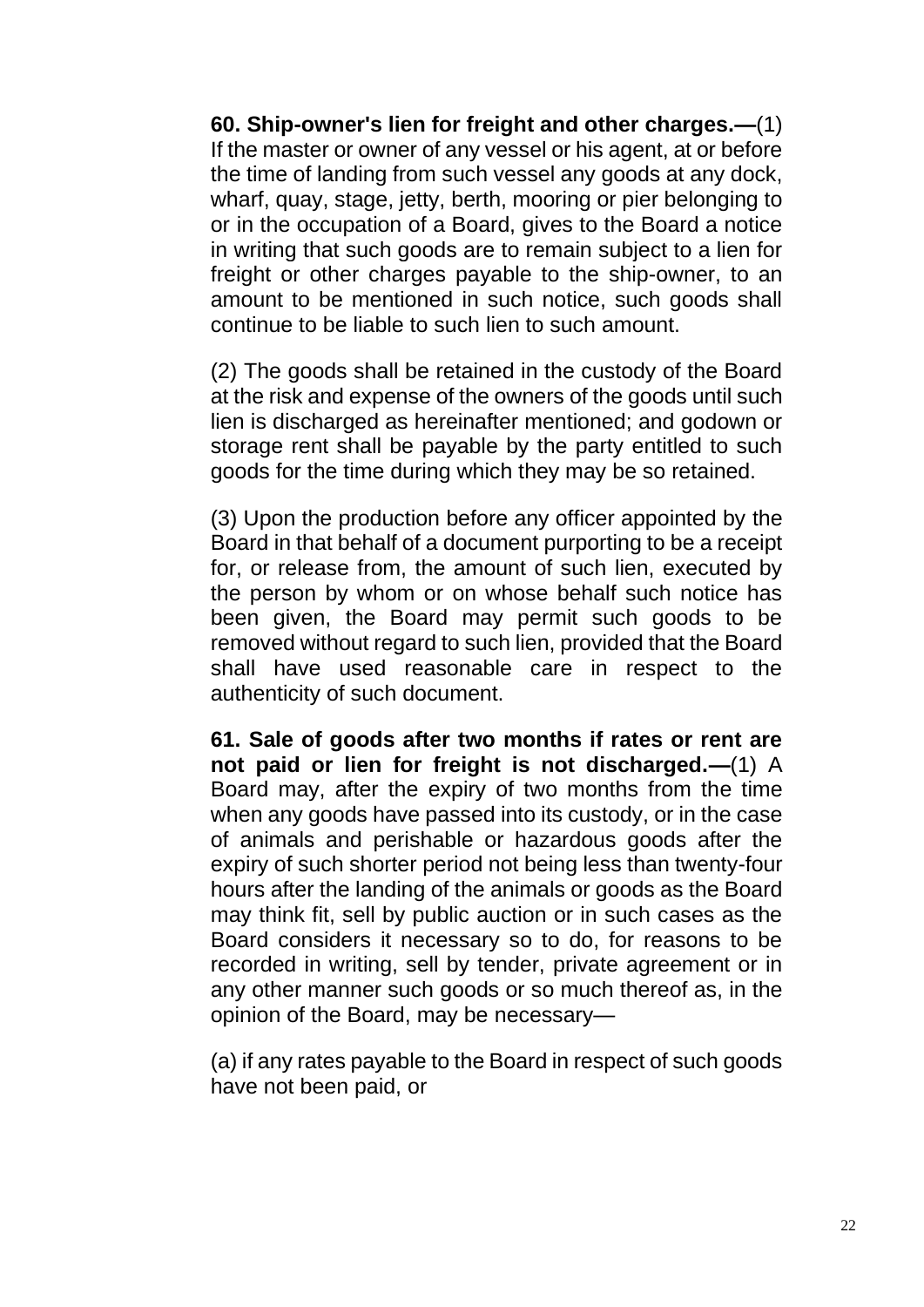(b) if any rent payable to the Board in respect of any place on or in which such goods have been stored has not been paid, or

(c) if any lien of any ship-owner for freight or other charge of which notice has been given has not been discharged and if the person claiming such lien for freight or other Charges has made to the Board an application for such sale.

(2) Before making such sale, the Board shall give ten days' notice of the same by publication thereof in the Port Gazette, or where there is no Port Gazette, in the Official Gazette and also in at least one of the principal local daily newspapers:

Provided that in the case of animals and perishable or hazardous goods, the Board may give such shorter notice and in such manner as, in the opinion of the Board, the urgency of the case admits of.

(3) If the address of the owner of the goods has been stated on the manifest of the goods or in any of the documents which have come into the hands of the Board, or is otherwise known notice shall also be given to him by letter delivered at such address, or sent by post, but the title of a *bona fide* purchaser of such goods shall not be invalidated by a reason of the omission to send such notice, nor shall any such purchaser be bound to inquire whether such notice has been sent.

(4) Notwithstanding anything contained in this section, arms and ammunition and controlled goods may be sold at such time and in such manner as the Central Government may direct.

Explanation.—In this section and section 62—

(a) "arms and ammunition" have the meanings respectively assigned to them in the Arms Act, 1959 (54 of 1959);

(b) "controlled goods" means goods the price or disposal of which is regulated under any law for the time being in force.

**62. Disposal of goods not removed from premises of Board within time limit.—**(1) Notwithstanding anything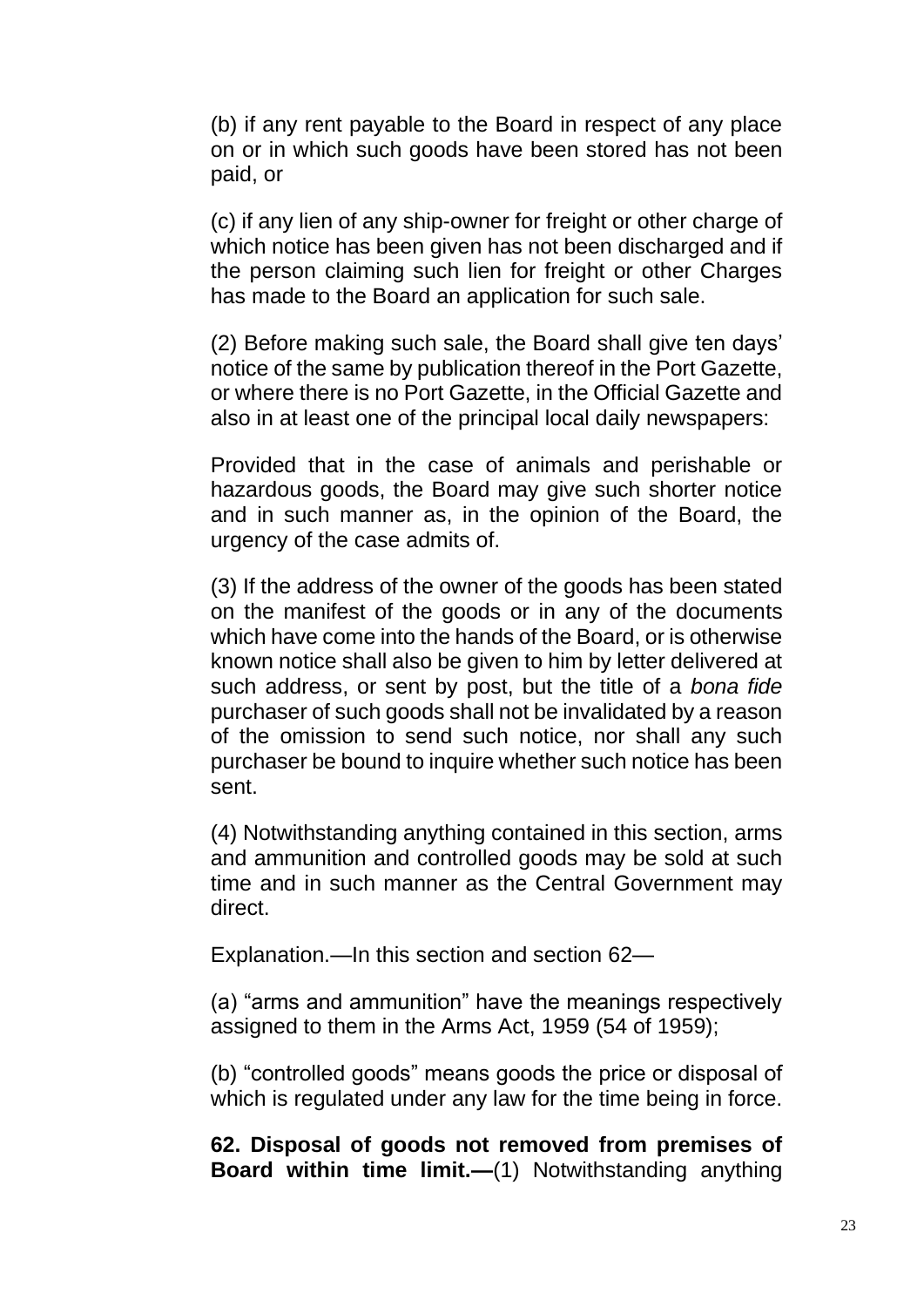contained in this Act, where any goods placed in the custody of the Board upon the landing thereof are not removed by the owner or other person entitled thereto from the premises of the Board within one month from the date on which such goods were placed in their custody, the Board may, if the address of such owner or person is known, cause a notice to be served upon him by letter delivered at such address or sent by post, or if the notice cannot be so served upon him or his address is not known, cause a notice to be published in the Port Gazette or where there is no Port Gazette, in the Official Gazette and also in at least one of the principal local daily newspapers, requiring him to remove the goods forthwith and stating that in default of compliance therewith the goods are liable to be sold by public auction or by tender, private agreement or in any other manner:

Provided that where all the rates and charges payable under this Act in respect of any such goods have been paid, no notice of removal shall be so served or published under this sub-section unless two months have expired from the date on which the goods were placed in the custody of the Board.

(2) The notice referred to in sub-section (1) may also be served on the agents of the vessel by which such goods were landed.

(3) If such owner or person does not comply with the requisition in the notice served upon him or published under sub-section (1), the Board may, at any time after the expiration of two months from the date on which such goods were placed in its custody, sell the goods by public auction or in such cases as the Board considers it necessary so to do, for reason to be recorded in writing sell by tender, private agreement or in any other manner after giving notice of the sale in the manner specified in sub-sections (2) and (3) of section 61.

(4) Notwithstanding anything contained in sub-section (1) or sub-section (3)—

(a) the Board may, in the case of animals and perishable or hazardous goods, give notice of removal of such goods although the period of one month or, as the case may be, of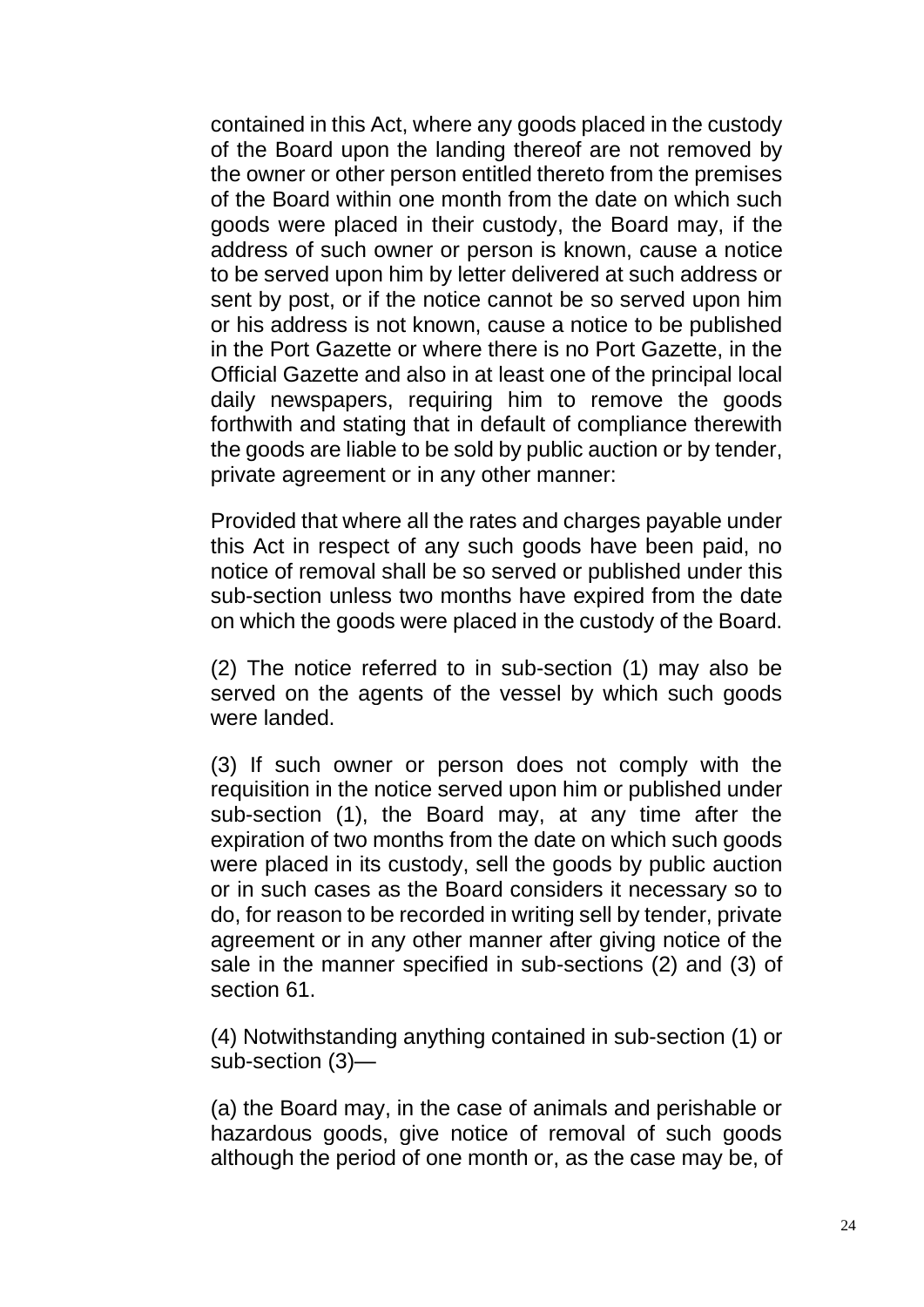two months specified in sub-section (1) has not expired or give such shorter notice of sale and in such manner as, in the opinion of the Board, the urgency of the case requires;

(b) arms and ammunition and controlled goods may be sold in accordance with the provisions of sub-section (4) of section 61.

(5) The Central Government may, if it deems necessary so to do in the public interest, by notification in the Official Gazette, exempt any goods or classes of goods from the operation of this section.

**63. Application of sale proceeds.—**(1) The proceeds of every sale under section 61 or section 62 shall be applied in the following order—

(a) in payment of the expenses of the sale;

(b) in payment, according to their respective priorities, of the liens and claims excepted in sub-section (2) of section 59 from the priority of the lien of the Board;

(c) in payment of the rates and expenses of landing, removing, storing or warehousing the same, and of all other charges due to the Board in respect thereof, including demurrage (other than penal demurrage) payable in respect of such goods for a period of four months from the date of landing;

(d) in payment of any penalty or fine due to the Central Government under any law for the time being in force relating to customs;

(e) in payment of any other sum due to the Board.

(2) The surplus, if any, shall be paid to the importer, owner or consignee of the goods or to his agent, on an application made by him in this behalf within six months from the date of the sale of the goods.

(3) Where no application has been made under sub-section (2), the surplus shall be applied by the Board for the purposes of this Act.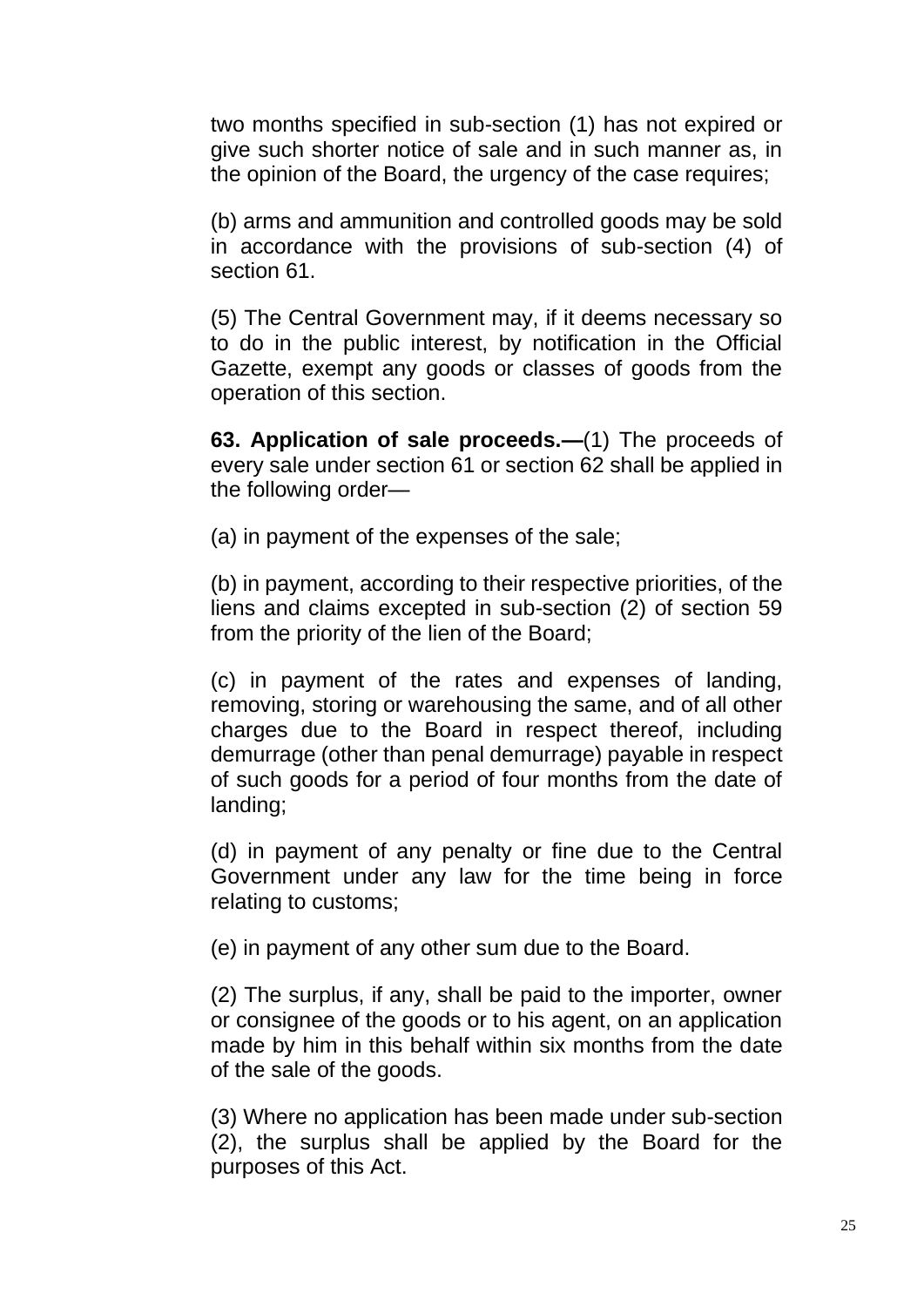**64. Recovery of rates and charges by distraint of vessel.—**(1) If the master of any vessel in respect of which any rates or penalties are payable under this Act, or under any regulations or orders made in pursuance thereof, refuses or neglects to pay the same or any part thereof on demand, the Board may distrain or arrest such vessel and the tackle, apparel and furniture belonging thereto, or any part thereof, and detain the same until the amount so due to the Board, together with such further amount as may accrue for any period during which the vessel is under distraint or arrest, is paid.

(2) In case any part of the said rates or penalties, or of the cost of the distress or arrest, or of the keeping of the same, remains unpaid for the space of five days next after any such distress or arrest has been so made, the Board may cause the vessel or other things so distrained or arrested to be sold, and, with the proceeds of such sale, shall satisfy such rates or penalties and costs, including the costs of sale remaining unpaid, rendering the surplus (if any) to the master of such vessel on demand.

**65. Grant of port-clearance after payment of rates and realisation of damages, etc.—**If a Board gives to the officer of the Central Government whose duty it is to grant the portclearance to any vessel at the port, a notice stating,—

(i) that an amount specified therein is due in respect of rates, fines, penalties or expenses chargeable under this Act or under any regulations or orders made in pursuance thereof, against such vessel, or by the owner or master of such vessel in respect thereof, or against or in respect of any goods on board such vessel; or

(ii) that an amount specified therein is due in respect of any damage referred to in section 116 and such amount together with the cost of the proceedings for the recovery thereof before a Magistrate under that section has not been realised,

such officer shall not grant such port-clearance until the amount so chargeable or due has been paid or, as the case may be, the damage and cost have been realised."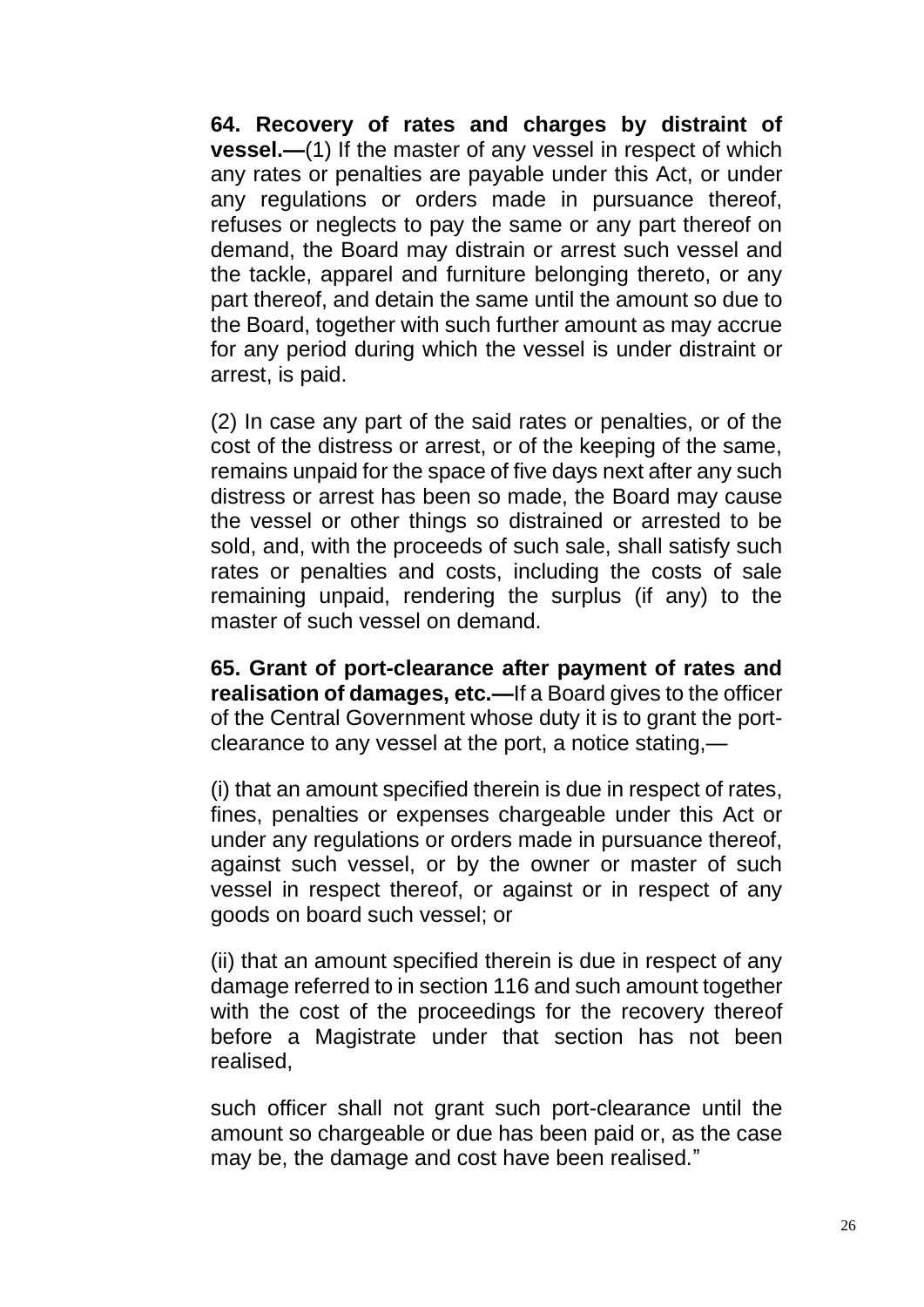"**123. General power of Board to make regulations.—** Without prejudice to any power to make regulations contained elsewhere in this Act, a Board may make regulations consistent with this Act for all or any of the following purposes, namely:—

#### *xxx xxx xxx*

(c) for the form of receipt to be given under sub-section (2) of section 42;

(d) for the period within which notice may be given under sub-section (2) of section 43;

#### *xxx xxx xxx*

(i) for the mode of payment of rates leviable by the Board under this Act;"

"**131. Alternative remedy by suit.—**Without prejudice to any other action that may be taken under this Act, a Board may recover by suit any rates, damages, expenses, costs, or in the case of sale the balance thereof, when the proceeds of sale are insufficient, or any penalties payable to, or recoverable by, the Board under this Act or under any regulations made in pursuance thereof."

13.Since certain provisions of the Customs Act, 1962 were relied upon

during the course of arguments, they are also set out as follows:

"**2. Definitions**.—In this Act, unless the context otherwise requires,—

*xxx xxx xxx*

(26) ―"importer", in relation to any goods at any time between their importation and the time when they are cleared for home consumption, includes any owner, beneficial owner or any person holding himself out to be the importer;"

"**29. Arrival of vessels and aircrafts in India.—**(1) The person-in-charge of a vessel or an aircraft entering India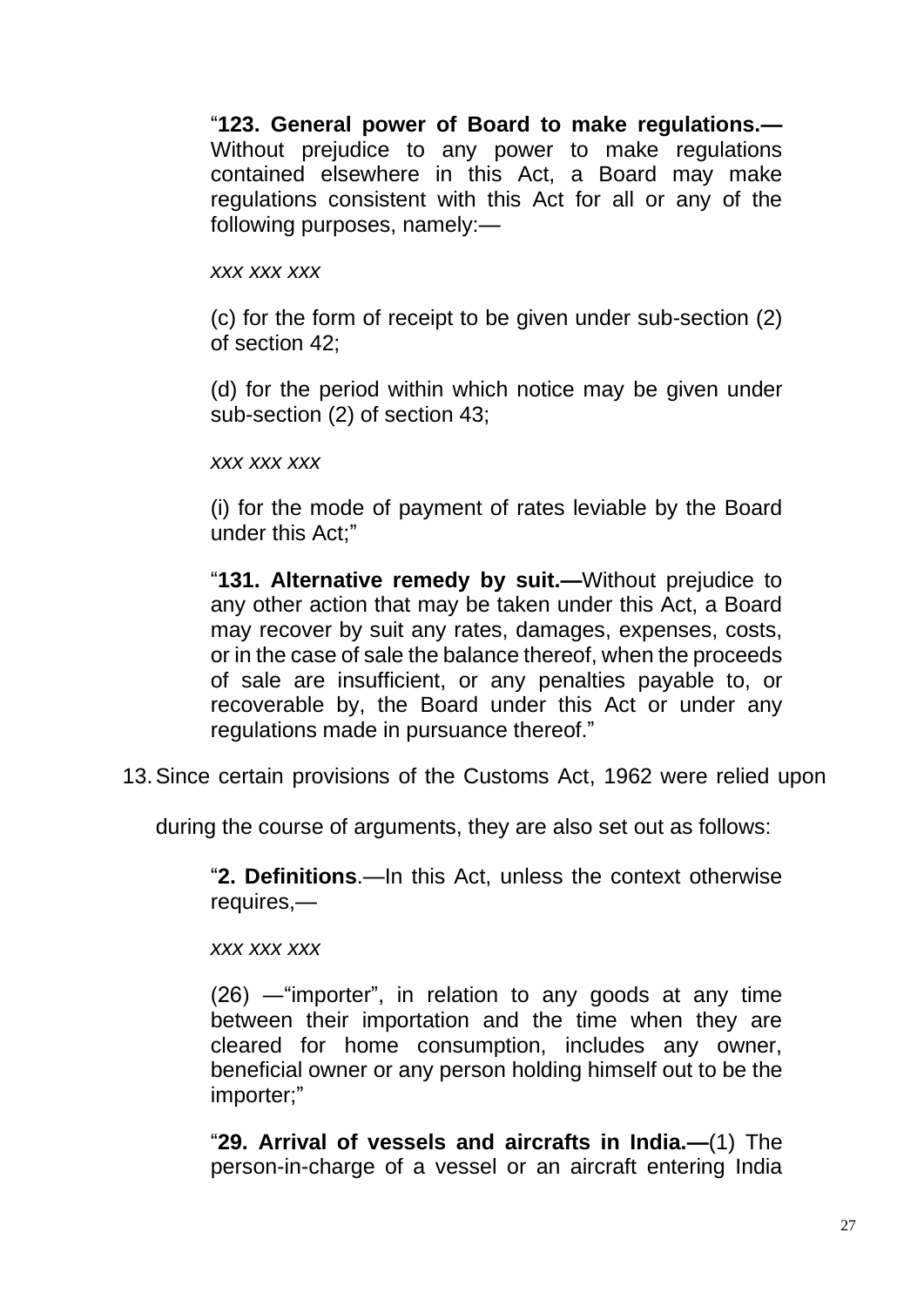from any place outside India shall not cause or permit the vessel or aircraft to call or land—

(a) for the first time after arrival in India; or

(b) at any time while it is carrying passengers or cargo brought in that vessel or aircraft,

at any place other than a customs port or a customs airport, as the case may be unless permitted by the Board.

**30. Delivery of arrival manifest or import manifest or import report.—**(1) The person-in-charge of —

- (i) a vessel; or
- (ii) an aircraft; or

(iii) a vehicle,

carrying imported goods or export goods or any other person as may be specified by the Central Government, by notification in the Official Gazette, in this behalf shall, in the case of a vessel or an aircraft, deliver to the proper officer an arrival manifest or import manifest by presenting electronically prior to the arrival of the vessel or the aircraft, as the case may be, and in the case of a vehicle, an import report within twelve hours after its arrival in the customs station, in such form and manner as may be prescribed and if the arrival manifest or import manifest or the import report or any part thereof, is not delivered to the proper officer within the time specified in this sub-section and if the proper officer is satisfied that there was no sufficient cause for such delay, the person-in-charge or any other person referred to in this sub-section, who caused such delay, shall be liable to a penalty not exceeding fifty thousand rupees:

Provided that the Principal Commissioner of Customs or Commissioner of Customs may, in cases where it is not feasible to deliver arrival manifest or import manifest by presenting electronically, allow the same to be delivered in any other manner.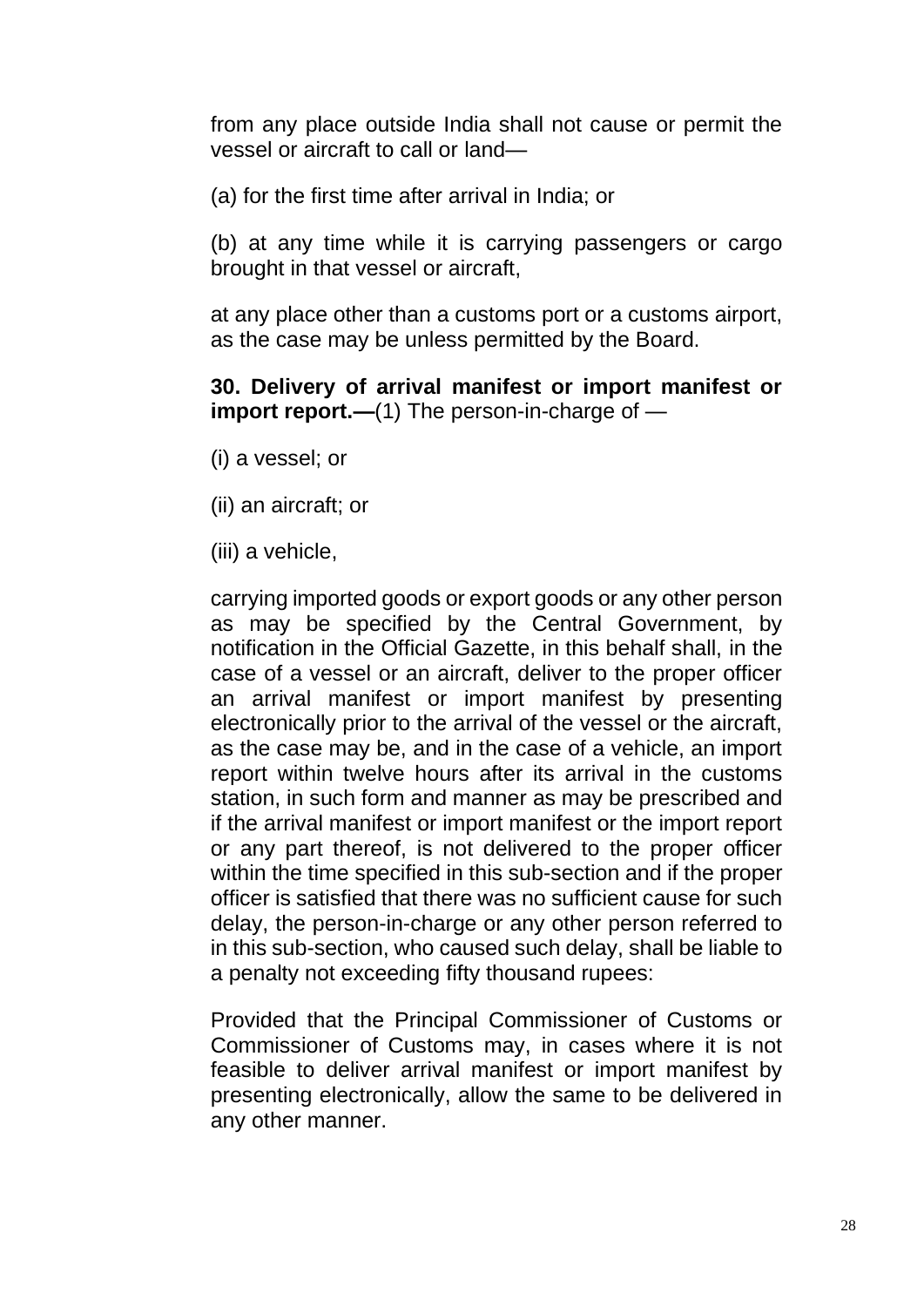(2) The person delivering the arrival manifest or import manifest or import report shall at the foot thereof make and subscribe to a declaration as to the truth of its contents.

(3) If the proper officer is satisfied that the arrival manifest or import manifest or import report is in any way incorrect or incomplete, and that there was no fraudulent intention, he may permit it to be amended or supplemented."

"**33. Unloading and loading of goods at approved places only.—**Except with the permission of the proper officer, no imported goods shall be unloaded, and no export goods shall be loaded, at any place other than a place approved under clause (a) of section 8 for the unloading or loading of such goods."

"**45. Restrictions on custody and removal of imported goods.—**(1) Save as otherwise provided in any law for the time being in force, all imported goods unloaded in a customs area shall remain in the custody of such person as may be approved by the Principal Commissioner of Customs or Commissioner of Customs until they are cleared for home consumption or are warehoused or are transhipped in accordance with the provisions of Chapter VIII.

**46. Entry of goods on importation.—**(1) The importer of any goods, other than goods intended for transit or transhipment, shall make entry thereof by presenting electronically on the customs automated system to the proper officer a bill of entry for home consumption or warehousing in such form and manner as may be prescribed:

Provided that the Principal Commissioner of Customs or Commissioner of Customs may, in cases where it is not feasible to make entry by presenting electronically on the customs automated system, allow an entry to be presented in any other manner:

Provided further that if the importer makes and subscribes to a declaration before the proper officer, to the effect that he is unable for want of full information to furnish all the particulars of the goods required under this sub-section, the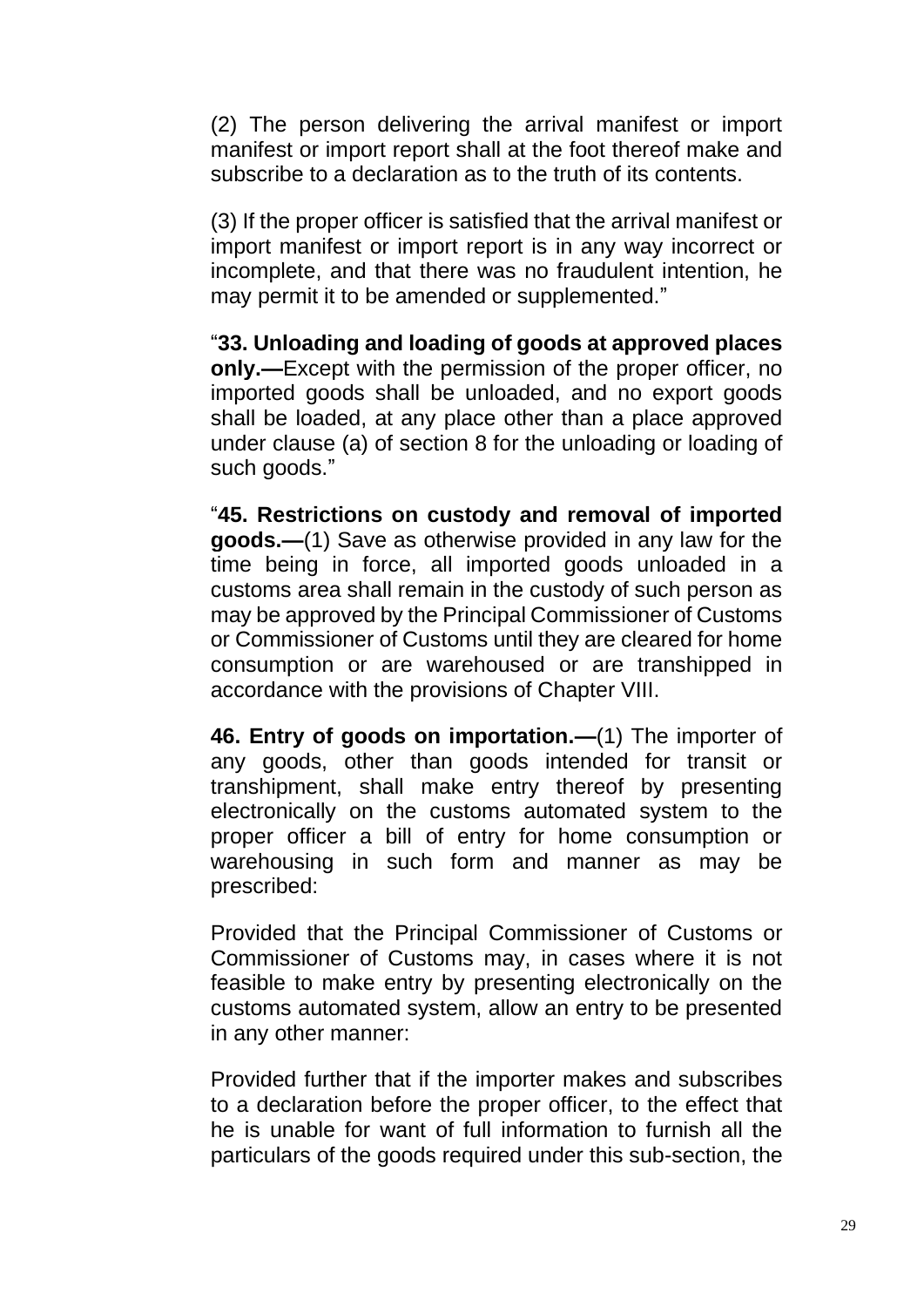proper officer may, pending the production of such information, permit him, previous to the entry thereof (a) to examine the goods in the presence of an officer of customs, or (b) to deposit the goods in a public warehouse appointed under section 57 without warehousing the same.

(2) Save as otherwise permitted by the proper officer, a bill of entry shall include all the goods mentioned in the bill of lading or other receipt given by the carrier to the consignor.

(3) The importer shall present the bill of entry under subsection (1) before the end of the next day following the day (excluding holidays) on which the aircraft or vessel or vehicle carrying the goods arrives at a customs station at which such goods are to be cleared for home consumption or warehousing:

Provided that a bill of entry may be presented at any time not exceeding thirty days prior to the expected arrival of the aircraft or vessel or vehicle by which the goods have been shipped for importation into India:

Provided further that where the bill of entry is not presented within the time so specified and the proper officer is satisfied that there was no sufficient cause for such delay, the importer shall pay such charges for late presentation of the bill of entry as may be prescribed.

(4) The importer while presenting a bill of entry shall make and subscribe to a declaration as to the truth of the contents of such bill of entry and shall, in support of such declaration, produce to the proper officer the invoice, if any, and such other documents relating to the imported goods as may be prescribed.

(4A) The importer who presents a bill of entry shall ensure the following, namely:—

(a) the accuracy and completeness of the information given therein;

(b) the authenticity and validity of any document supporting it; and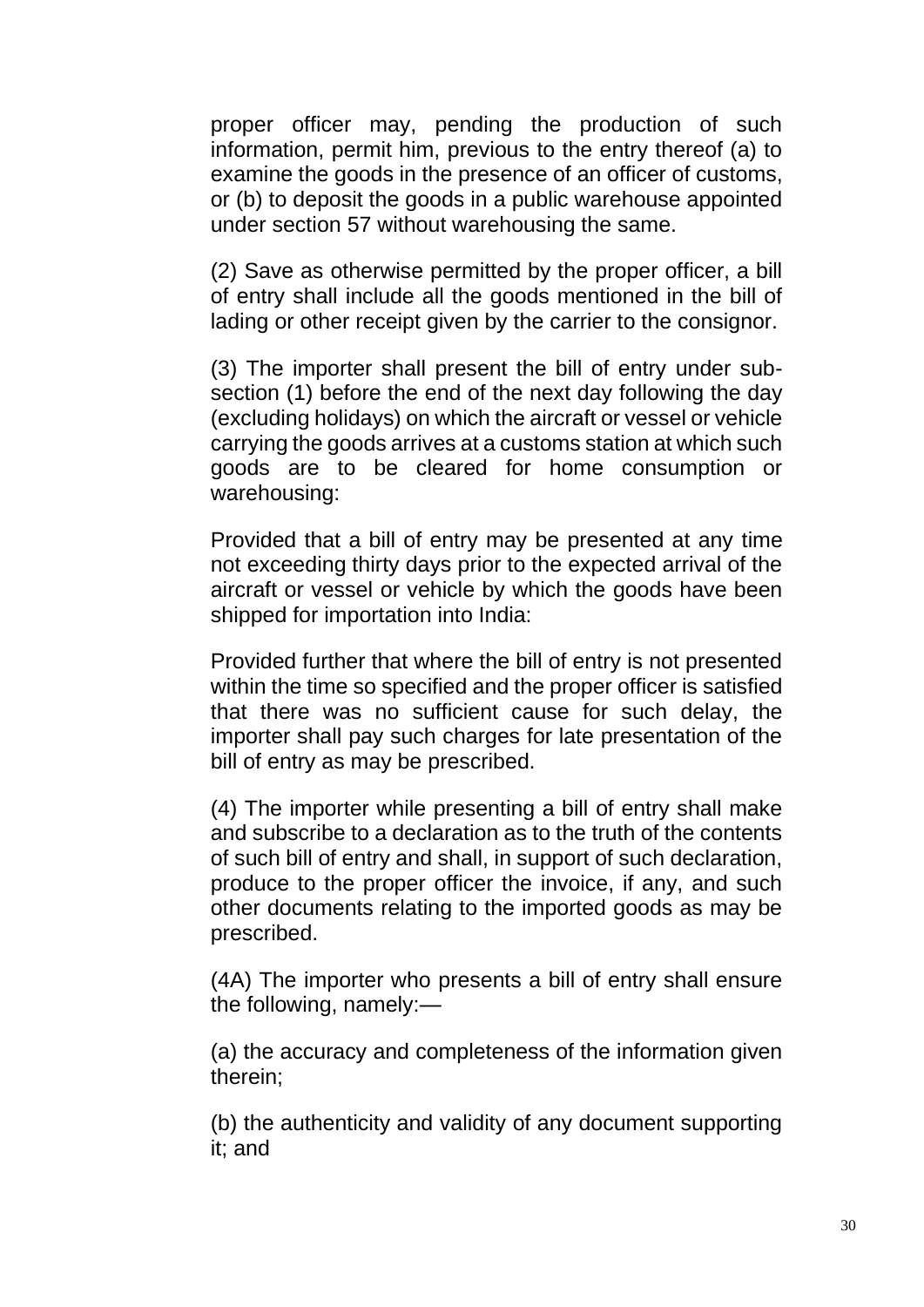(c) compliance with the restriction or prohibition, if any, relating to the goods under this Act or under any other law for the time being in force.

(5) If the proper officer is satisfied that the interests of revenue are not prejudicially affected and that there was no fraudulent intention, he may permit substitution of a bill of entry for home consumption for a bill of entry for warehousing or vice versa."

"**48. Procedure in case of goods not cleared, warehoused, or transhipped within thirty days after unloading.**—If any goods brought into India from a place outside India are not cleared for home consumption or warehoused or transhipped within thirty days from the date of the unloading thereof at a customs station or within such further time as the proper officer may allow or if the title to any imported goods is relinquished, such goods may, after notice to the importer and with the permission of the proper officer be sold by the person having the custody thereof: Provided that —

(a) animals, perishable goods and hazardous goods, may, with the permission of the proper officer, be sold at any time;

(b) arms and ammunition may be sold at such time and place and in such manner as the Central Government may direct.

Explanation.— In this section, ― "arms" and "ammunition" have the meanings respectively assigned to them in the Arms Act, 1959 (54 of 1959).

### **49. Storage of imported goods in warehouse pending clearance or removal.**—Where,––

(a) in the case of any imported goods, whether dutiable or not, entered for home consumption, the Assistant Commissioner of Customs or Deputy Commissioner of Customs is satisfied on the application of the importer that the goods cannot be cleared within a reasonable time;

(b) in the case of any imported dutiable goods, entered for warehousing, the Assistant Commissioner of Customs or Deputy Commissioner of Customs is satisfied on the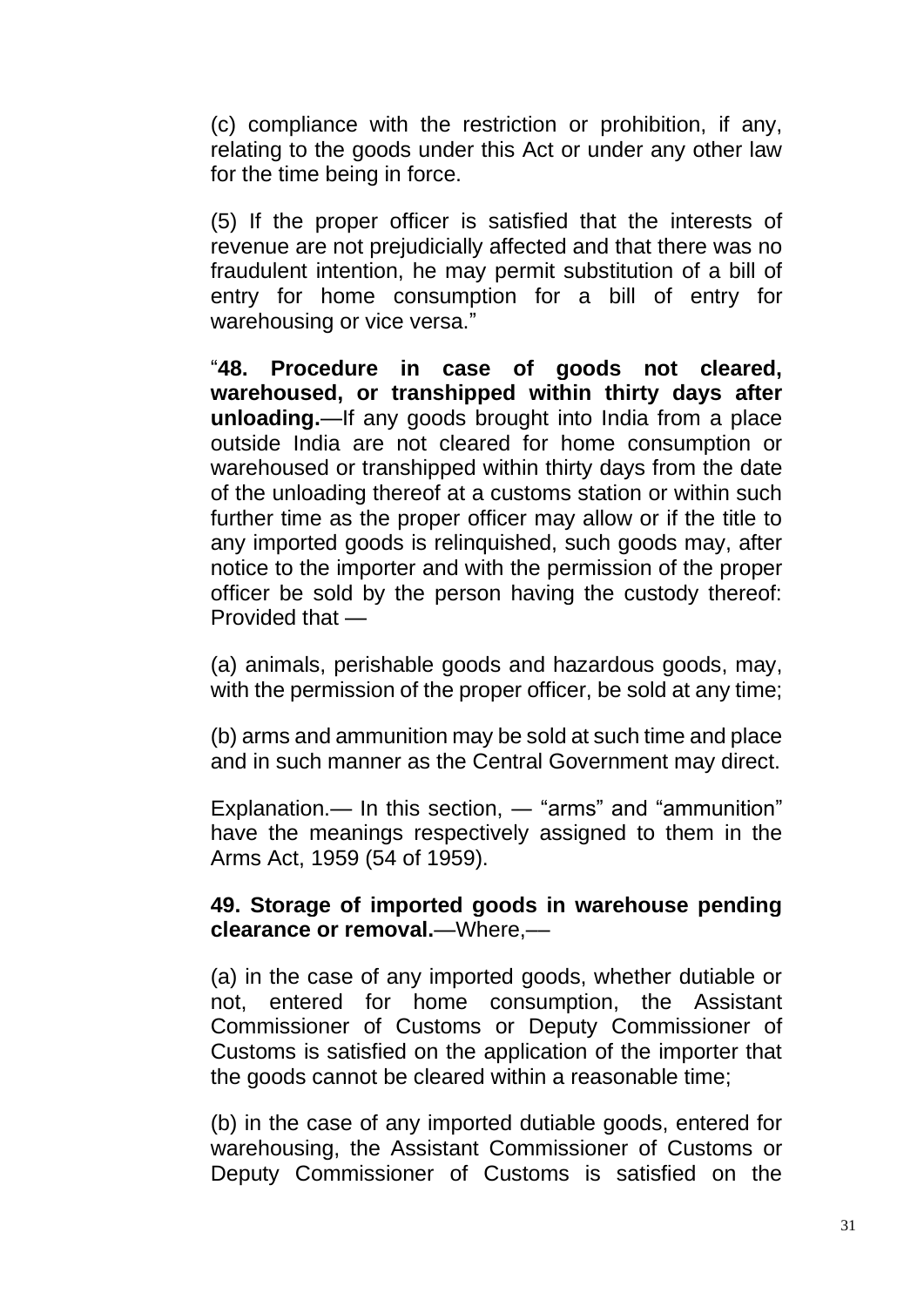application of the importer that the goods cannot be removed for deposit in a warehouse within a reasonable time,

the goods may pending clearance or removal, as the case may be, be permitted to be stored in a public warehouse for a period not exceeding thirty days:

Provided that the provisions of Chapter IX shall not apply to goods permitted to be stored in a public warehouse under this section:

Provided further that the Principal Commissioner of Customs or Commissioner of Customs may extend the period of storage for a further period not exceeding thirty days at a time."

"**150. Procedure for sale of goods and application of sale proceeds.—(1)** Where any goods not being confiscated goods are to be sold under any provisions of this Act, they shall, after notice to the owner thereof, be sold by public auction or by tender or with the consent of the owner in any other manner.

(2) The proceeds of any such sale shall be applied—

(a) firstly to the payment of the expenses of the sale,

(b) next to the payment of the freight and other charges, if any, payable in respect of the goods sold, to the carrier, if notice of such charges has been given to the person having custody of the goods,

(c) next to the payment of the duty, if any, on the goods sold,

(d) next to the payment of the charges in respect of the goods sold due to the person having the custody of the goods,

(e) next to the payment of any amount due from the owner of the goods to the Central Government under the provisions of this Act or any other law relating to customs, and the balance, if any, shall be paid to the owner of the goods.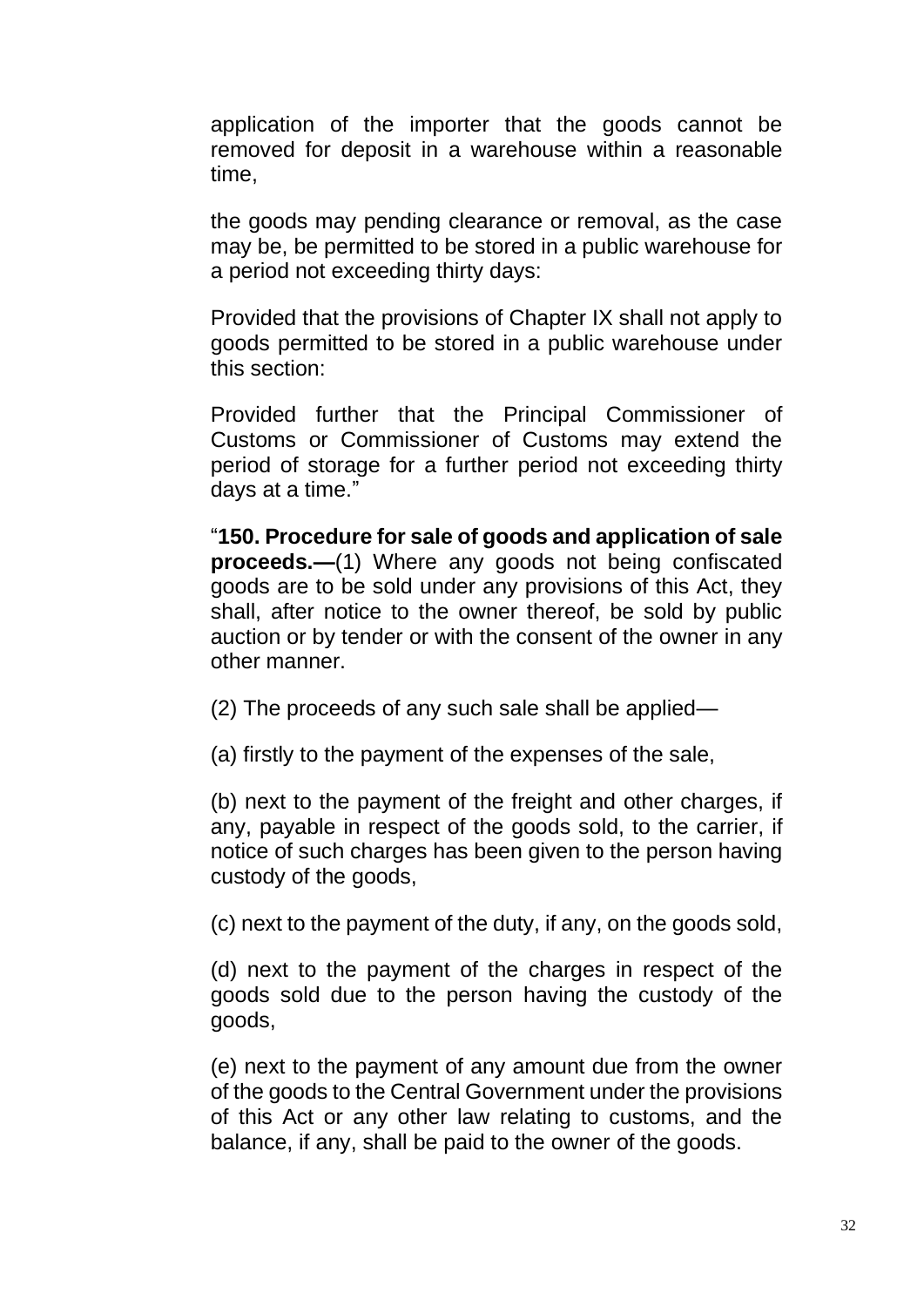Provided that where it is not possible to pay the balance of sale proceeds, if any, to the owner of the goods within a period of six months from the date of sale of such goods or such further period as the Commissioner of Customs may allow, such balance of sale proceeds shall be paid to the Central Government."

14.A perusal of the relevant provisions of the MPT Act would show that when section 2(o) defines "owner", it defines owner in relation to goods separately from owner in relation to any vessel. In sub-clause (i) of section 2(o), when owner is defined in relation to "goods", the definition is an inclusive one. Secondly, it includes persons who are owners of the goods, or persons beneficially entitled to the goods, such as the consignor, consignee and the shipper and then also includes agents for sale, custody, loading or unloading of such goods. Ordinarily, agents for the sale or custody of goods would relate only to agents of the owner or persons beneficially entitled to such goods, which would certainly exclude the ship-owner and the ship-owner's agent. However, considering the fact that the definition is an inclusive definition, and that loading or unloading of goods can take place by the steamer's agent, as was held in **Rowther-I** (supra), it is difficult to accept the contention on behalf of the steamer's agent that such persons would not be included within the definition of "owner" under the MPT Act.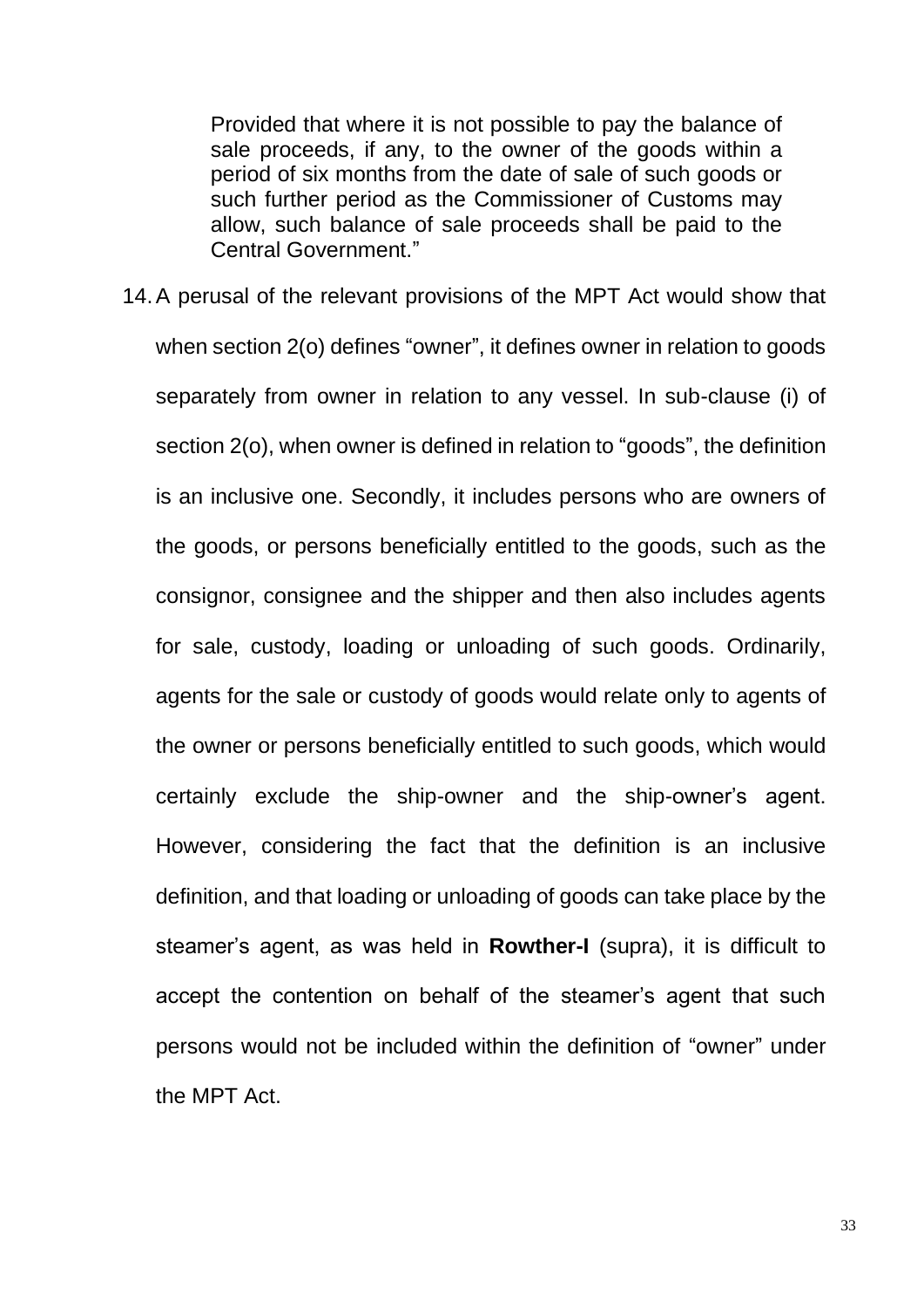15.For these reasons, it is not possible to apply the doctrine of *noscitur a sociis* to the definition of "owner" under section 2(o), as was contended by the learned Senior Advocates appearing on behalf of the steamer agents. In **Brindavan Bangle Stores and Ors. v. Asst. Commissioner of Commercial Taxes and Anr.** (2000) 1 SCC 674,

this Court held:

"**7.** The second contention raised on behalf of the appellants related to the clarity and ambiguity of Entry 30 and Entry 54 and application of such construction of *noscitur à sociis*. In our opinion the learned Division Bench of the Karnataka High Court has rightly held that the said rule of construction has no application to the facts and circumstances of the case. This Court in *State of Bombay* v. *Hospital Mazdoor Sabha* [AIR 1960 SC 610] has considered in detail the rule of construction *noscitur à sociis* and in para 9, it is observed thus:

"We are not impressed by this argument. It must be borne in mind that *noscitur à sociis* is merely a rule of construction and it cannot prevail in cases where it is clear that the wider words have been deliberately used in order to make the scope of the defined word correspondingly wider. It is only where the intention of the legislature in associating wider words with words of narrower significance is doubtful, or otherwise not clear that the present rule of construction can be usefully applied. It can also be applied where the meaning of the words of wider import is doubtful; but, where the object of the legislature in using wider words is clear and free of ambiguity, the rule of construction in question cannot be pressed into service."

**8.** As stated earlier on reading Entry 30 and Entry 54, we have no manner of doubt that there is neither any ambiguity nor do they lack any clarity. The legislature intended to levy and collect entry tax on the articles mentioned in both these entries. The words used therein are of wider import and clearly indicate that all articles made of glass or made from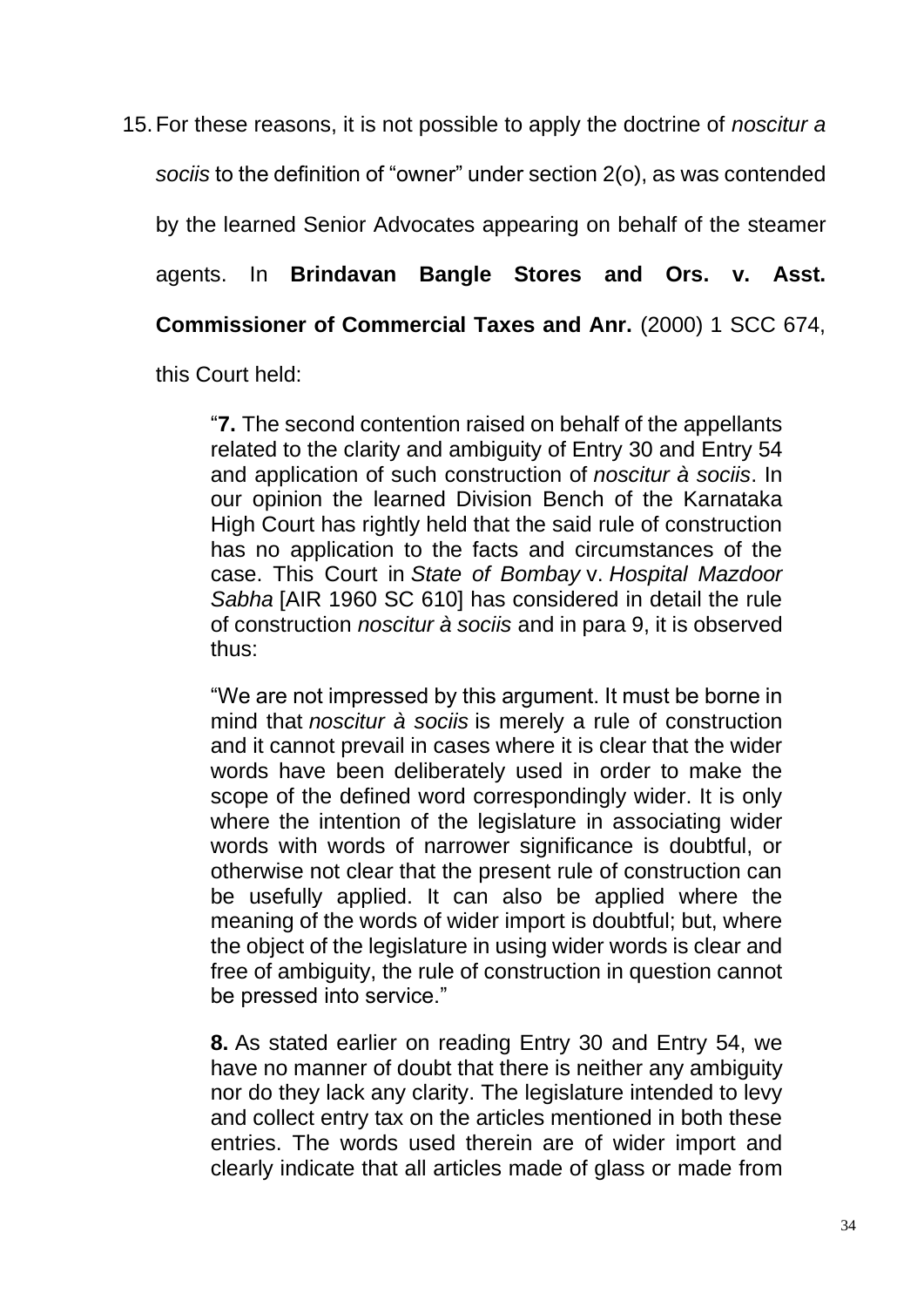all kinds of all forms of plastic including articles made of polypropylene, polystyrene and like materials are subjected to payment of entry tax. It cannot be disputed that the articles in question, namely, bangles are made of glass and/or made of plastic etc. The impugned judgment has very succinctly dealt with the contentions raised on behalf of both the parties and also dealt with the various reported decisions of this Court and other High Courts in great length. We are in complete agreement with the view taken by the Division Bench."

- 16.In the present case, we find no lack of clarity in the expression "agent for the…loading or unloading of such goods", as including persons who may be the vessel's agent involved in unloading goods. As the definition of "owner" is inclusive, as stated hereinabove, the nonmention of the ship-owner in the first part of the definition makes no difference, as it would be incongruous to hold that the shipowner's agent is included in the latter part of the definition, but not the shipowner itself, which would indicate that the maxim *noscitur a sociis* cannot apply.
- 17.This becomes even clearer when section 42 is perused. Under section 42(1), a Board shall have power to undertake services insofar as landing, shipping or transhipping goods between vessels in the port and the wharves, piers, quays or docks belonging to or in the possession of the Board, referring clearly, therefore, to services rendered to the vessel (*see* section 42(1)(a)). Insofar as receiving, removing, shifting, or transporting goods is concerned, these could be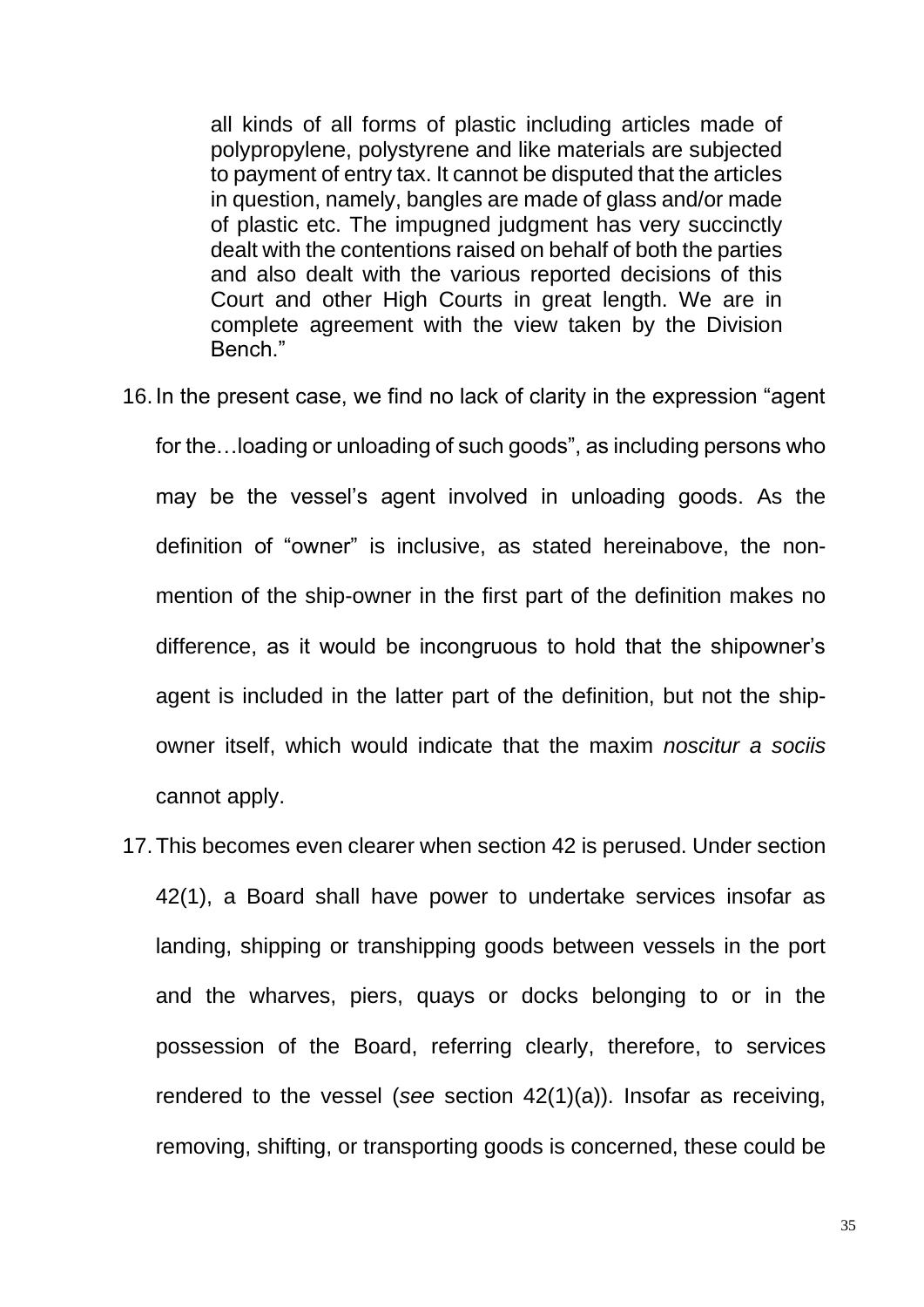services to both the vessel as well as the owner/person entitled to the goods. The moot question is, when it comes to "storing" goods brought within the Board's premises, whether such service could be said to be a service rendered to the vessel or its agent (*see* section 42(1)(b)). Some of the pivotal provisions of the MPT Act, insofar as the present questions are involved, are contained in sections 42(2), 42(7) and 43 of the Act. Under section 42(2), a Board may, if so requested by the "owner", take charge of the goods for the purpose of performing services, and shall give a receipt in such form as the Board may specify. It is obvious that if the ship-owner or its agent are not "owners", the Board cannot take the charge of the goods from the ship-owner or its agent for the purpose of performing services, a result which would lead to startling consequences. Secondly, under sub-section (7), once goods have been taken charge of and a receipt given for them, no liability for any loss or damage which may occur to them shall attach to any person to whom a receipt has been given (this would include any of the persons mentioned in section 2(o)(i), including the vessel's agents), or to the master or owner of the vessel from which the goods have been landed or transhipped. This would again make it clear that the master or owner of the vessel and their agents, from this point on, have been absolved from liability for loss or damage to the goods, as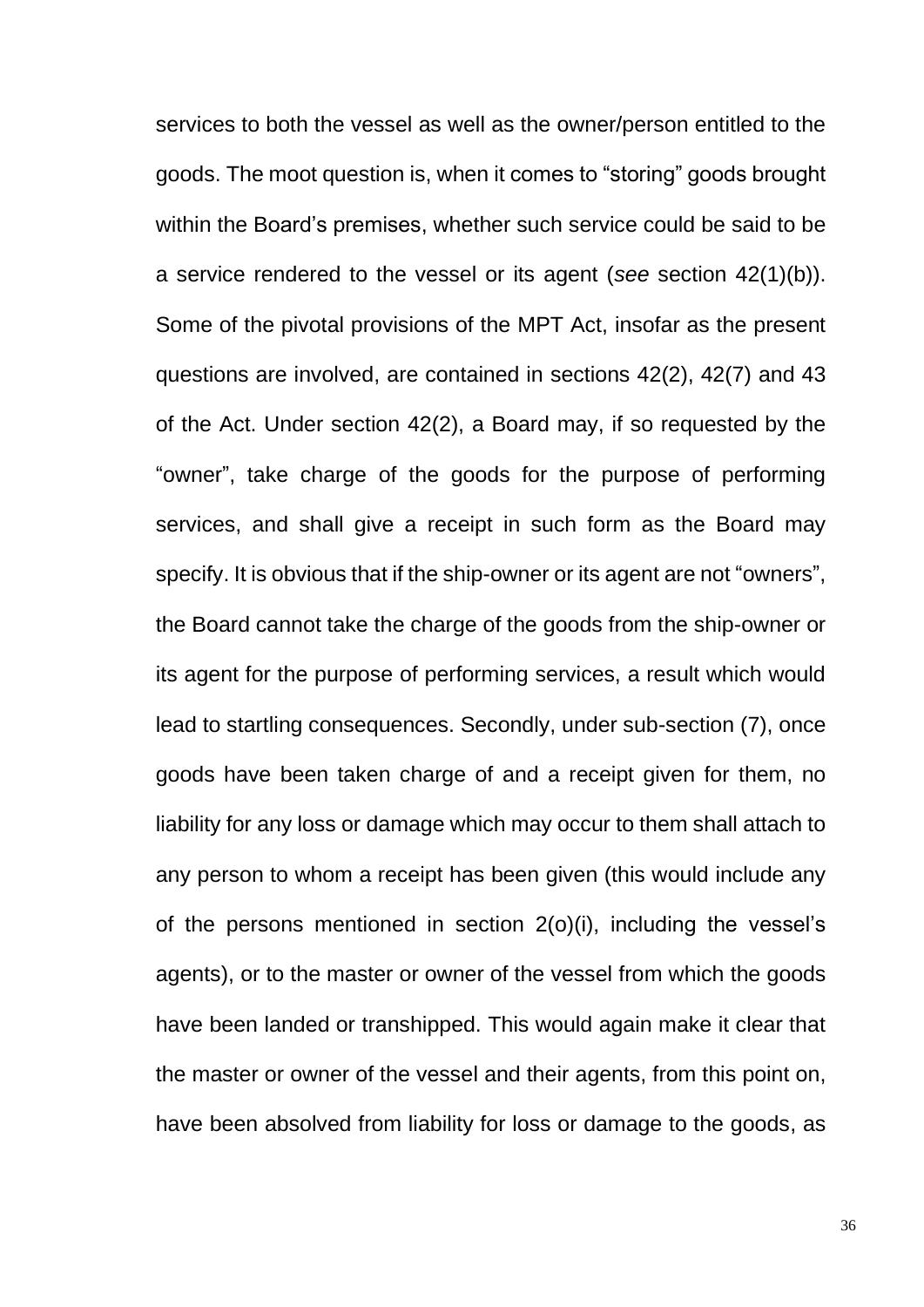the Board has now taken over the custody of the goods from such master or owner of the vessel. From this point on, therefore, the master or owner of the vessel and their agents cease to have any liability qua the goods, inasmuch as the Port Trust has now taken them over. Concomitantly, under section 43(1)(ii), the responsibility of the Port Trust for loss, destruction or deterioration of goods of which it has taken charge from this point of time onwards now becomes that of a bailee under sections 151, 152 and 161 of the Indian Contract Act, 1872, omitting the words "in the absence of any special contract" in section 152 of the Contract Act. This responsibility attaches only after a receipt is given by the Board, and notice of loss or damage has been given, after expiry of such period (as may be prescribed) from the crucial date on which the Port Trust takes charge of the goods.

- 18.At this juncture, it is important to state that arguments have been made based on observations contained in various judgments in which sections 42 (5) and (6) of the MPT Act have been referred. Sections 42(5) and (6) have no application to the Board, as they apply only to the "person" authorised under section 42(3) by the Board to perform services mentioned in sub-section (1).
- 19.Again, under section 48, a distinction is made between landing of goods from a vessel, and storage or demurrage charges in respect of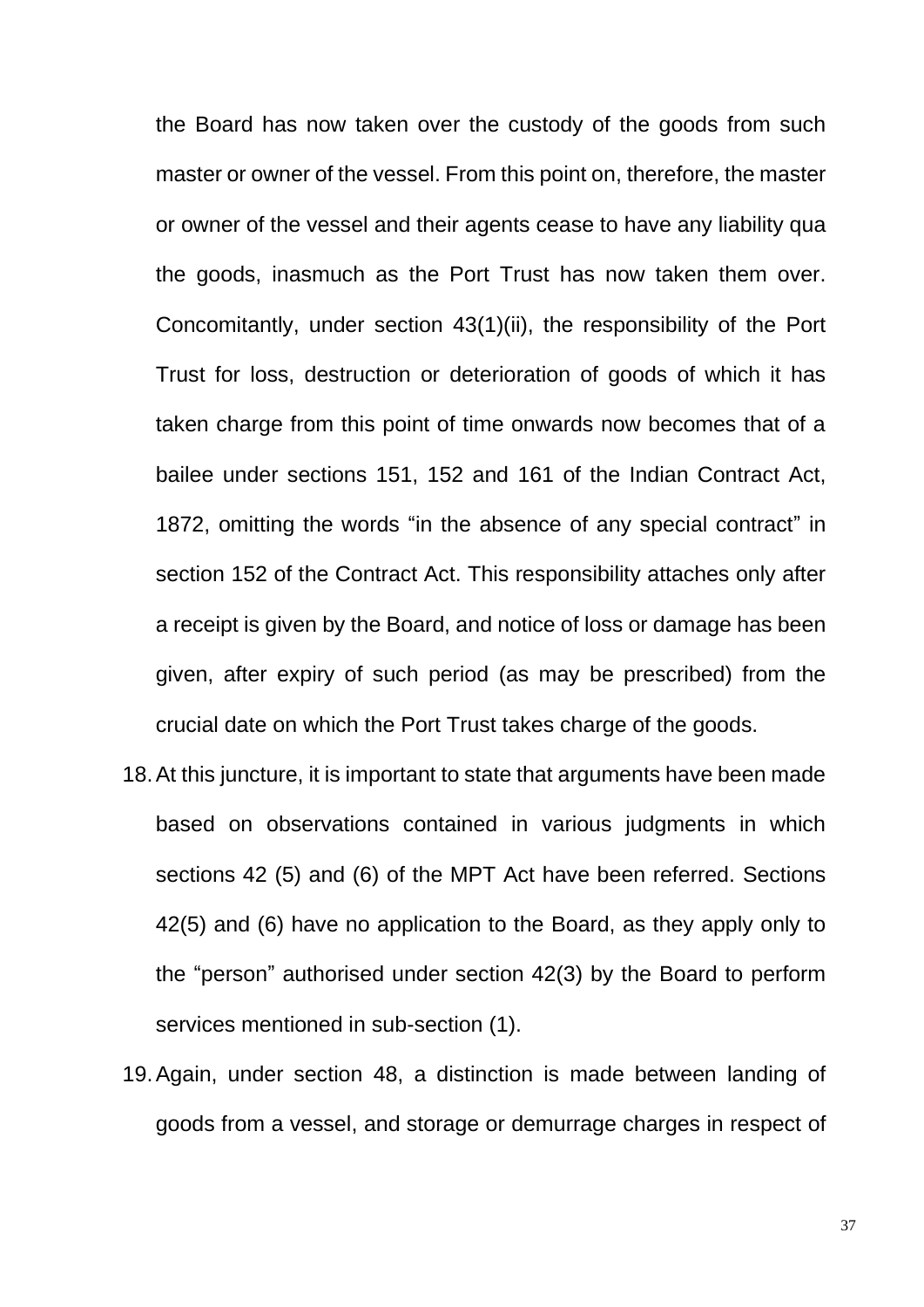goods – *see* section 48(1)(b), as contrasted with section 48(1)(d). When it comes to services performed on vessels, sections 49A, 49B, 50, 50A and 50B make it clear that the services rendered to vessels for which dues have to be paid by vessels are entirely separate and distinct from services rendered insofar as goods that are landed are concerned.

- 20.Coming to section 59, it becomes clear that for all rates leviable under the MPT Act, which includes rates leviable for storage of goods, the Board shall have a lien on such goods, and may, after custody of such goods is taken by the Port Trust, then seize and detain the same until such rates are fully paid.
- 21.Section 60 is also important, in that the ship-owner's lien for freight and other charges is recognised if, at or before the time of landing of any goods from such vessel, such freight or other charges have not been paid. Under section 60(2), the goods shall be retained in the custody of the Board at the risk and expense of the owners of the goods until such lien is discharged. Most importantly, godown or storage rent shall be payable by "the party entitled to such goods" for the time during which they may be so retained. This section is of crucial importance, as it makes it clear that godown or storage rent is payable only by the party entitled to such goods, which can never be the ship-owner or the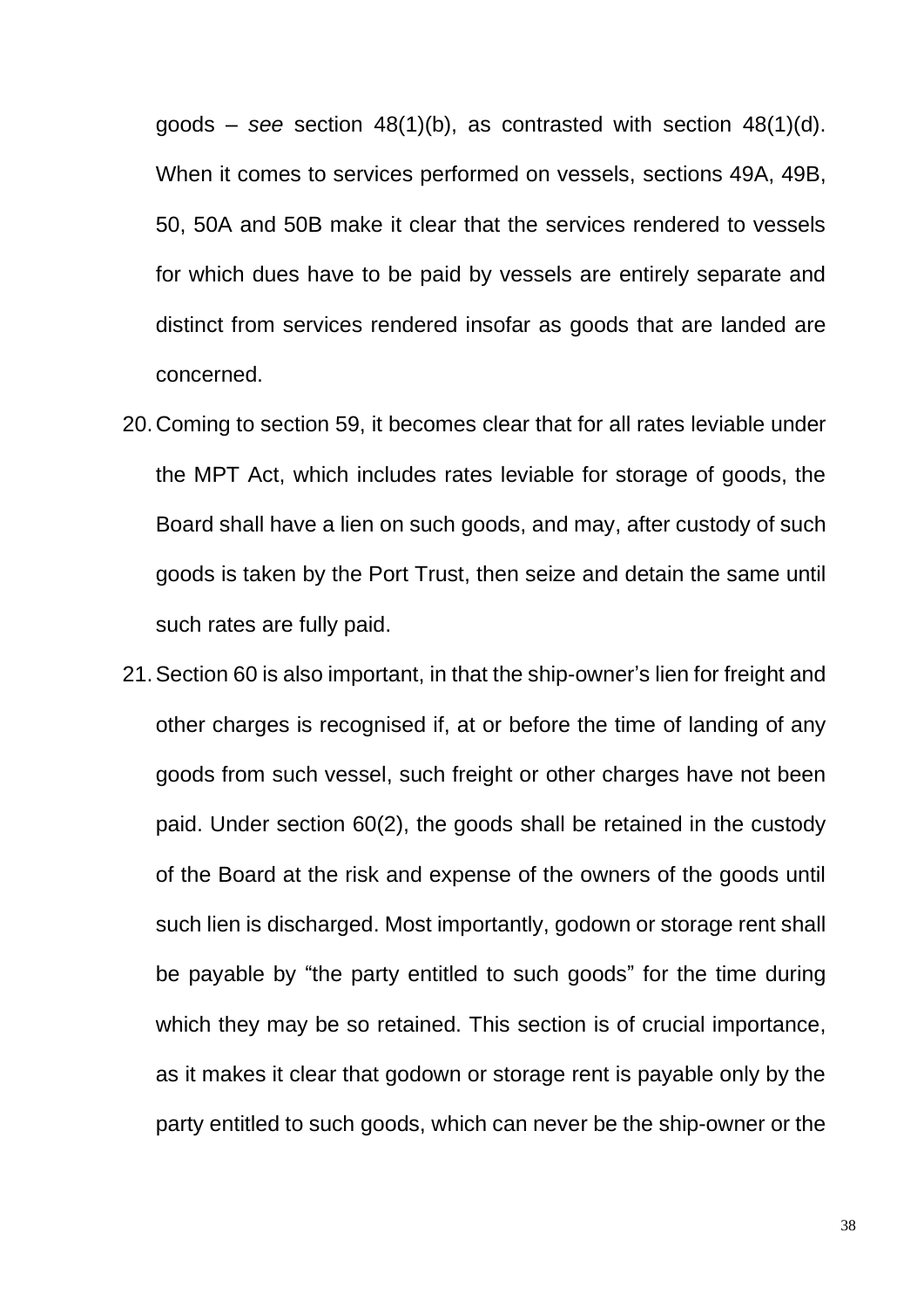ship-owner's agent after the goods have been landed, and the vessel has sailed away from the port. Further, under section 61, after two months from the time goods have passed into the Board's custody, the Board may, if it thinks fit, sell  $-$  by the modalities laid down  $-$  such goods or so much thereof as may be necessary to recover the rates payable to the Board which remain unpaid. Sub-section (3) of section 61 is very important, in that before making such sale, if the address of the "owner of the goods" which has been stated on the manifest, or in other documents that have come into the hands of the Board, or is otherwise known, notice of such sale must be given to such owner.

22.Section 62 speaks of the disposal of goods that have not been removed from the premises of the Board within time, and speaks of their removal by the "owner or other person entitled thereto". Under sub-section (2) of section 62, where such goods are proposed to be removed or sold, a notice may also be served on the "agents of the vessel by which such goods were landed". This is for the reason that the vessel's agents may have indicated that the ship-owner has a lien for freight and other charges, which must be satisfied out of the sale of such goods. The important point to be noted is that a clear distinction is made between an "owner or other person entitled" to goods, and agents of the vessel. Further, under sub-section (3) of section 62, it is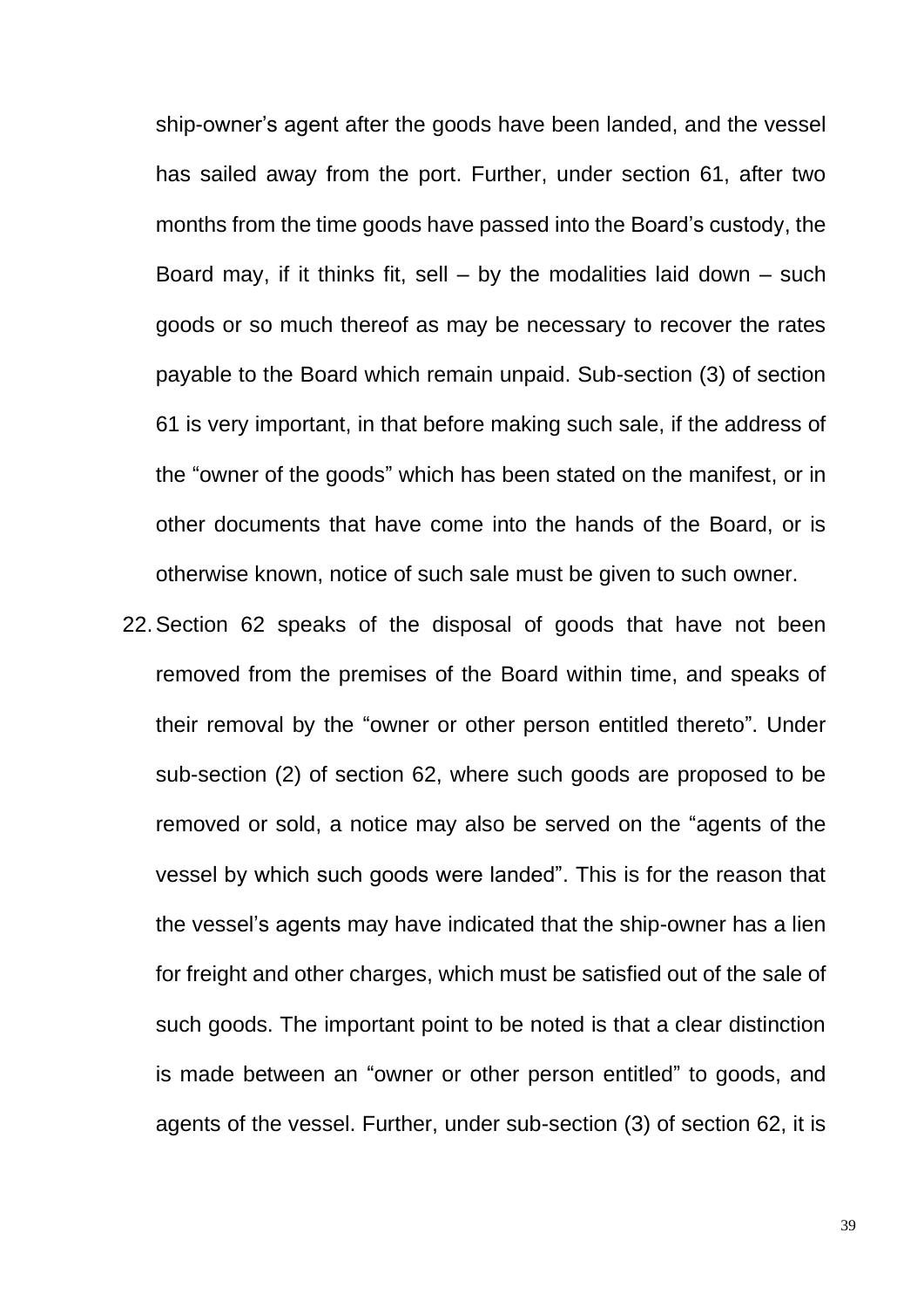only if the owner or person entitled to goods does not comply with the requisition in the notice, that the Board may, at any time after the expiration of two months from the date on which such goods were placed in its custody, then sell the goods in the manner indicated. The scheme of section 62, therefore, is that when it comes to sale of goods which are lying stored in the premises of the Board, notice is to be given only to the owner, or other persons who are beneficially entitled to the goods, who must then comply with the requisition given and remove the goods. At this juncture, the ship-owner or its agents are not persons who have to comply with such requisition, as they are neither persons who are the owner, or other persons entitled to the goods. The notice issued to the agent of the vessel is only for the limited purpose as aforesaid. This again indicates that goods that are stored on the premises of the Board have a nexus *only* with the owner or other persons entitled to those goods, and not with the agent of the vessel or the vessel itself.

23.Section 63 is again very important. When goods have been sold and a surplus exists, the surplus shall be paid to only three persons or their agents, namely, the "importer", "owner" or "consignee" of the goods. In this sub-section, namely, 63(2), as in the case of "owner' under section 61(3), the owner of the goods is obviously not the "owner" as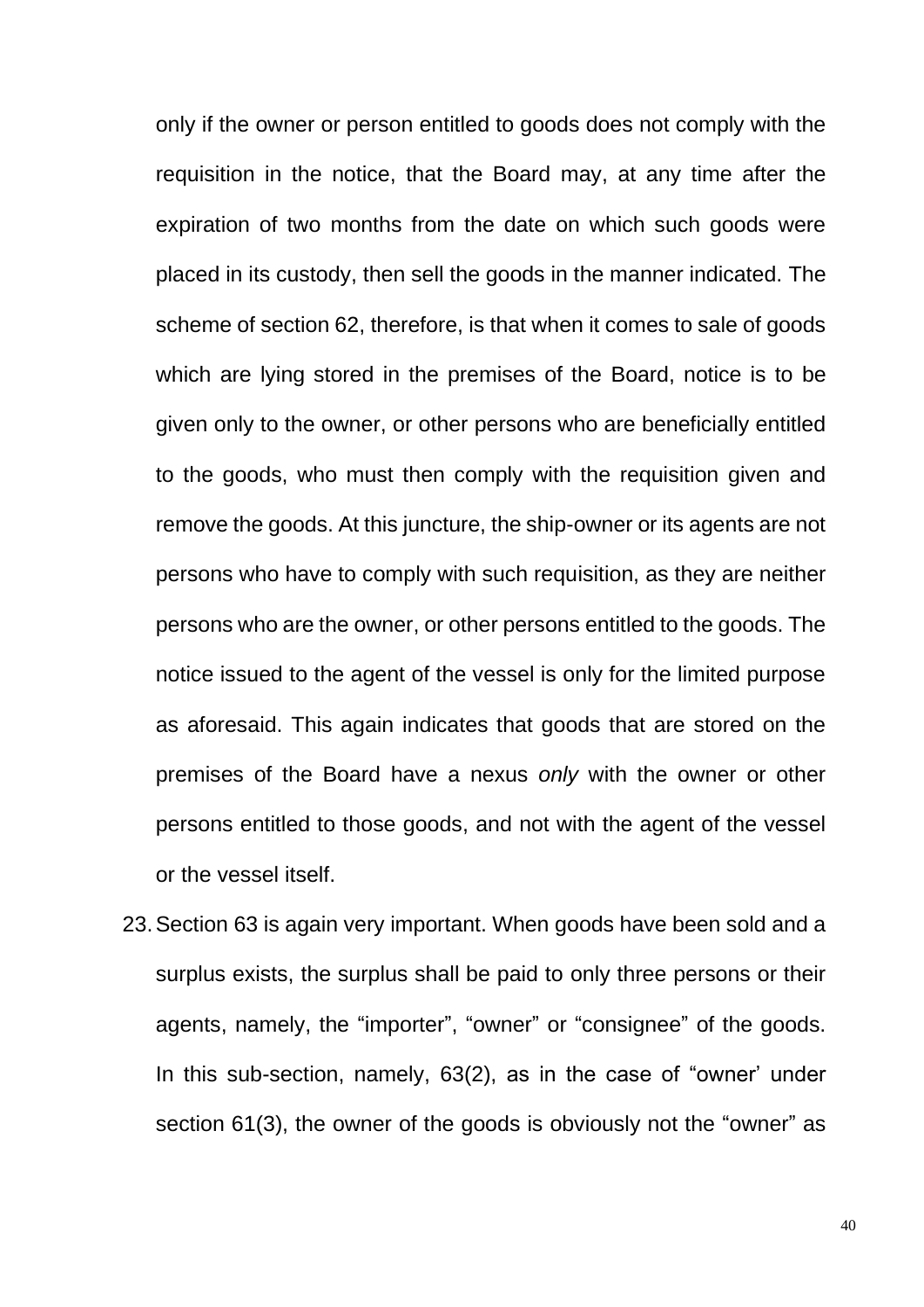defined under section 2(o), as the context of section 63(2) indicates otherwise. There would have been no need to add "importer" or "consignee" in this sub-section, as they are already subsumed within the wider definition of "owner" in relation to goods under section 2(o). Secondly, what is conspicuous by its absence is mention of the vessel or any agent for loading or unloading goods. As a matter of fact, when it comes to recovery of rates and charges against the vessel, a separate remedy is provided for in sections 64 and 65 of the MPT Act. 24.The statutory scheme of the MPT Act now becomes crystal clear. Until the stage of landing and removal to a place of storage, the steamer's agent or the vessel itself may be made liable for rates payable by the vessel for services performed to the vessel. Post landing and removal to a place of storage, detention charges for goods that are stored, and demurrage payable thereon from this point on, i.e. when the Port Trust takes charge of the goods from the vessel, or from any other person who can be said to be owner as defined under section 2(o), it is only the owner of the goods or other persons entitled to the goods (who may be beneficially entitled as well) that the Port Trust has to look to for payment of storage or demurrage charges.

25.At this juncture, the Customs Act, 1962 also becomes relevant. Under section 2(26), "importer" is defined as including any owner, beneficial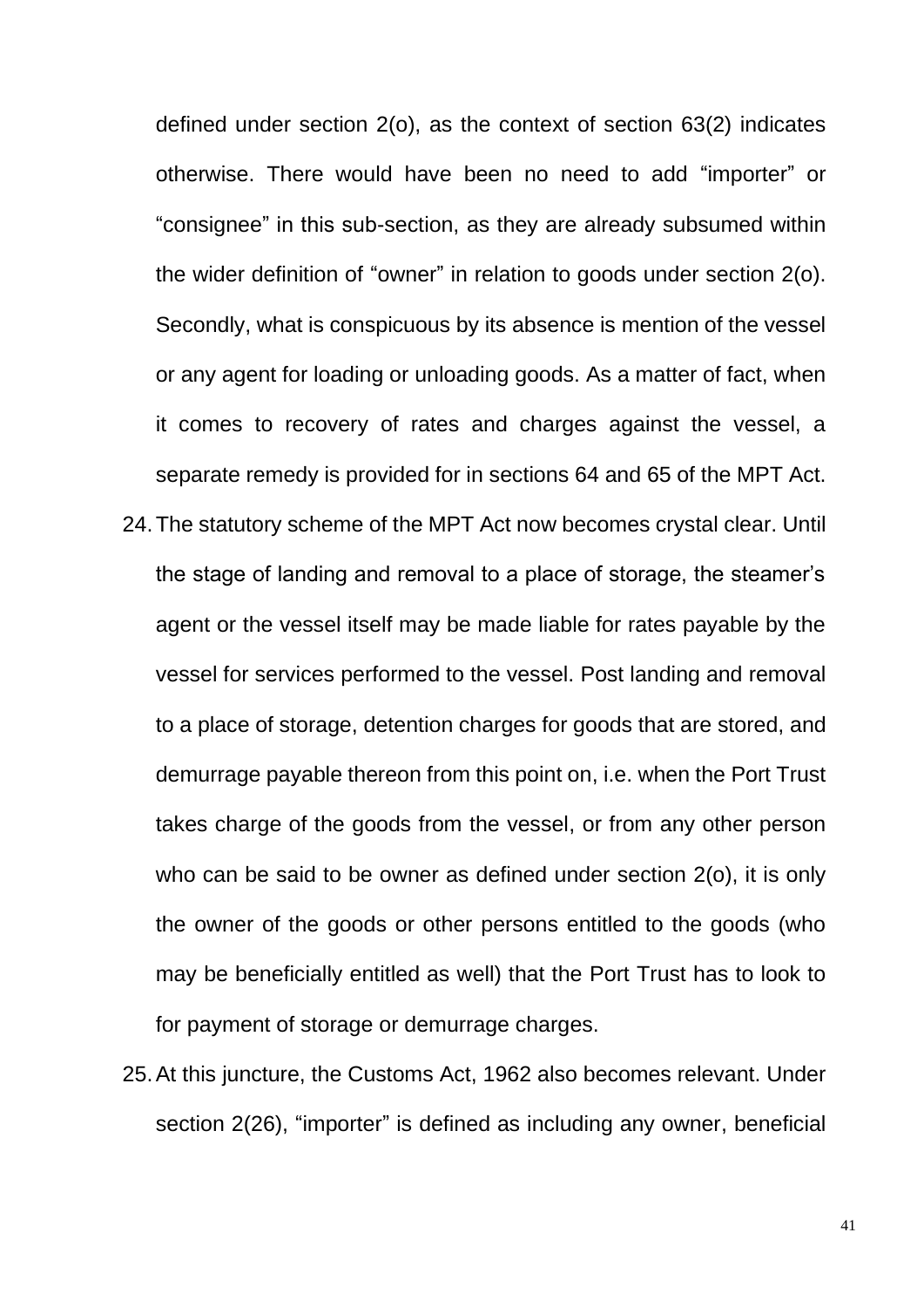owner or any person holding himself out to be the importer. Though this definition does not *ipso facto* apply to the MPT Act, it is important that the two Acts be read together, as both Acts deal with goods that are imported into the country from abroad, and their storage and disposal thereafter. In any event, the expression "importer" that occurs in section 63(2) of the MPT Act would certainly include a beneficial owner of the goods.

26.Under section 29 of the Customs Act, the person-in-charge of a vessel when it carries cargo can land only at a "customs port" (as defined), unless otherwise permitted by the Central Board of Excise. Under section 30, the person-in-charge of a vessel carrying imported goods shall deliver to the "proper officer", i.e. a customs officer, an import manifest of the vessel within the time prescribed, which would indicate the nature of the goods carried by the vessel, and the consignee or other owner of the goods. Under section 33, no such imported goods can be unloaded at any place other than the place approved for unloading of such goods in the customs port, customs airport or coastal port. Under section 45(1), all imported goods unloaded in a customs area shall remain in the custody of such person as approved by the Principal Commissioner of Customs or Commissioner of Customs until they are cleared for home consumption or are warehoused or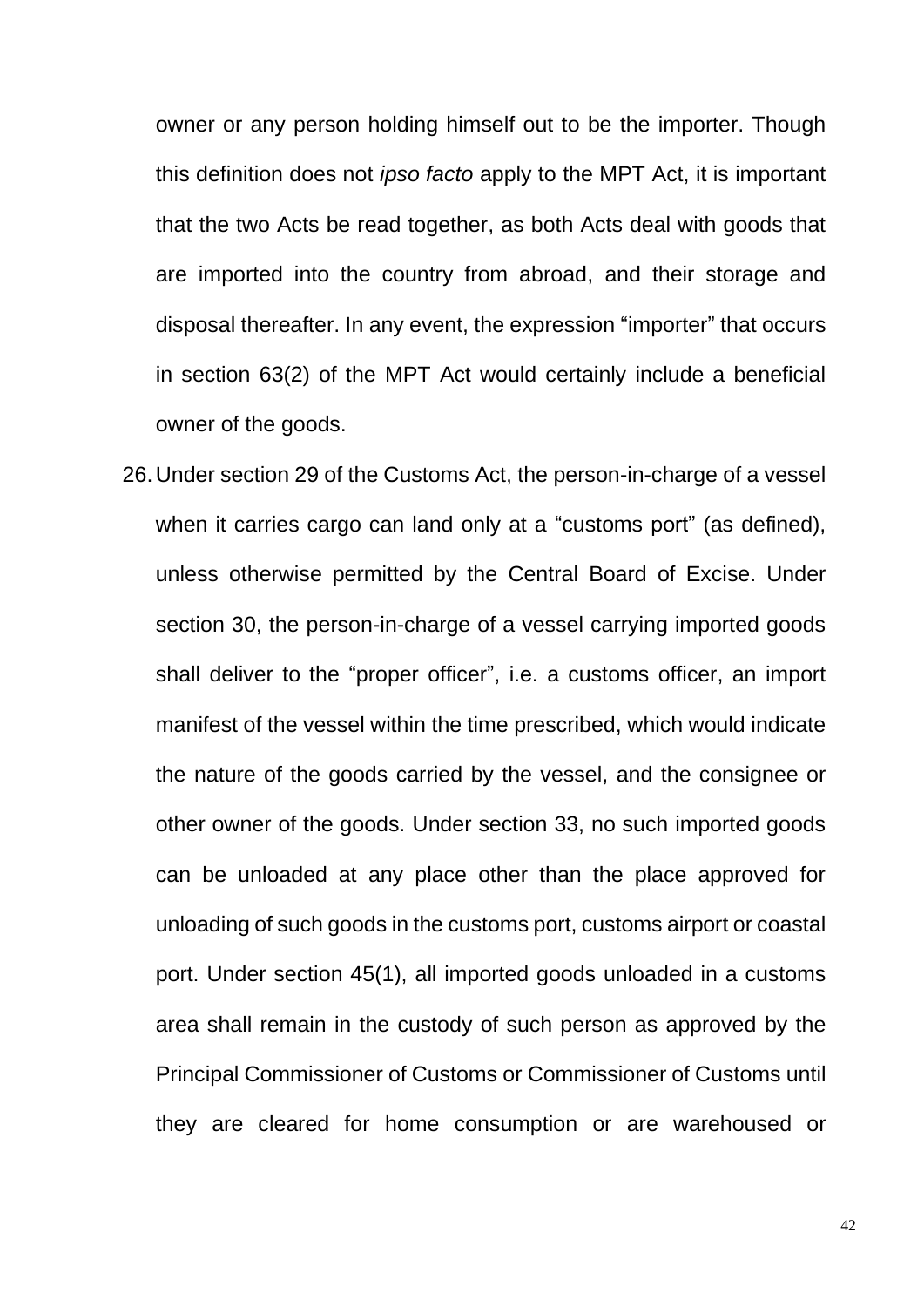transhipped. Section 46(1) is extremely important in that it speaks of a bill of entry for home consumption or warehousing in such form and manner as may be prescribed. Section 46(2) then states that a bill of entry shall include all the goods mentioned in the bill of lading or other receipt given by the carrier to the consignor. Under section 48, if any goods brought into India from a place outside India are not cleared for home consumption or warehoused or transhipped within 30 days from the date of the unloading, such goods may, after notice to the "importer" and with permission of the proper officer, be sold by the person having the custody thereof.

- 27.Under section 49, imported goods may, pending clearance or removal, be permitted to be stored in a public warehouse for a period not exceeding 30 days, or such other extended period that the Principal Commissioner or Commissioner of Customs may permit. The Customs Act, therefore, also contains parallel provisions for authorities under that Act to take charge of, store, and sell imported goods, in the circumstances mentioned therein.
- 28.It was argued that carrying goods in a container would, in any case, make a difference to the position that only the owner of the goods or person entitled to the goods is liable to pay for demurrage. According to the Port Trust, when goods are imported in a container, and the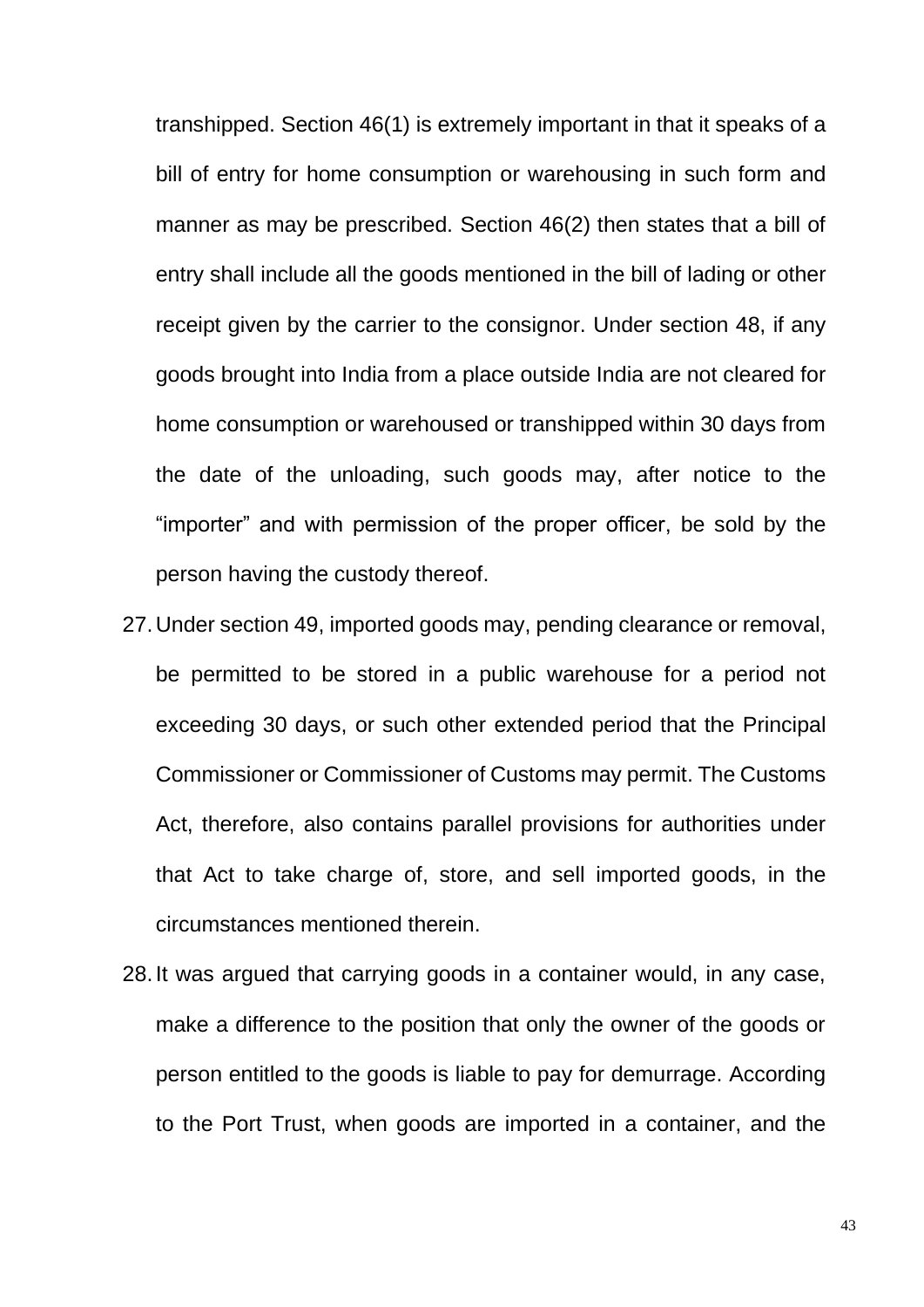container is then landed without the goods being destuffed, and the container belongs to the ship-owner's agent and has to be returned to the ship-owner's agent, for the duration that the container takes up storage space, storage charges will have to be paid by the shipowner's agent. Let us examine whether this argument is sound in law.

29.Under the Customs Act, 1962, customs duties are levied on goods imported into India. "Import" has been defined in section 2(23) of the Customs Act as the "bringing into India from a place outside India". Thus, import of goods can only be said to be complete after they cross into the territorial waters of India, and become part of the mass of goods within India. This is the law laid down by this Court in **Garden** 

**Silk Mills Ltd. and Anr v. Union of India and Ors.** (1999) 8 SCC 744, as follows:

"**17.** It was further submitted that in the case of Apar (P) Ltd. [(1999) 6 SCC 117] this Court was concerned with Sections 14 and 15 but here we have to construe the word "imported" occurring in Section 12 and this can only mean that the moment goods have entered the territorial waters the import is complete. We do not agree with the submission. This Court in its opinion in Bill to Amend Section 20 of the Sea Customs Act, 1878 and Section 3 of the Central Excises and Salt Act, 1944, Re observed as follows:

"Truly speaking, the imposition of an import duty, by and large, results in a condition which must be fulfilled before the goods can be brought inside the customs barriers, i.e., before they form part of the mass of goods within the country."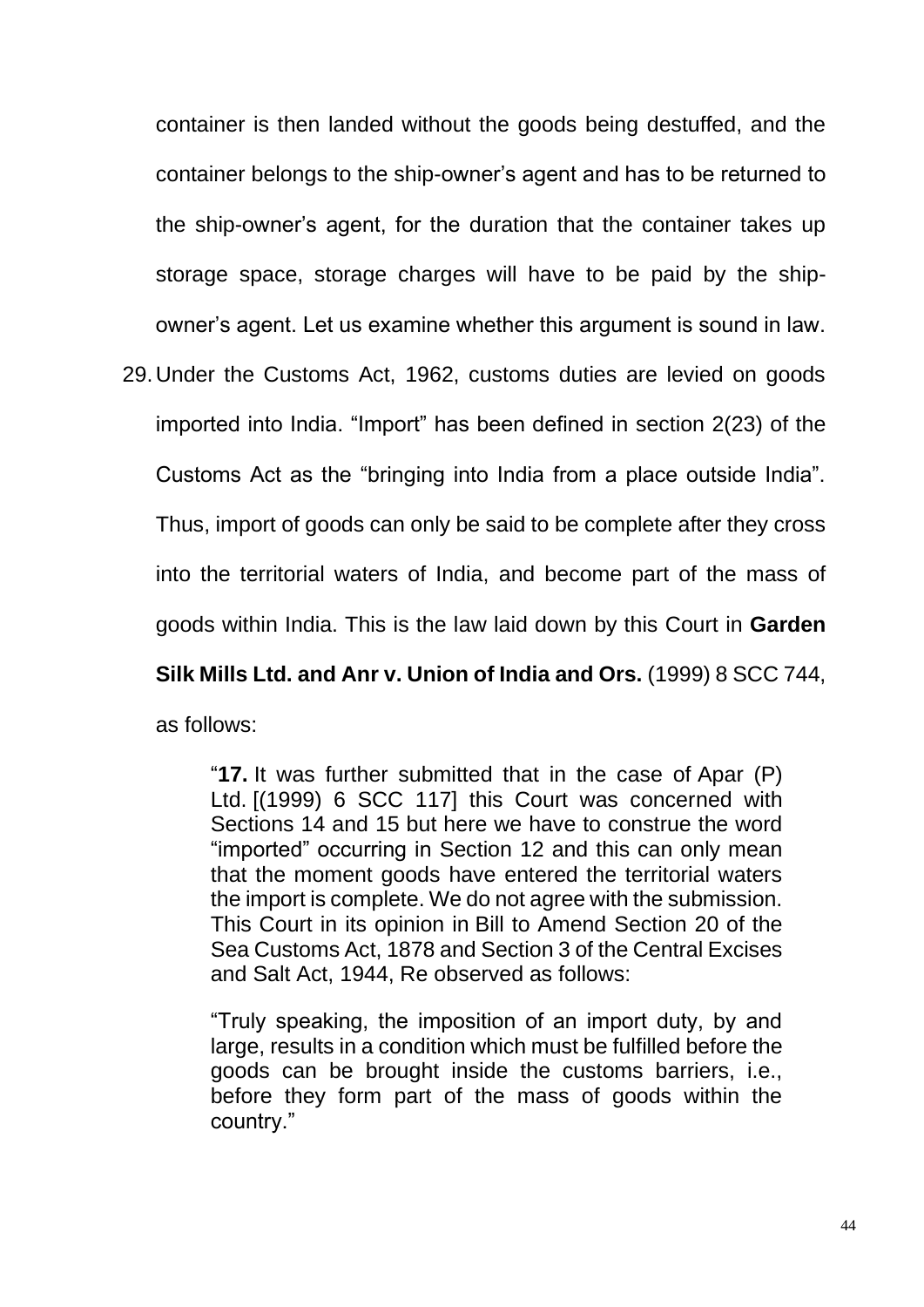**18.** It would appear to us that the import of goods into India would commence when the same cross into the territorial waters but continues and is completed when the goods become part of the mass of goods within the country; the taxable event being reached at the time when the goods reach the customs barriers and the bill of entry for home consumption is filed."

# 30.Likewise, in **Mangalore Refinery & Petrochemicals Ltd. v.**

**Commissioner of Customs** (2016) 14 SCC 709, this Court dealt with

when an import could be said to be complete under the Customs Act.

After referring to various provisions of the Customs Act, this Court held:

"**9.** On a reading of the aforesaid provisions, it is clear that the levy of customs duty under Section 12 is only on goods imported into India. Goods are said to be imported into India when they are brought into India from a place outside India. Unless such goods are brought into India, the act of importation which triggers the levy does not take place. If the goods are pilfered after they are unloaded or lost or destroyed at any time before clearance for home consumption or deposit in a warehouse, the importer is not liable to pay the duty leviable on such goods. This is for the reason that the import of goods does not take place until they become part of the land mass of India and until the act of importation is complete which under Sections 13 and 23 happens only after an order for clearance for home consumption is made and/or an order permitting the deposit of goods in a warehouse is made. Under Section 23(2) the owner of the imported goods may also at any time before such orders have been made relinquish his title to the goods and shall not be liable to pay any duty thereon. In short, he may abandon the said goods even after they have physically landed at any port in India but before any of the aforesaid orders have been made. This again is for the good reason that the act of importation is only complete when goods are in the hands of the importer after they have been cleared either for home consumption or for deposit in a warehouse. Further, as per Section 47 of the Customs Act, the importer has to pay import duty only on goods that are entered for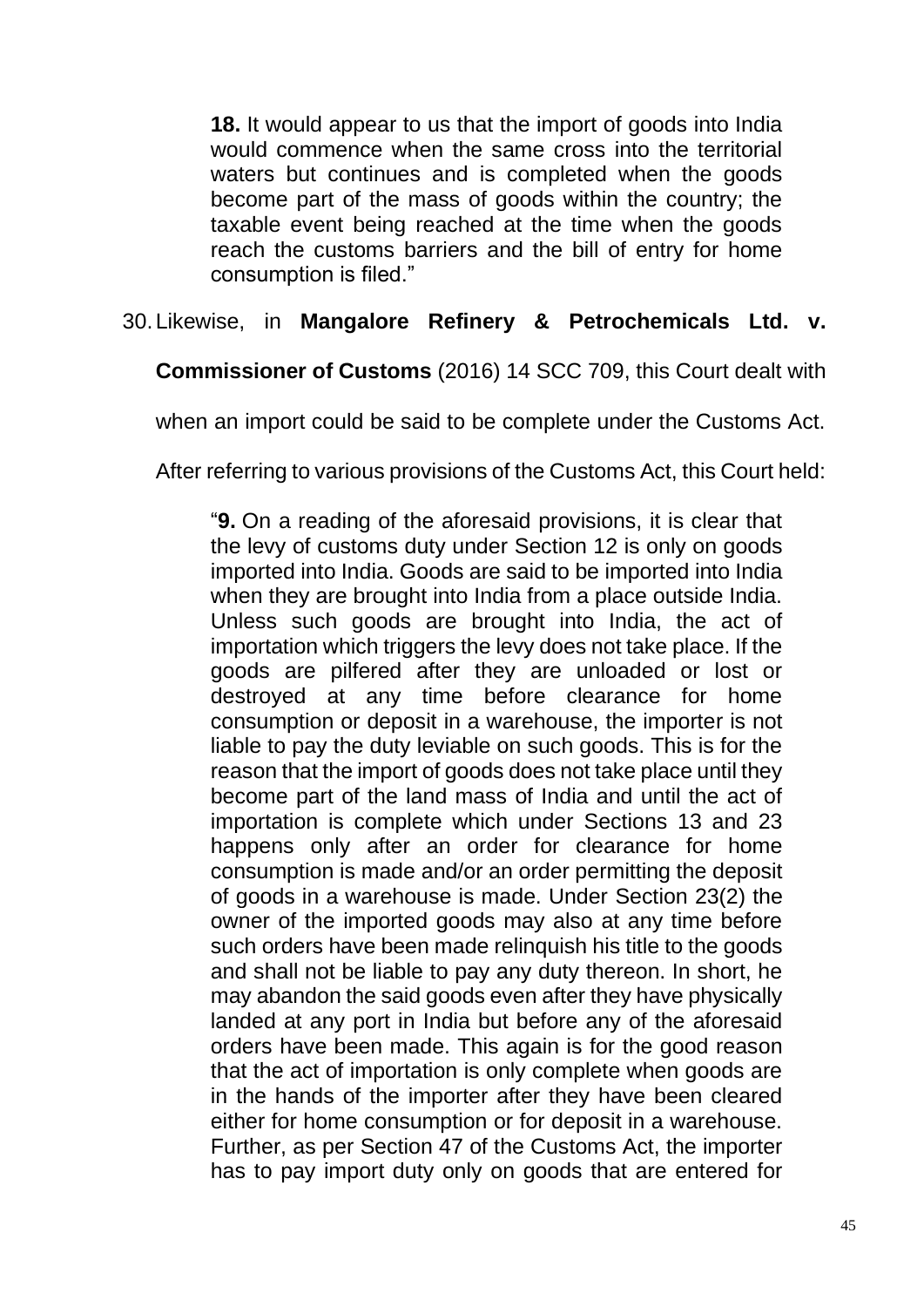home consumption. Obviously, the quantity of goods imported will be the quantity of goods at the time they are entered for home consumption.

#### *xxx xxx xxx*

**14.** We are afraid that each one of the reasons given by the Tribunal is incorrect in law. The Tribunal has lost sight of the following first principles when it arrived at the aforesaid conclusion. First, it has lost sight of the fact that a levy in the context of import duty can only be on imported goods, that is, on goods brought into India from a place outside of India. Till that is done, there is no charge to tax. This Court in *Garden Silk Mills Ltd.* v. *Union of India*, stated that this takes place, as follows:

*"17. It was further submitted that in Apar (P) Ltd. [Union of India v. Apar (P) Ltd., (1999) 6 SCC 117] this Court was concerned with Sections 14 and 15 but here we have to construe the word "imported" occurring in Section 12 and this can only mean that the moment goods have entered the territorial waters the import is complete. We do not agree with the submission. This Court in its opinion in Sea Customs Act, 1878, S. 20(2), In re [Sea Customs Act, 1878, S. 20(2), In re, AIR 1963 SC 1760] SCR at p. 823 observed as follows:*

*'26. … Truly speaking, the imposition of an import duty, by and large, results in a condition which must be fulfilled before the goods can be brought inside the customs barriers i.e. before they form part of the mass of goods within the country.'*

*18. It would appear to us that the import of goods into India would commence when the same cross into the territorial waters but continues and is completed when the goods become part of the mass of goods within the country; the taxable event being reached at the time when the goods reach the customs barriers and the bill of entry for home consumption is filed*."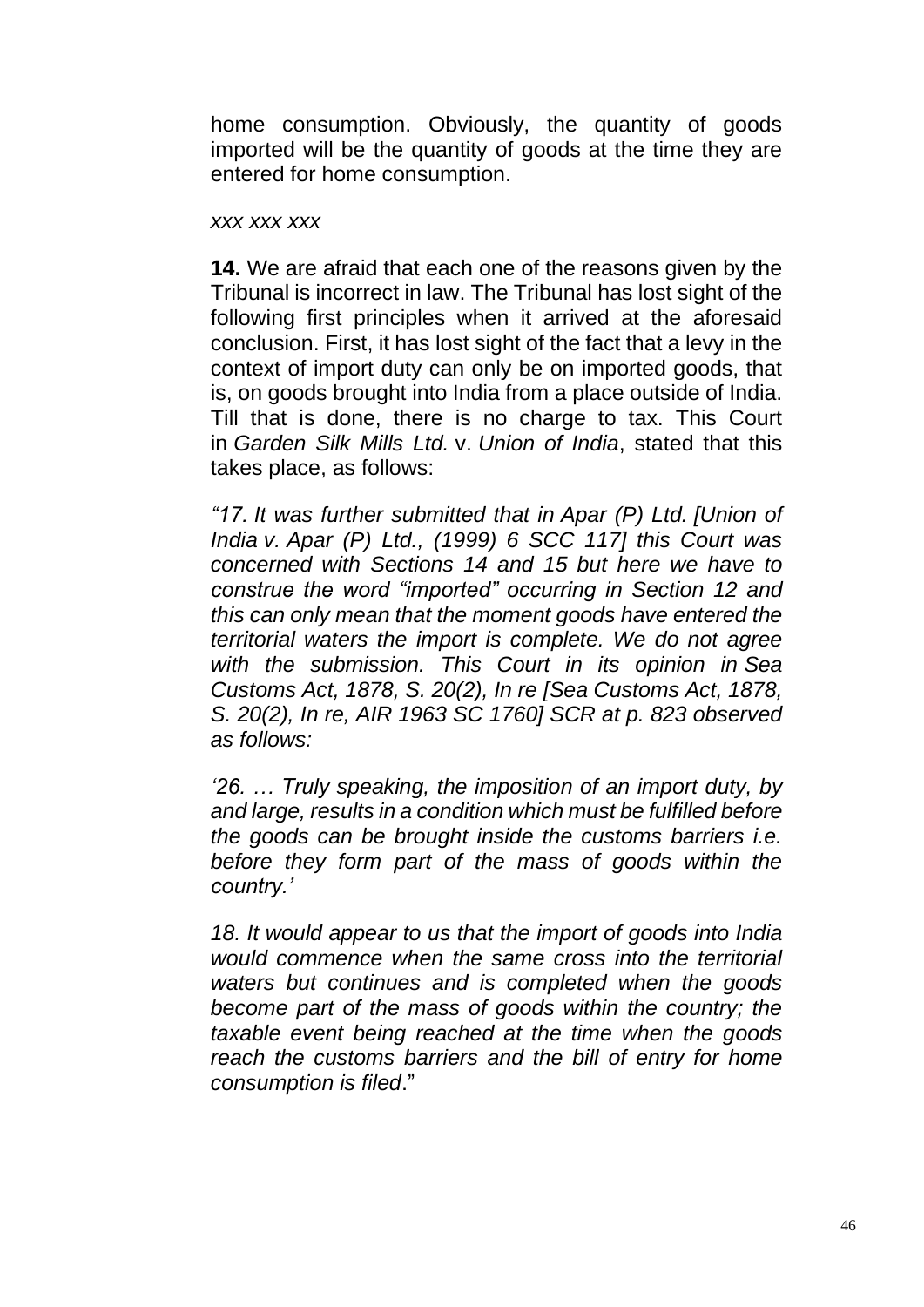- 31.However, another line of judgments deals with what was called the "original package" doctrine laid down by Chief Justice Marshall of the US Supreme Court in **Brown v. State of Maryland** 25 U.S. 419 (1827). This judgment laid down that while the goods imported remained the property of the importer in the original form of packaging in which it was imported, a tax upon it would be "imposts or duties on imports" without the consent of the Congress, violating section 10(2) of Article I of the US Constitution. In addition, any such "impost or duty" would also violate the Commerce clause under section 8(3) of Article I of the said Constitution, which grants power to the Congress to regulate commerce with foreign nations. Thus, a State legislature has no power to impose an "impost or duty" upon the first sale of the commodity so long as it remained in the importer's hands $^1$ .
- 32.This doctrine has been the subject-matter of comment in a variety of different situations. Thus, in the **Province of Madras v. Boddu Paidanna & sons**, A.I.R. (29) 1942 Federal Court 33 (at page 37), in the context of sales tax legislation by the States, the Federal Court

<sup>1</sup> In two later judgments of the US Supreme Court, **Michelin Tire Corporation v. Wages** 423 U.S. 276 (1976) and **Limbach v. Hoover & Allison Company** 466 U.S. 353 (1984), judgments following **Brown** (supra) enunciating the "original package" doctrine were reversed, stating that non-discriminatory taxes which did not fall on imports as such, or interfere with the free flow of imported goods amongst the States, could not be said to be contrary to the Commerce clause or contrary to Section 10(2) of Article I of the US Constitution. A different approach was adopted to Section 10(2) of Article I, ignoring the question whether the goods were imported, and instead analysing the nature of the tax to determine whether it was an "impost or duty".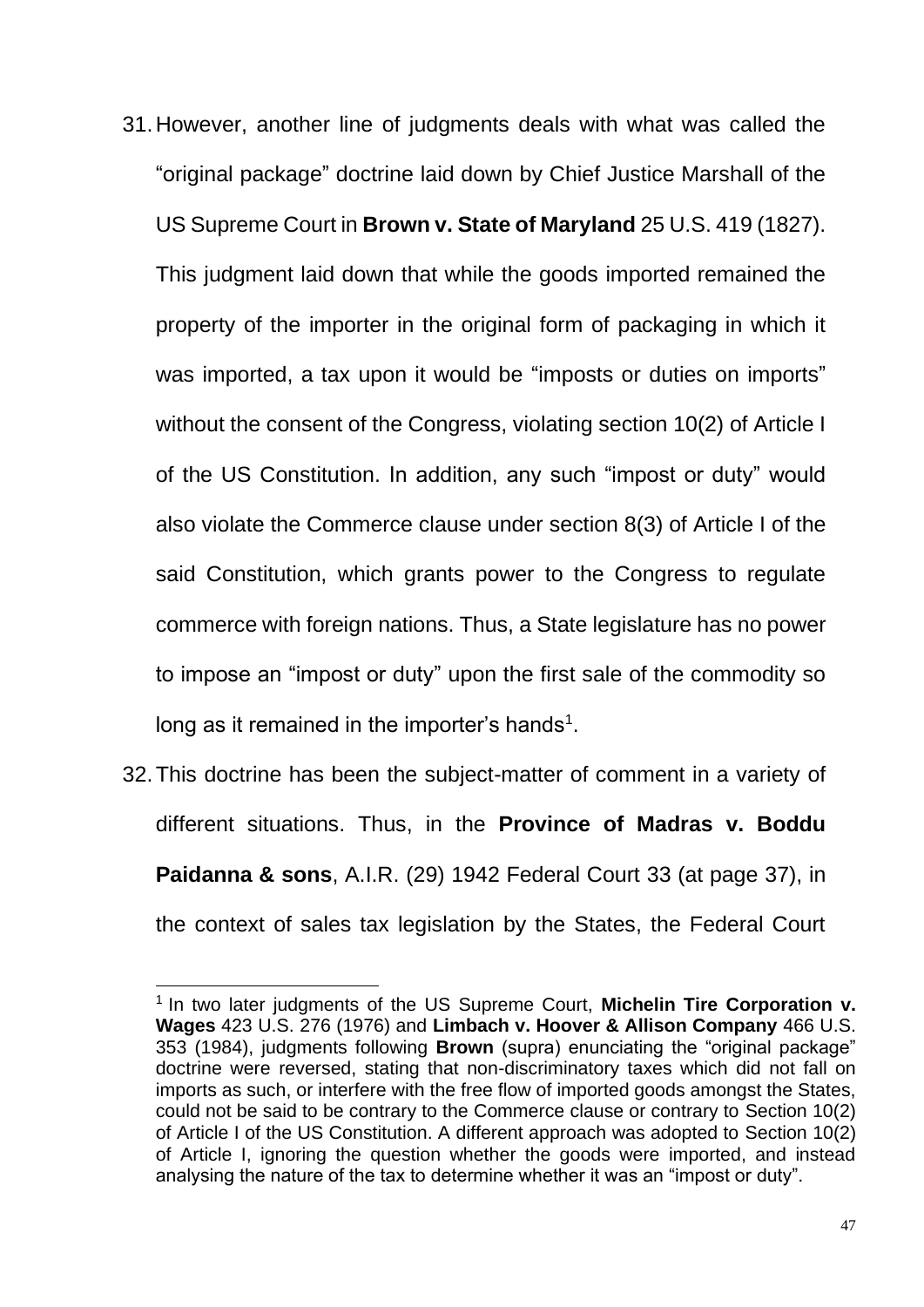referred to Chief Justice Marshall's judgment, and distinguished the same, saying that it would apply to the Commerce clause in the US Constitution, and would not apply by analogy to the legislative entries under the Seventh Schedule of the Government of India Act (1935). Likewise, in **State of Bombay and Anr. v. F.N. Balsara** 1951 SCR 682, in the context of a law passed by the Legislature of the Province of Bombay relating to prohibition of intoxicating liquors, an argument based on Chief Justice Marshall's dictum in **Brown** (supra) was made, stating that in pith and substance such law would relate to import and export of intoxicating liquors, and therefore be void. This was turned down, referring to **Boddu Paidanna** (supra), stating that in the American judgment the widest meaning could be given to the Commerce clause as there was no question of reconciling that clause with another clause containing the legislative power of the State – see pages 696 to 700.

33.In **Central India Spinning and Weaving and Manufacturing Company, Ltd. v. The Municipal Committee, Wardha** 1958 SCR 1102, this Court, in the context of a terminal tax, relied upon the dictum of Chief Justice Marshall in **Brown** (supra) in order to answer the question before it, namely, whether a terminal tax can be levied on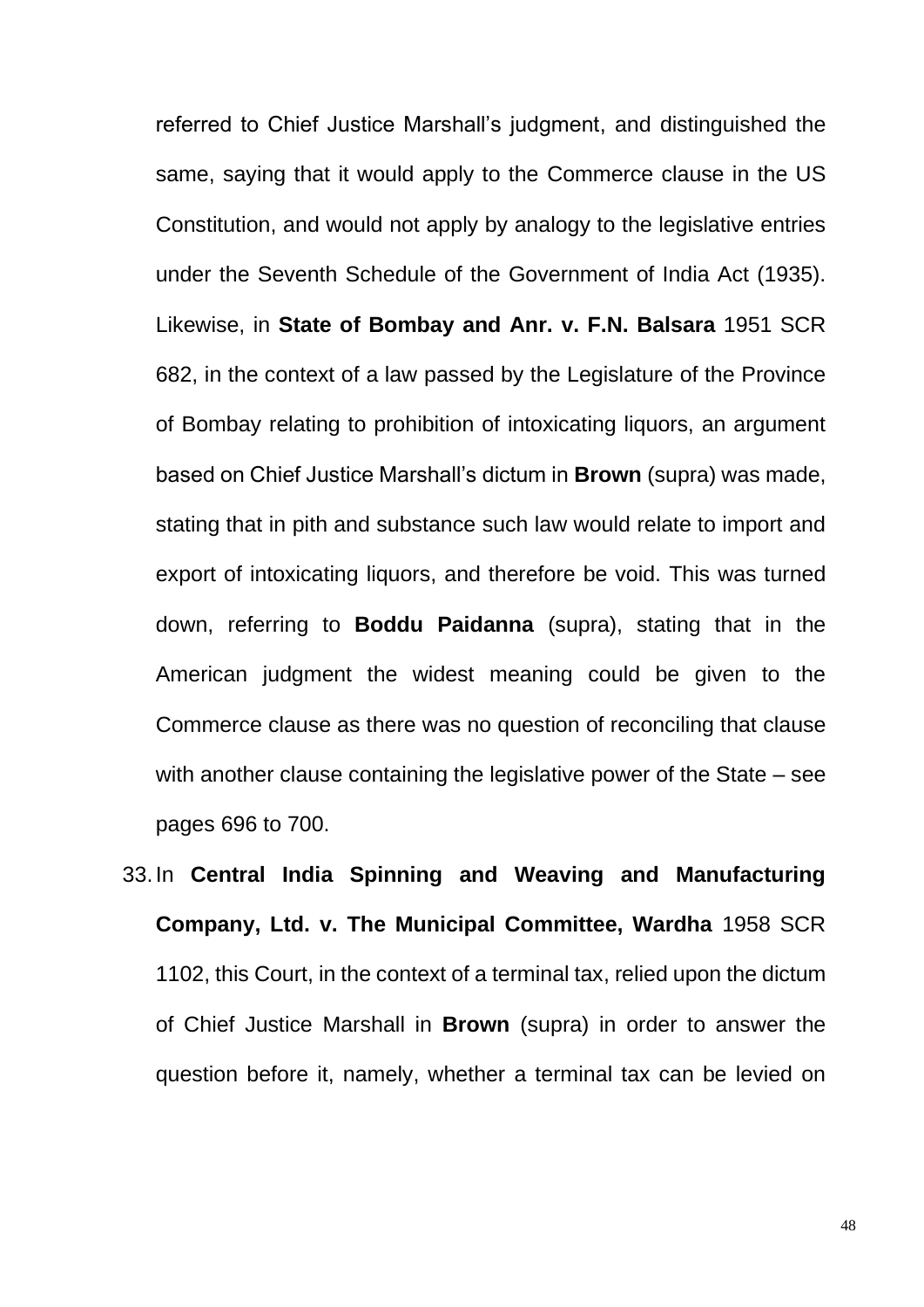goods which are in transit. The question was answered in the negative – see pages 1114 and 1121.

34.In **Gramophone Company of India Ltd. v. Birendra Bahadur Pandey & Ors.** (1984) 2 SCR 664, **Central India Spinning and** 

**Weaving** (supra) was distinguished, and **Boddu Paidanna** (supra)

and **F.N. Balsara** (supra) were relied upon, to interpret the word

"import" as found in the Copyright Act, 1957. Cases under the Customs

Act were expressly distinguished by this judgment as follows:

"The learned counsel for the appellant invited our attention to *Radhakishan* v. *Union of India* [1965 2 SCR 213]; *Shawhney* v. *Sylvania and Laxman* [77 Bom LR 380]; *Bernado* v. *Collector of Customs* [AIR 1960 Ker 170], to urge that importation was complete so soon as the customs barrier was crossed. They are cases under the Customs Act and it is needless for us to seek aid from there when there is enough direct light under the Copyright Act and the various conventions and treaties which have with the subject "copyright" from different angles. We do not also desire to crow our judgment with reference to the history of the copyright and the customs legislations in the United Kingdom and India as we do not think it necessary to do so in this case." 2

35.A recent judgment of this Court in **State of Kerala & Ors. v. Fr.** 

**William Fernandez Etc.** 2017 SCC OnLine SC 1291, was concerned

with the validity of various State legislations relating to entry tax. As

many as eight issues were raised by this Court, in which issue (iv)

reads as follows:

<sup>2</sup> Page 691.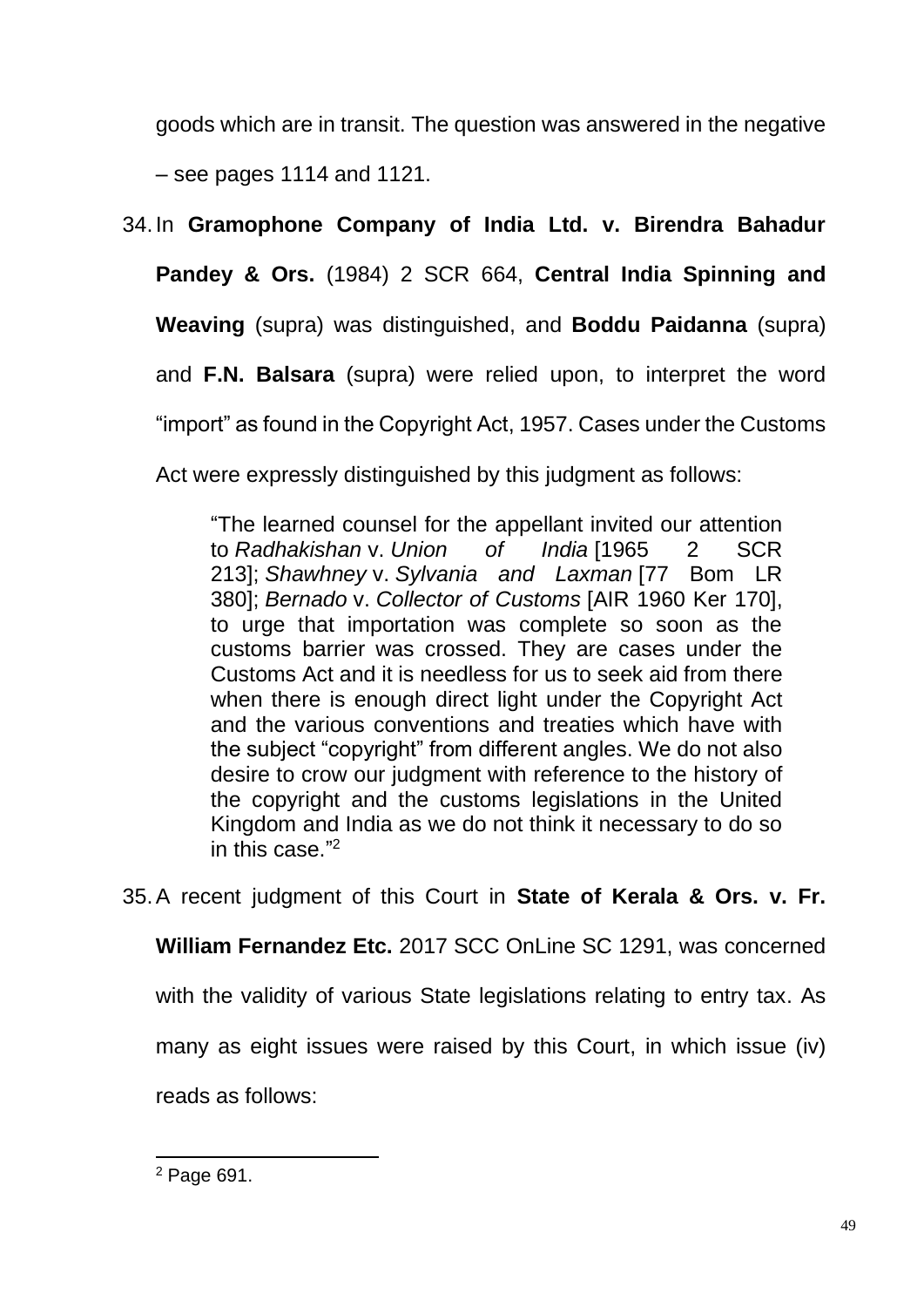"**44(iv)**. Whether the importation of goods, imported from a territory outside the India continues till the goods reach in the premises/factory of the importer, during which period State at no point of time is legislative competence to impose any tax."

36.The discussion in answering this question raised in paragraph 44(iv)

begins in paragraph 86. After referring to various definitions of the term

"import" in different legal situations, this Court noticed various

judgments relating to customs in paragraphs 97 to 103. As a matter of

fact in paragraph 103, the law laid down in **Garden Silk Mills Ltd.**

(supra) was extracted with approval as follows:

**103.** Similar view was expressed in the case of *Garden Silk Mills Ltd.* v. *Union of India*, (1999) 8 SCC 744, in paragraph 18, which is to the following effect:—

*"18. It would appear to us that the import of goods into India would commence when the same cross into the territorial waters but continues and is completed when the goods become part of the mass of goods within the country; the taxable event being reached at the time when the goods reach the customs barriers and the bill of entry for home consumption is filed."*

37.These judgments were then distinguished by the Court as follows:

"**104.** The law relating to customs has been consolidated by the Customs Act, 1962. The definitions of "import", "imported goods" and "importer" have already been noticed above. The definition of imported goods as given in Section 2(25) is-any goods brought into India from the place outside India but does not include goods, which have been cleared for home consumption. The provision clearly contemplates that once the goods are released for home consumption, the character of imported goods is lost and thereafter no longer the goods could be called as imported goods. The import transit is only till the goods are released for home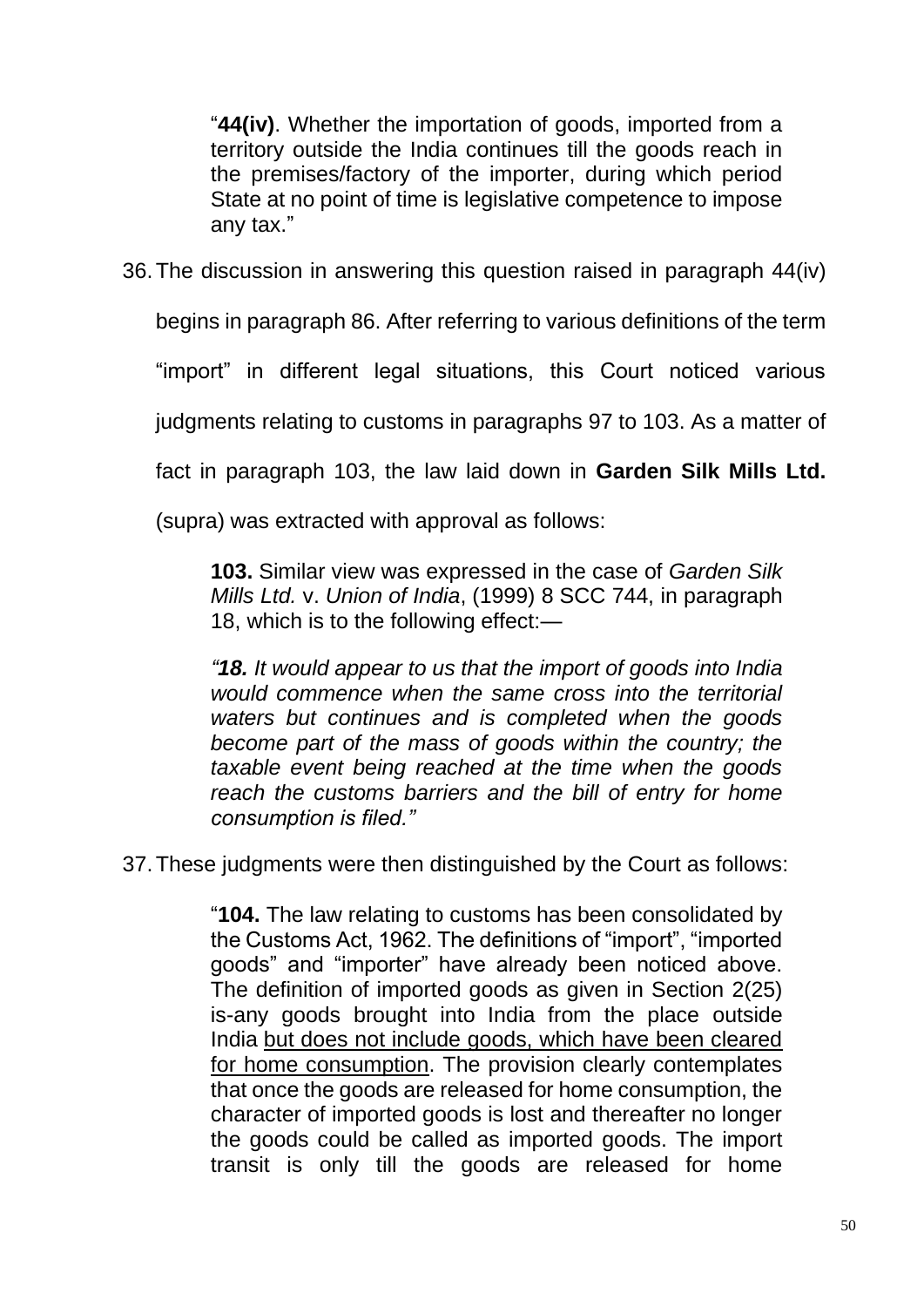consumption. The taxing event for entry tax under Entry 52 List II is entirely different and has nothing to do with the customs duty. The State by imposing entry tax in any manner is not entrenching in the power of the Parliament to impose customs duty. The goods are released for home consumption only after payment of the customs duty due to the Central Government. The goods which are imported cannot be held to be insulated so as to not subject to any State tax, any such insulation of the imported goods shall be a protectionist measure which will be discriminatory and invalid. When all normal goods are subjected to State tax no exemption can be claimed by goods, which have been imported from payment of entry tax. To take a common example, all goods, which pass through a toll bridge are liable to pay toll tax, can it be said that the imported goods which after having been released from customs barriers and are passing through a toll bridge, are not liable to pay the toll tax, the answer has to be in No. Thus, the event for levy of customs duty, which is in the domain of the Parliament, is entirely different from that of event of entry tax. The liability to pay State entry tax arises only when goods enter into a local area for consumption, use and sale, which event is entirely different and separate from the levy of a customs duty, which is on import."

(emphasis in original)

38.The judgment went on to discuss the "original package" doctrine of Chief Justice Marshall in paragraphs 108 to 120, finding that recent US Supreme Court judgments had abandoned this doctrine, and that therefore, the Federal Court in **Boddu Paidanna** (supra) and the two judgments of this Court in **F.N. Balsara** (supra) and **Gramophone Company of India Ltd.** (supra) were correct in not relying on this doctrine in the context of the cases before them. This doctrine has no place in the customs law of India, the judgments of this Court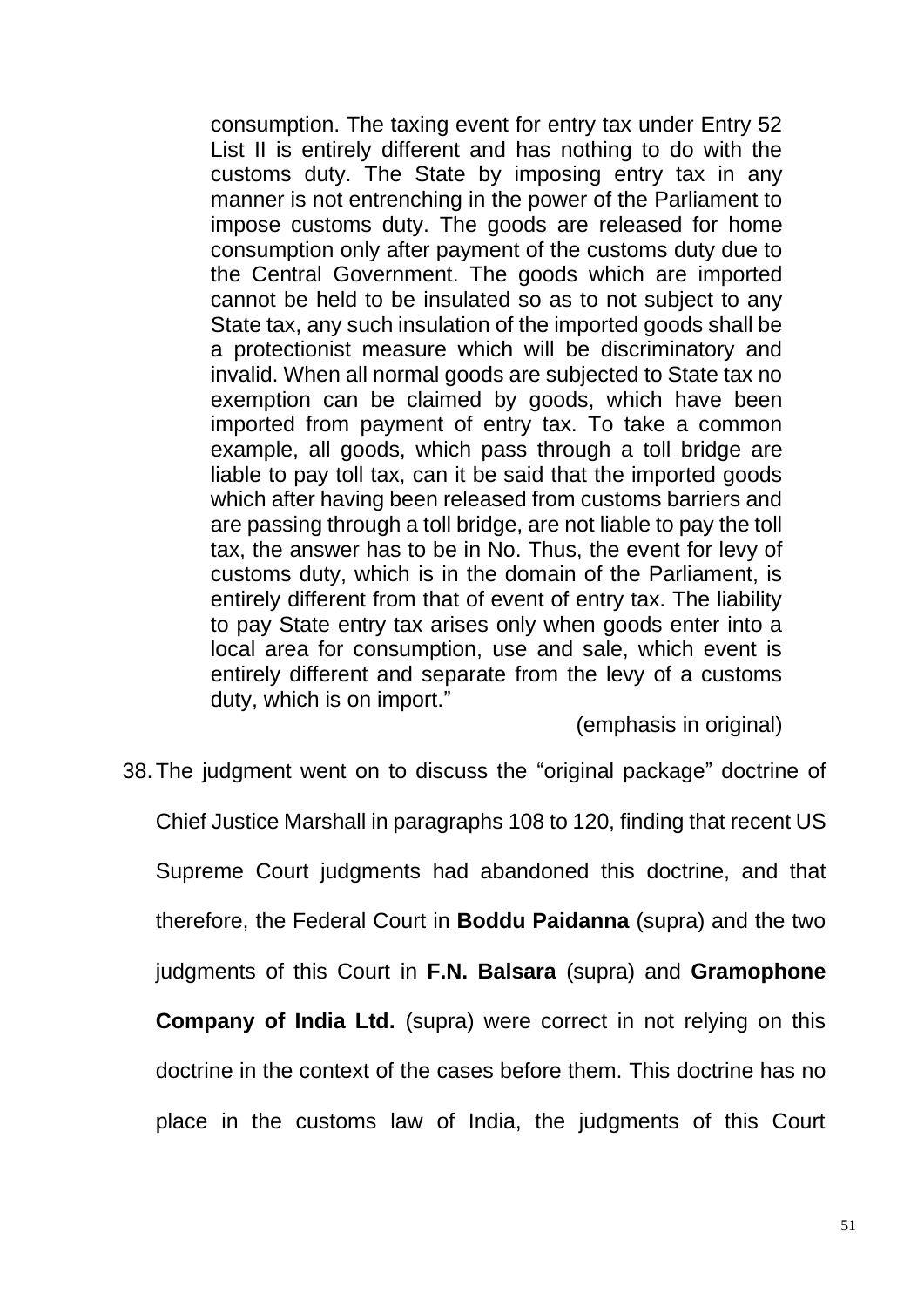concentrating on when an import can be said to be complete on an analysis of the Customs Act.

- 39.Given the aforesaid judgments under the Customs Act, a container, being a receptacle in which goods are imported, cannot be said to be "goods" that are imported as it does not become part of the mass of goods within the country on the facts of these cases. Thus, once destuffing takes place, the container has to be returned either to the ship-owner's agent, or to the person who owns such container.
- 40.In fact, the Bill of Entry (Forms) Regulations, 1976 (as amended up to date) contain forms in which a Bill of Entry is to be presented by an importer of goods for home consumption, or for warehousing, or for exbond clearance for home consumption. Regulation 3 of the aforesaid Regulations reads as follows:

"**3. Form of Bill of Entry.**- The Bill of Entry to be presented by an importer of any goods for home consumption or for warehousing or for ex-bond clearance for home consumption shall be in Form I or Form II or Form III as the case may be.

*Explanation* - In this regulation, "goods" does not include those goods which are intended for transit or transshipment."

41.Form I, which speaks of a Bill of Entry for home consumption, contains

a declaration to be signed by an importer, clause 6(b) of which is

important and is set out hereunder: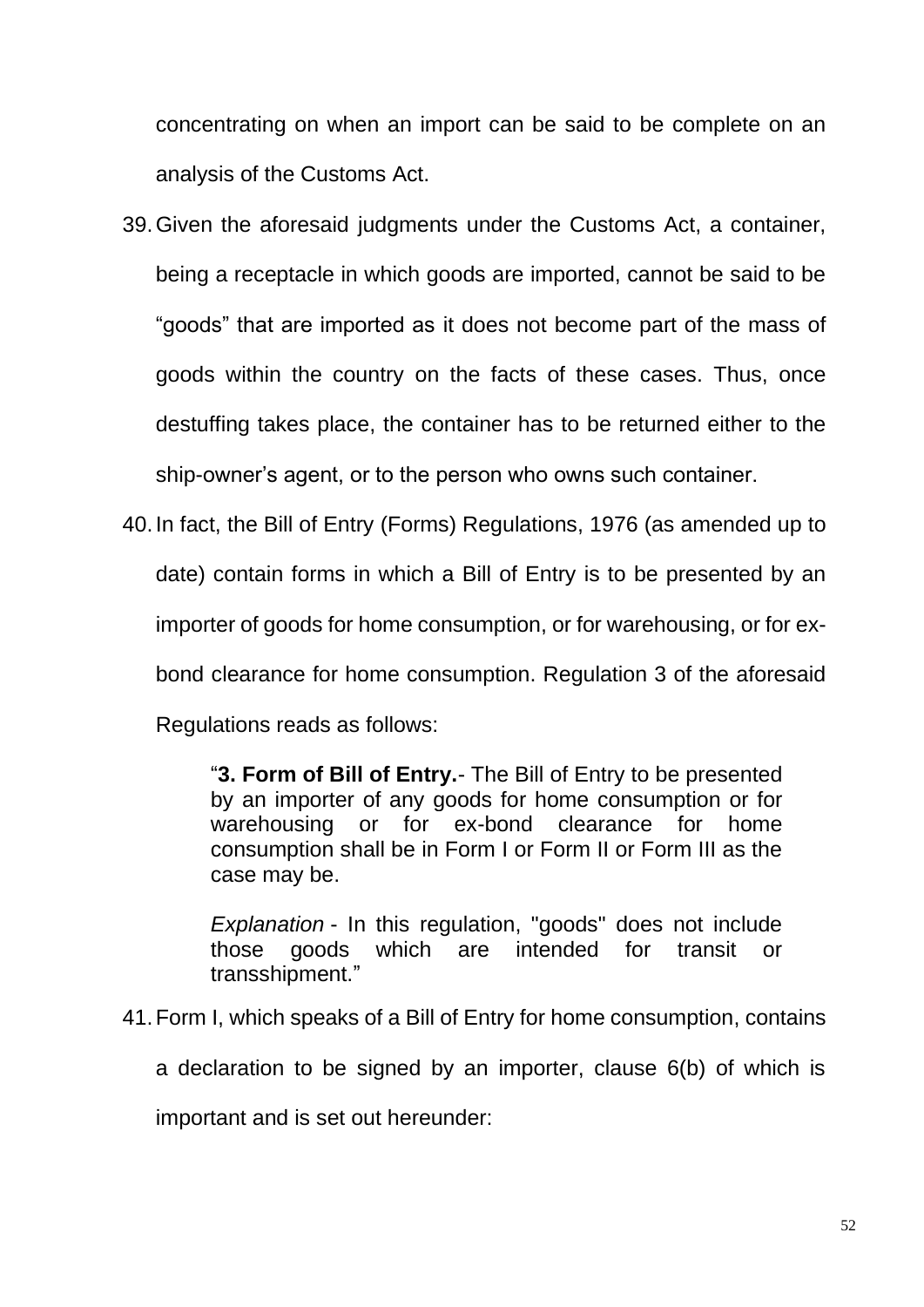"**6(b)** I/We declare that there are the following payments actually paid or payable for the imported goods by way of cost and services other than those declared in the invoice^

[^please refer to Rule 10 (1) (a) & (b) of the Customs Valuation Rules, 2007]

| SI.<br>No. | <b>Particulars</b>                                                                                                                      | Amount or<br>expressed as % of<br>the unit price |
|------------|-----------------------------------------------------------------------------------------------------------------------------------------|--------------------------------------------------|
| i.         | <b>Brokerage</b><br>and<br>Commissions, except<br>buying commission<br>[Rule $10(1)(a)(i)$ of the<br>Customs Valuation<br>Rules, 2007]: |                                                  |
| ii.        | Cost of containers<br>[Rule 10(1)(a)(ii)]:                                                                                              |                                                  |
| iii.       | Packing cost [Rule<br>$10(1)(a)(iii)$ :                                                                                                 |                                                  |
| iv.        | Cost of goods and<br>services supplied by<br>the buyer [Rule<br>$10(1)(b)$ :                                                            | "                                                |

42.The same declaration is contained in Forms II and III. A perusal of the aforesaid Forms prescribed under the said Regulations would show the difference between "goods" that are imported, which have reference to the bill of lading/invoice presented by the importer which contains the number and value of the goods imported, and payments by way of costs and services other than those declared in the invoice, which includes costs of containers under Rule 10(1)(a)(ii) of the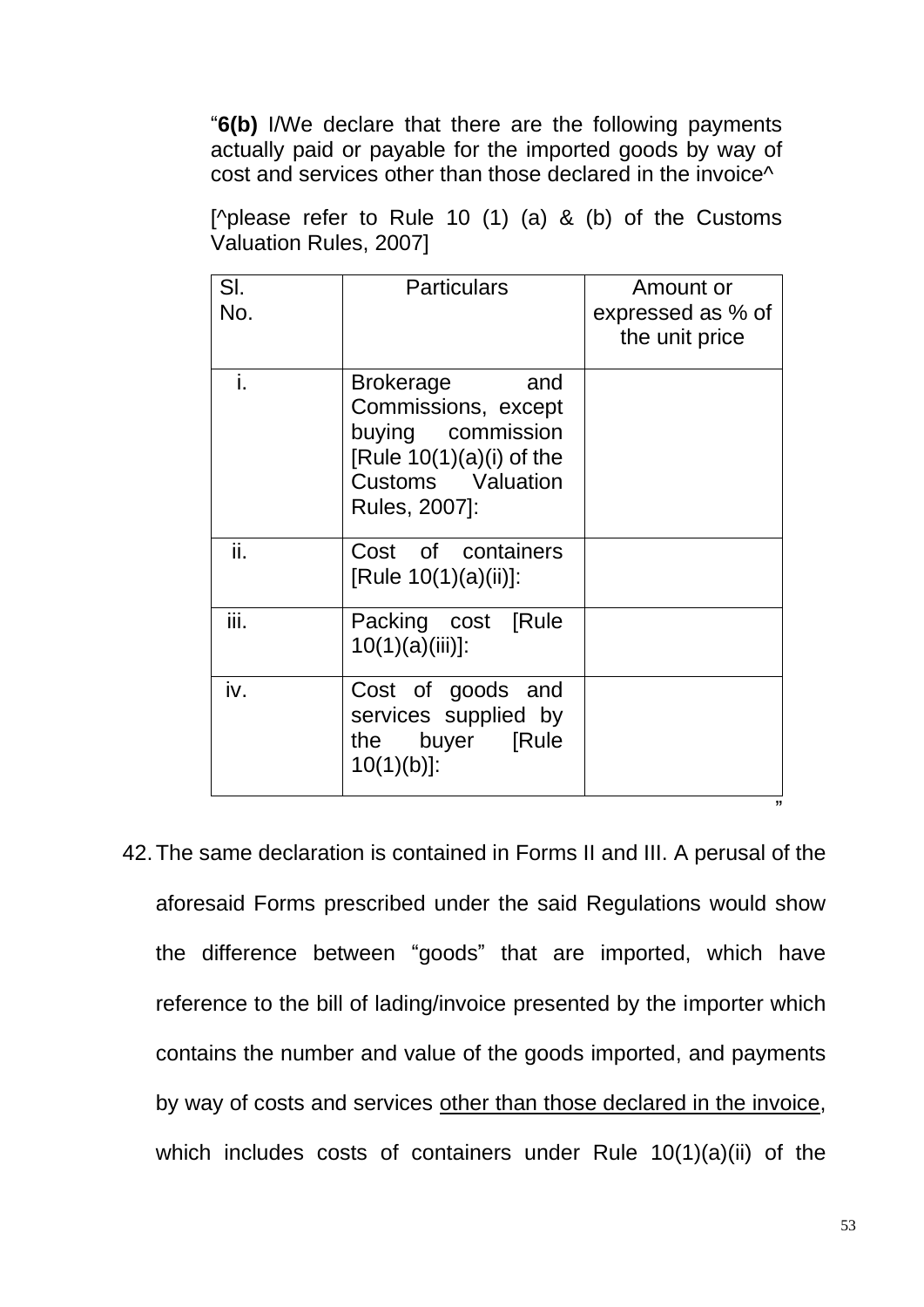Customs Valuation (Determination of Value of Imported Goods) Rules,

2007, and packing costs under Rule 10(1)(a)(iii) of these Rules. This

leads to an examination of the aforesaid Rules.

43.Rules 2(1)(d) and (f) of these Rules are relevant, and are set out hereinbelow:

# "**2. Definitions.-**

(1)In these rules, unless the context otherwise requires,-

*xxx xxx xxx*

(d) "identical goods" means imported goods-

(i) which are same in all respects, including physical characteristics, quality and reputation as the goods being valued except for minor differences in appearance that do not affect the value of the goods;

(ii) produced in the country in which the goods being valued were produced; and

(iii) produced by the same person who produced the goods, or where no such goods are available, goods produced by a different person, but shall not include imported goods where engineering, development work, art work, design work, plan or sketch undertaken in India were completed directly or indirectly by the buyer on these imported goods free of charge or at a reduced cost for use in connection with the production and sale for export of these imported goods;

### *xxx xxx xxx*

(f) "similar goods" means imported goods –

(i) which although not alike in all respects, have like characteristics and like component materials which enable them to perform the same functions and to be commercially interchangeable with the goods being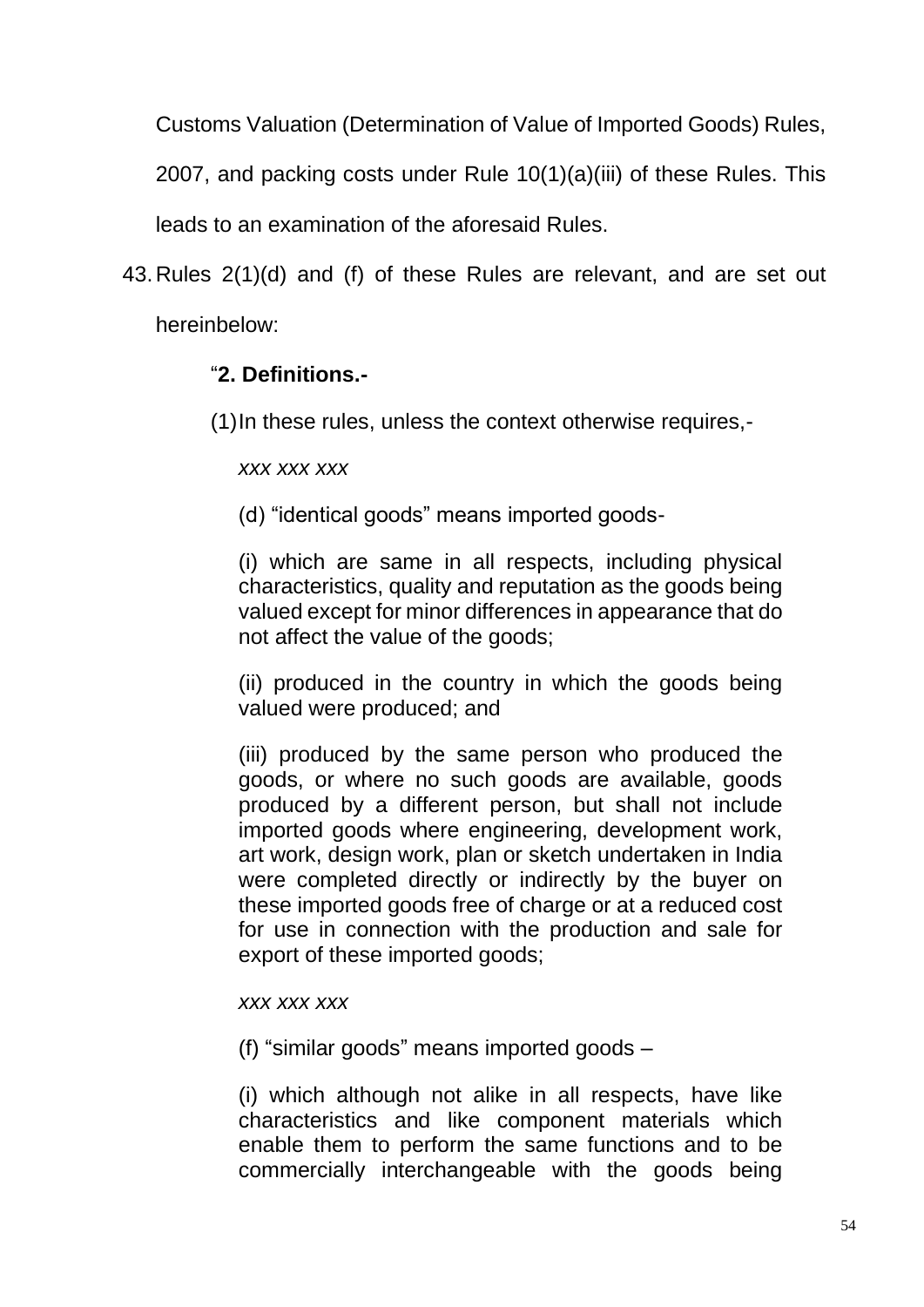valued having regard to the quality, reputation and the existence of trade mark;

(ii) produced in the country in which the goods being valued were produced; and

(iii) produced by the same person who produced the goods being valued, or where no such goods are available, goods produced by a different person, but shall not include imported goods where engineering, development work, art work, design work, plan or sketch undertaken in India were completed directly or indirectly by the buyer on these imported goods free of charge or at a reduced cost for use in connection with the production and sale for export of these imported goods;"

44.Rule 4 deals with the transaction value of "identical goods", and Rule

5 deals with the transaction value of "similar goods", and are set out

hereinbelow:

# "**4. Transaction value of identical goods.–**

(1)(a) Subject to the provisions of rule 3, the value of imported goods shall be the transaction value of identical goods sold for export to India and imported at or about the same time as the goods being valued;

Provided that such transaction value shall not be the value of the goods provisionally assessed under section 18 of the Customs Act, 1962.

(b) In applying this rule, the transaction value of identical goods in a sale at the same commercial level and in substantially the same quantity as the goods being valued shall be used to determine the value of imported goods.

(c) Where no sale referred to in clause (b) of sub-rule (1), is found, the transaction value of identical goods sold at a different commercial level or in different quantities or both, adjusted to take account of the difference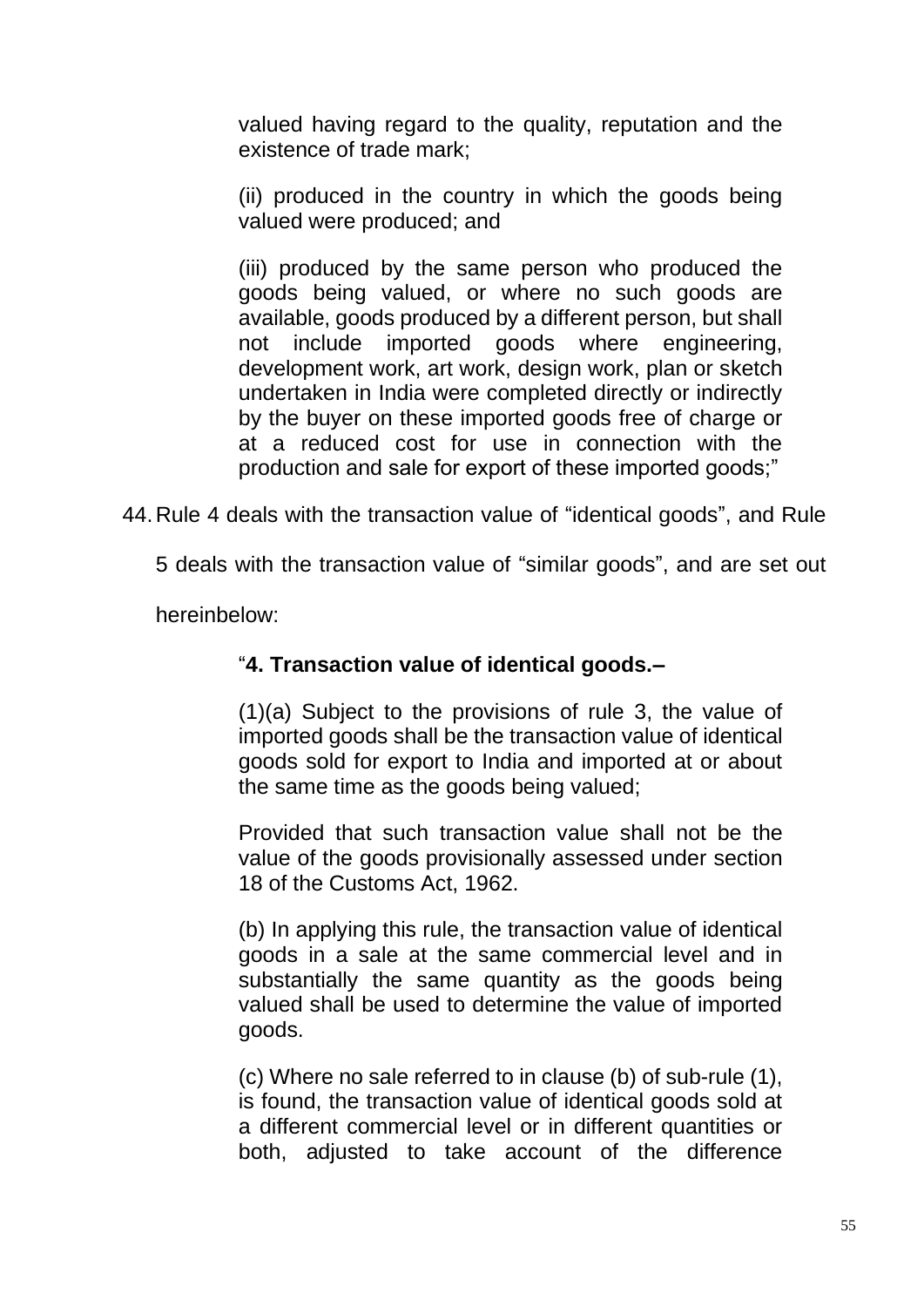attributable to commercial level or to the quantity or both, shall be used, provided that such adjustments shall be made on the basis of demonstrated evidence which clearly establishes the reasonableness and accuracy of the adjustments, whether such adjustment leads to an increase or decrease in the value.

(2) Where the costs and charges referred to in sub-rule (2) of rule 10 of these rules are included in the transaction value of identical goods, an adjustment shall be made, if there are significant differences in such costs and charges between the goods being valued and the identical goods in question arising from differences in distances and means of transport.

(3) In applying this rule, if more than one transaction value of identical goods is found, the lowest such value shall be used to determine the value of imported goods.

## **5. Transaction value of similar goods.-**

(1) Subject to the provisions of rule 3, the value of imported goods shall be the transaction value of similar goods sold for export to India and imported at or about the same time as the goods being valued:

Provided that such transaction value shall not be the value of the goods provisionally assessed under section 18 of the Customs Act, 1962.

(2) The provisions of clauses (b) and (c) of sub-rule (1), sub-rule (2) and sub-rule (3), of rule 4 shall, *mutatis mutandis*, also apply in respect of similar goods."

### 45.A perusal of these Rules would show that the value of imported goods

shall be the transaction value of identical goods, as defined, or similar

goods, as defined – whichever rule applies to the facts of each

particular case. It is clear that whether identical goods or similar goods

are taken into account, the price of the container never enters, as the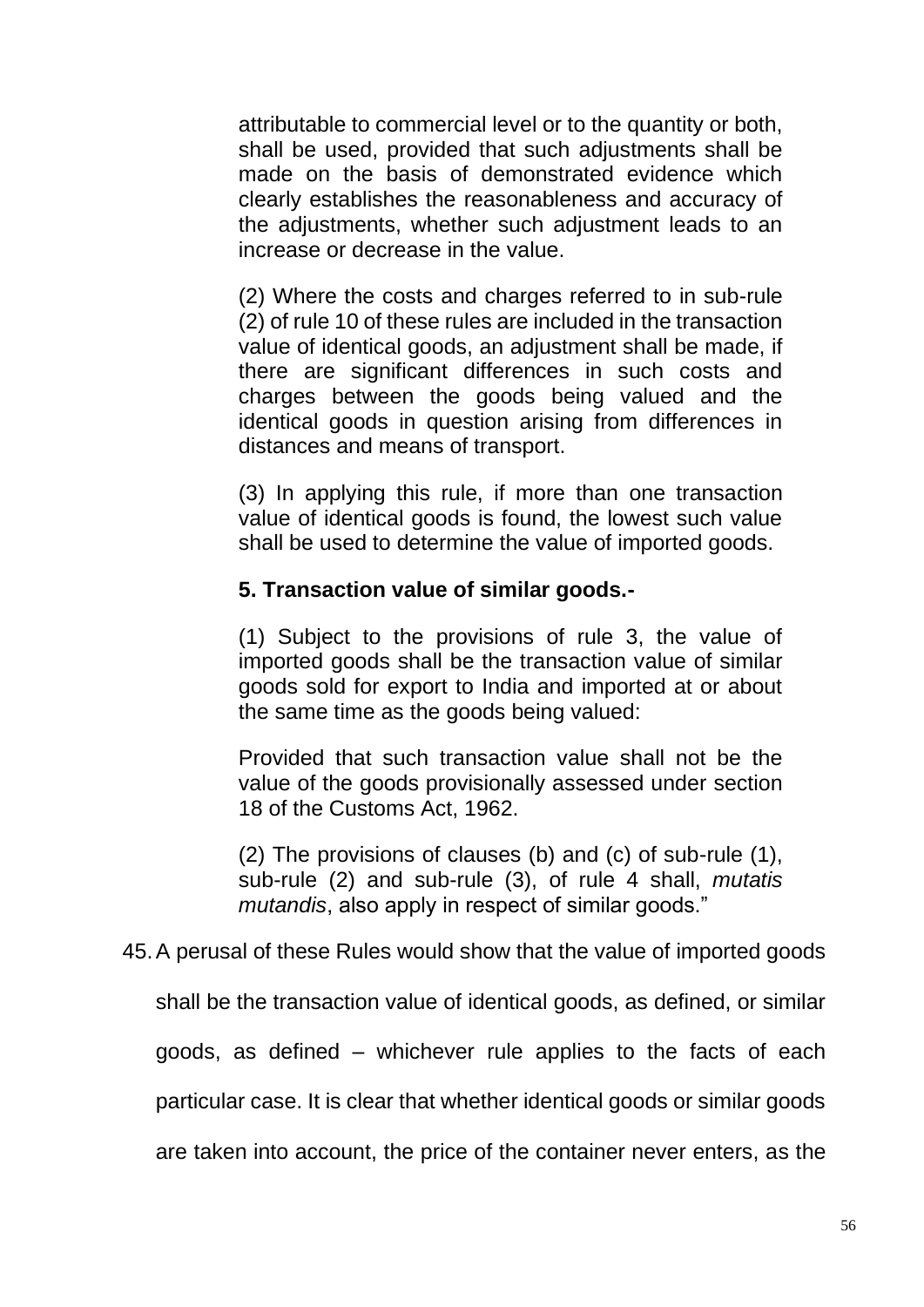only "goods" that are to be looked at are the goods that are "imported",

i.e. goods that are stuffed in the containers. Likewise, when it comes

to "computed value", Rule 8 states as follows:

"**8. Computed value.-** Subject to the provisions of rule 3, the value of imported goods shall be based on a computed value, which shall consist of the sum of:-

(a) the cost or value of materials and fabrication or other processing employed in producing the imported goods;

(b) an amount for profit and general expenses equal to that usually reflected in sales of goods of the same class or kind as the goods being valued which are made by producers in the country of exportation for export to India;

(c) the cost or value of all other expenses under sub-rule (2) of rule 10."

46.Rule 10, which deals with "costs and services" then states:

### "**10. Costs and services.-**

(1) In determining the transaction value, there shall be added to the price actually paid or payable for the imported goods, -

(a) the following to the extent they are incurred by the buyer but are not included in the price actually paid or payable for the imported goods, namely:-

*xxx xxx xxx*

(ii) the cost of containers which are treated as being one for customs purposes with the goods in question;"

47.A reading of Rule 10(1)(a)(ii) would lead to the same result, as

"imported goods" are differentiated from "containers". Further, for the

purposes of customs valuation, addition to the transaction value of the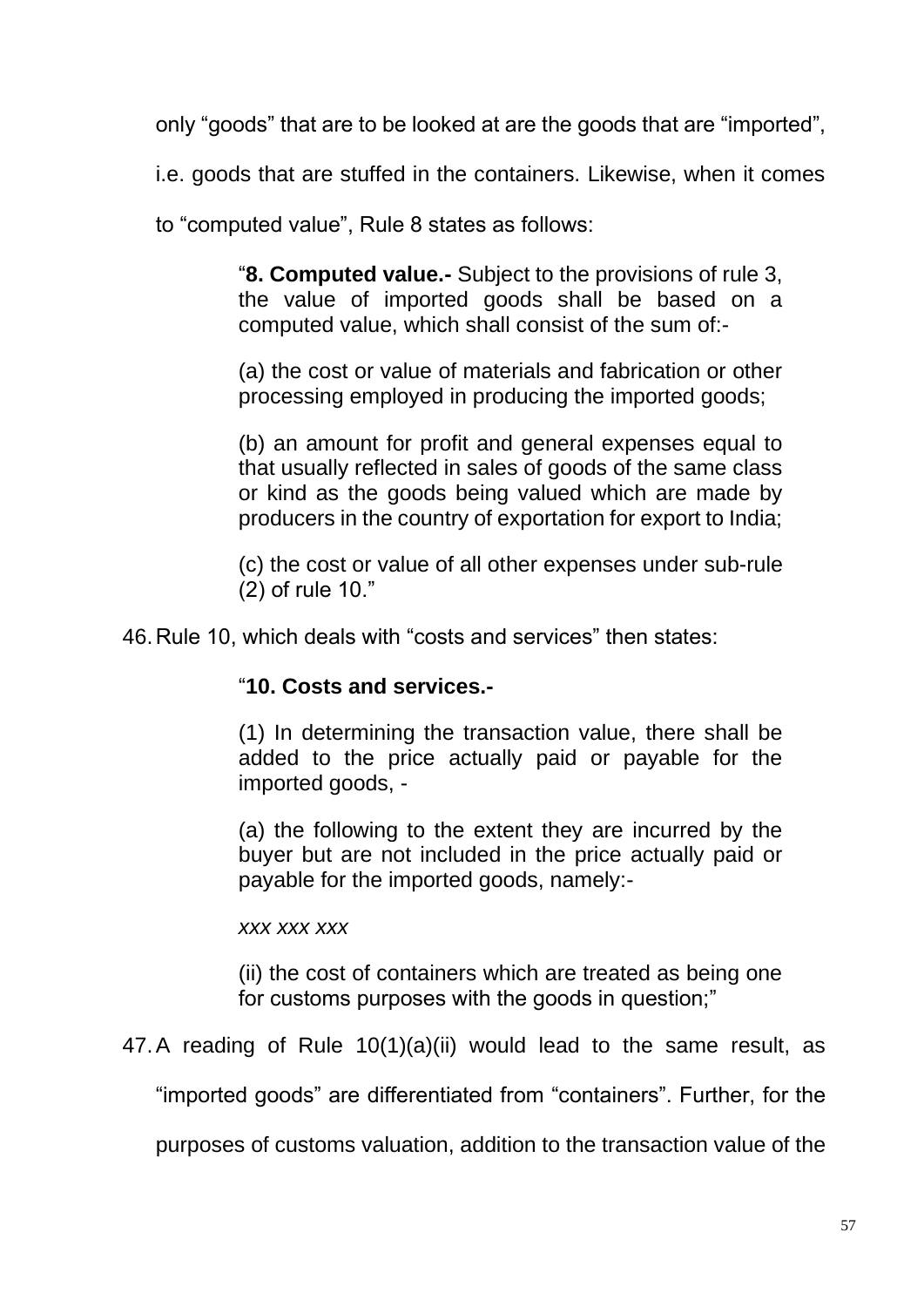imported goods is made only when the cost of containers is treated as being one with the goods in question. Even in such a situation, what is then imported is the "goods" and the container – the container not having to be destuffed, and therefore being cleared along with the goods contained therein for home consumption. In such a case, where containers do not have to be returned, but are imported along with the goods contained within it, after the Board takes custody of such container and the goods within it, the vessel or steamer agent is no longer liable – even containers that do not need to be destuffed will then incur demurrage along with the goods contained within it, which are then payable by the importer, owner, consignor or agent thereof.

48.Further, to make matters clear beyond doubt, General Exemption No.

170, which speaks of 'Exemption to containers of durable nature'<sup>3</sup> , states as follows:

> "In exercise of the powers conferred by sub-section (1) of Section 25 of the Customs Act, 1962 (52 of 1962), the Central Government, being satisfied that it is necessary in the public interest so to do, hereby exempts containers which are of durable nature, falling within the First Schedule to the Customs Tariff Act, 1975 (51 of 1975), when imported into India, from, -

> (a) the whole of the duty of customs leviable thereon under the said First Schedule; and

<sup>3</sup> Notification No. 104/94 dated 16.03.1994 as amended by Notification No. 101/95 and 43/17.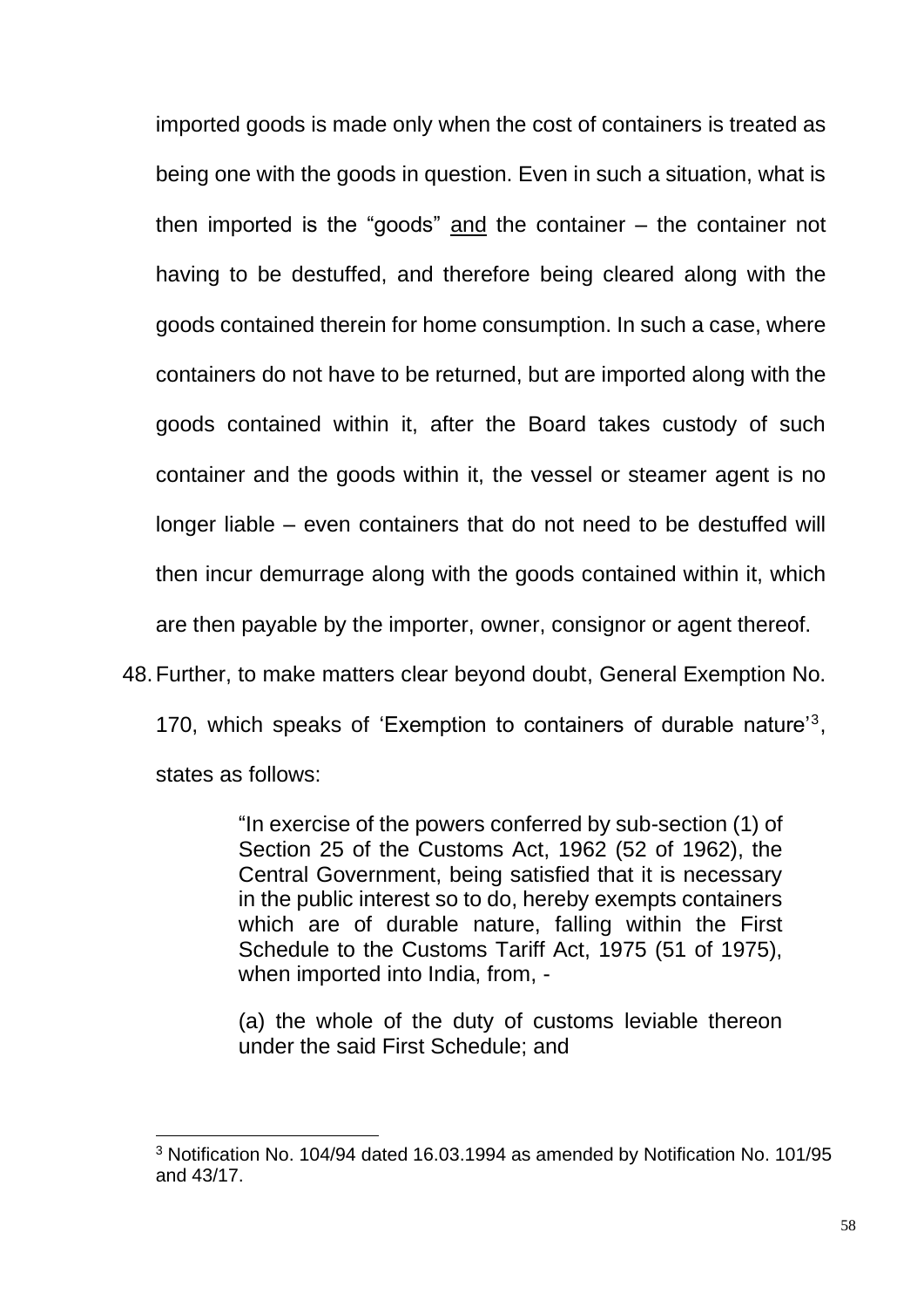(b) the whole of the integrated tax leviable thereon under sub-section (7) of section 3 of the said Customs Tariff Act:

Provided that the importer, by execution of a bond in such form and for such sum as may be specified by the Assistant Commissioner of Customs or Dy. Commissioner of Customs binds himself to re-export the said containers within six months from the date of their importation and to furnish documentary evidence thereof of the satisfaction of the said Assistant Commissioner and to pay the duty leviable thereon in the event of the importer's failure to do so:

Provided further that in any particular case, the aforesaid period of six months may, on sufficient cause being shown, be extended by the said Assistant Commissioner for such further period, as he may deem fit."

A clarification by the Central Board of Indirect Taxes and Customs dated

 $25<sup>th</sup>$  October, 2002<sup>4</sup>, clarified as to what is meant by "containers of durable

nature" as follows:

"Notification No.104/94-Cus., exempts containers which are of durable nature from the whole of the duty of customs and additional duty subject to the condition that such containers are re-exported within 6 months from the date of importation and documentary evidence is furnished to the satisfaction of the Assistant Commissioner. As per the meanings assigned to the words "durable" and "container" in various Dictionaries, it would appear that any goods (containers) used for packaging or transporting other goods, and capable of being used several times, would fall in the category of "containers of durable nature".

A reading of the aforesaid also goes to buttress the conclusion reached

in the previous paragraph of this judgment.

<sup>4</sup> Circular No.69/2002-Customs.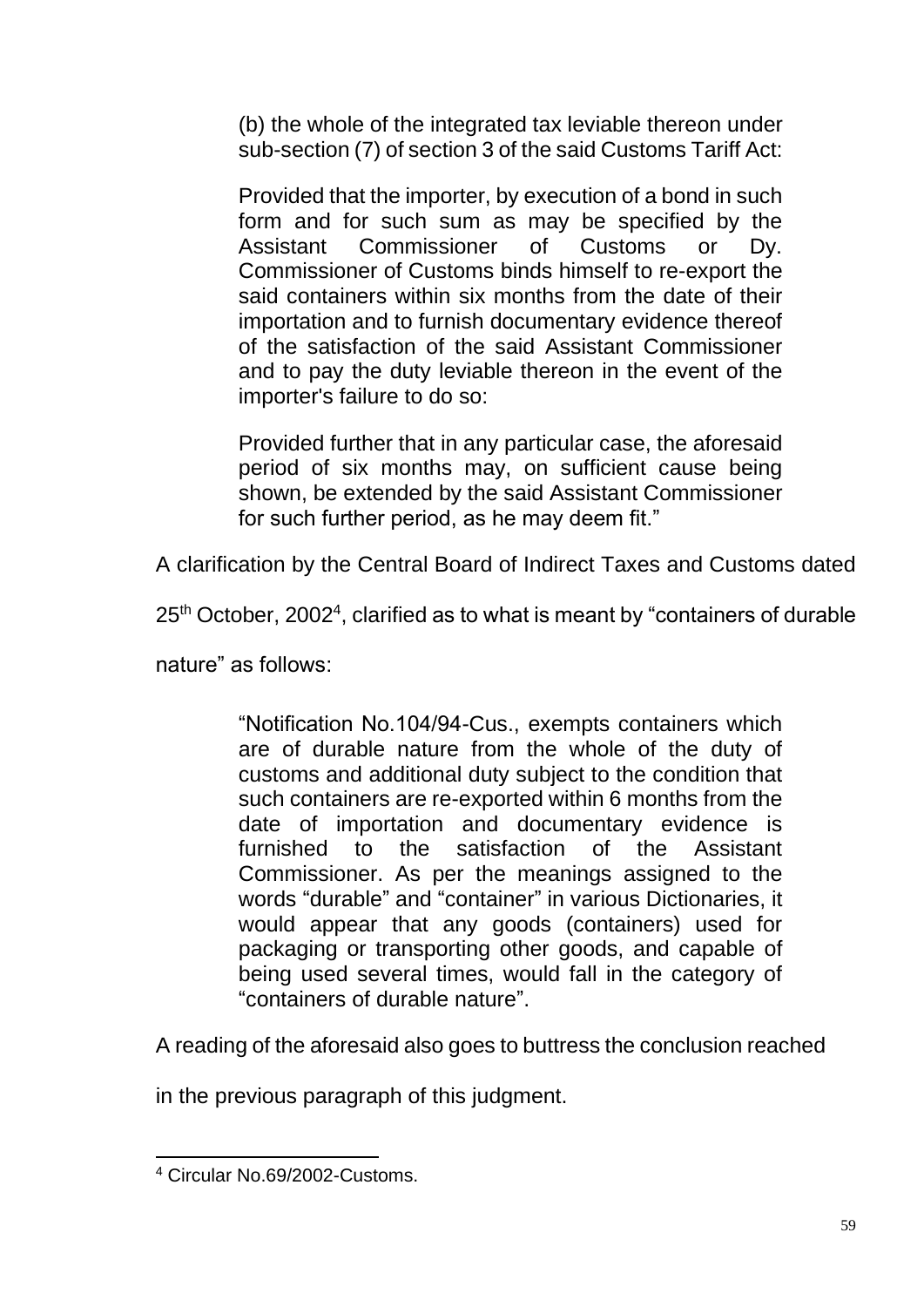49.The Customs Tariff Act, 1975 also throws considerable light on

containers fit for repetitive use. Section 2 of the said Act states as

follows:

"**2. Duties specified in the Schedules to be levied.—** The rates at which duties of customs shall be levied under the Customs Act, 1962 (52 of 1962), are specified in the First and Second Schedules."

50.The First Schedule deals with general rules for interpretation of "this

Schedule", and states:

"5. In addition to the foregoing provisions, the following rules shall apply in respect of the goods referred to therein:

(a) camera cases, musical instrument cases, gun cases, drawing instrument cases, necklace cases and similar containers, specially shaped or fitted to contain a specific article or set of articles, suitable for long-term use and presented with the articles for which they are intended, shall be classified with such articles when of a kind normally sold therewith. This rule does not, however, apply to containers which give the whole its essential character;

(b)subject to the provisions of (a) above, packing materials and packing containers presented with the goods therein shall be classified with the goods if they are of a kind normally used for packing such goods. However, this provision does not apply when such packing materials or packing containers are clearly suitable for repetitive use."

51.This paragraph again clearly differentiates between containers which

go along with the goods contained therein "suitable for long-term use",

from containers "suitable for repetitive use", thus making it clear that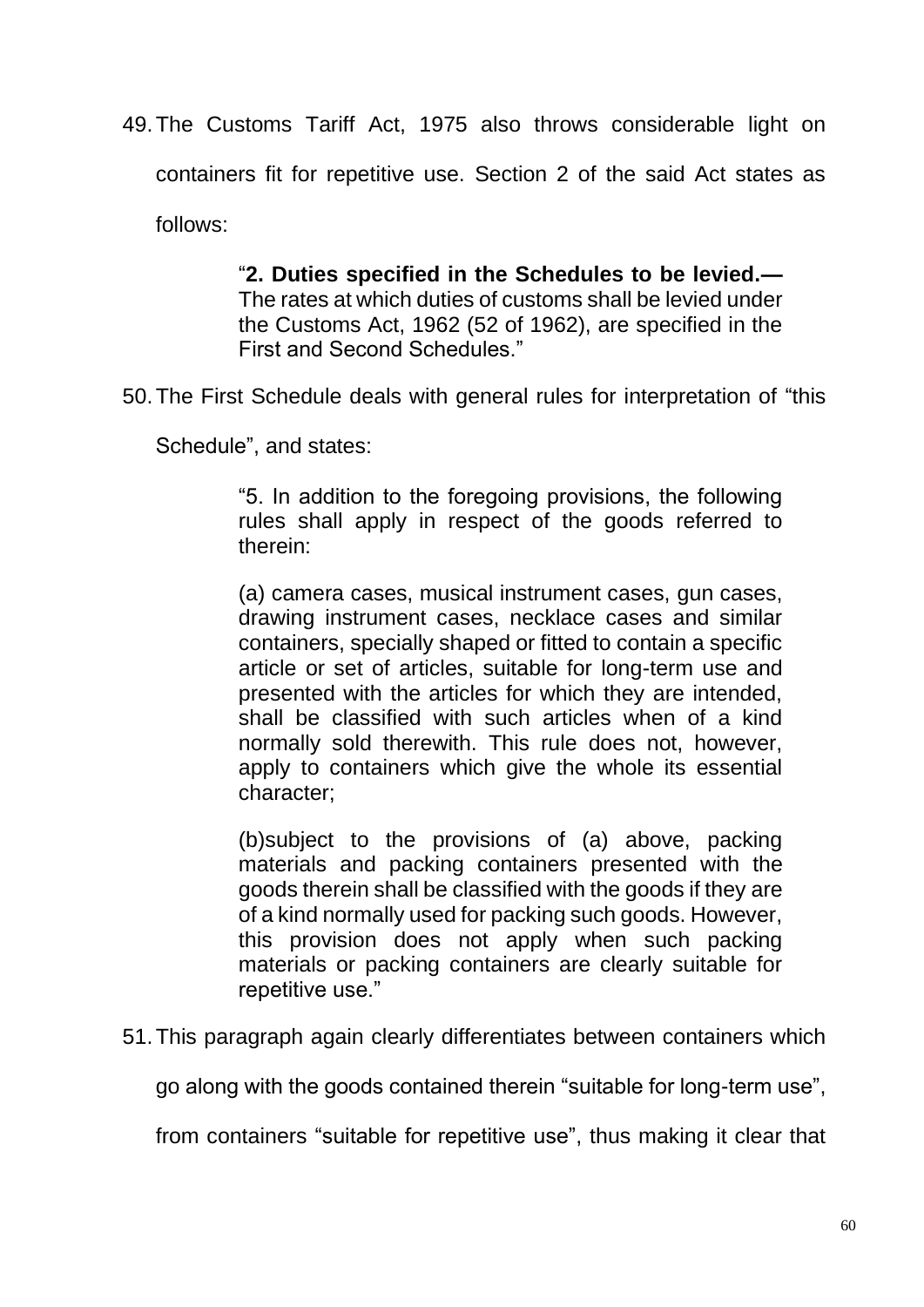the containers of the latter type cannot be classified with the goods contained therein for payment of customs duty.

52.At this juncture, it is important to examine the judgments of this Court. In **Rowther-I** (supra), the question before five honourable Judges of this Court arose out of the enforcement of the Scale 'E' rate that was added to the Madras Port Trust Scale of Rates in 1958. The question arose under the *pari materia* provisions of the Madras Port Trust Act, 1905 ("**Madras Act**"), which has since been repealed by the MPT Act by section 133(2C) thereof. The respondents in this case were steamer agents. Scale 'E' laid down charges to be paid by Masters, Owners or Agents of vessels in respect of Port Trust labour requisitioned and supplied, but not fully or properly utilised, for unloading goods from the vessel. These rates are set out at pages 923 and 924 of the Supreme Court Report, and indicate that a certain amount has to be paid to labour which is rendered idle either on account of the vessel's fault, or on account of *force majeure* conditions such as rain. This is further fleshed out by a Circular dated 25.02.1958, referred to at pages 925 and 926. After setting out the relevant sections of the Madras Act, the by-laws, and the Manual of Instructions framed and issued by the Board, the first proposition of law laid down in the said judgment is that it is not obligatory on behalf of the Board to undertake the various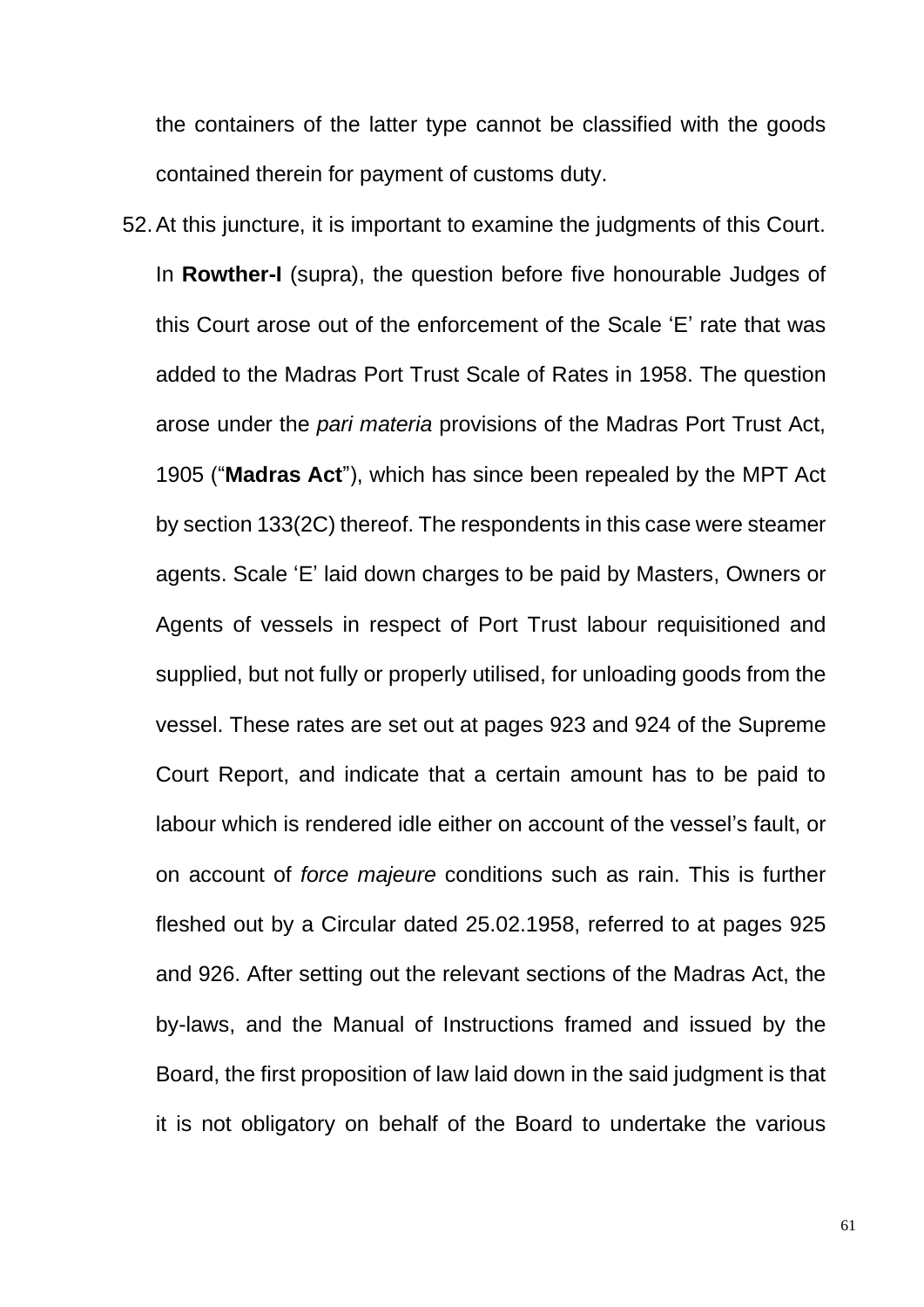services mentioned in section 39 of the Madras Act (which is *pari materia* with section 42 of the MPT Act). It is only if such services are required by the "owner" as defined that such services are undertaken by the Board. It was then held that it was the steamer agent who was in a position to require the Board to undertake such services in respect of the cargo that the ship is to unload (see pages 935 to 936). The question for determination was then set out as follows:

"The question for determination, in the case, then is whether the law making the steamer-agent liable to pay these charges is good law."<sup>5</sup>

53."These charges", as has been stated earlier, were on account of payment of labour dues for labour remaining idle, such labour being of the Port Trust which was used in the unloading of goods from the vessel. It was then mentioned that these charges were for the benefit of the vessel so that it completes its task of landing the goods as soon as possible. It was also pointed out that the steamer agent, and not the consignee, was liable to pay these charges as the goods are not unloaded "consignee-wise" (see page 938-939). It was then laid down that the ship-owner is the bailee of the consignor, and that he is responsible for delivery of goods to the consignee or transferee according to the terms of the bill of lading. However, the Court held that

<sup>5</sup> Page 937.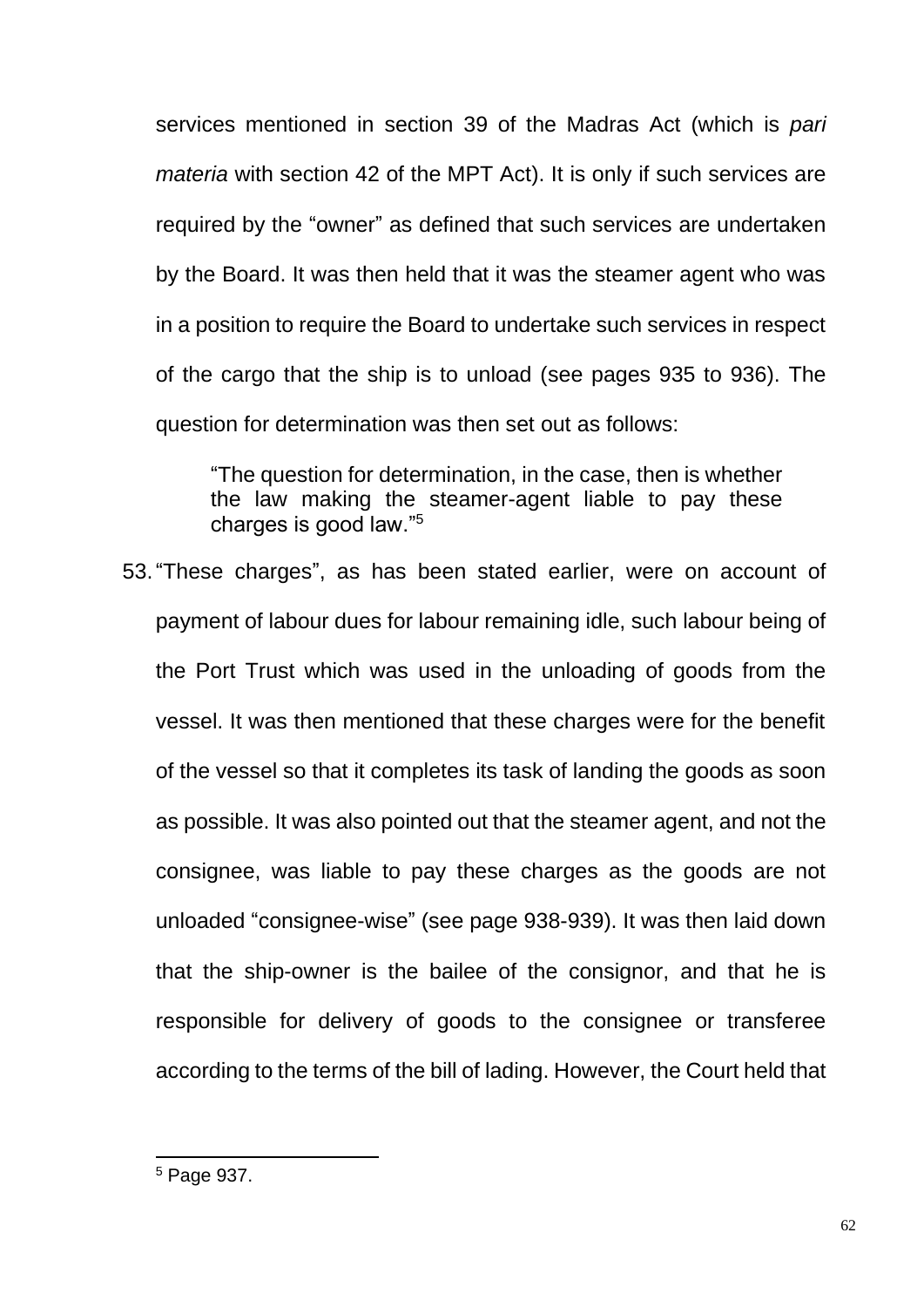delivery of goods by the ship-owner to the Board cannot be said to be delivery to the consignee, as the Board cannot be said to be an agent of the consignee for the purpose of taking delivery of goods (see page 939). Also, the Court observed that the provision of lien which the Board can exercise on the goods for non-payment of dues of the Board makes it clear that it does not act as an agent of the consignee (see page 947). The Court also held that when section 39(3) of the Madras Act speaks of taking of charge of the goods by the Board and giving a receipt to a ship-owner, and the master or owner of the vessel being absolved from liability for any loss or damage which may occur to the goods which had been landed, also does not lead to the conclusion that the Board takes delivery of those goods on behalf of the consignee. The Court then held:

"It is clear therefore that when the Board takes charge of the goods from the ship-owner, the ship-owner is the bailor and the Board is the bailee, and the Board's responsibility for the goods thereafter is that of a bailee. The Board does not get the goods from the consignee. It cannot be the bailee of the consignee. It can be the agent of the consignee only if so appointed, which is not alleged to be the case, and even if the Board be an agent, then its liability would be as an agent and not as a bailee. The provisions of ss.39 and 40, therefore, further support the contention that the Board takes charge of the goods on behalf of the ship-owner and not on behalf of the consignee, and whatever services it performs at the time of the landing of the goods or on their removal thereafter, are services rendered to the ship."<sup>6</sup>

<sup>6</sup> Page 940.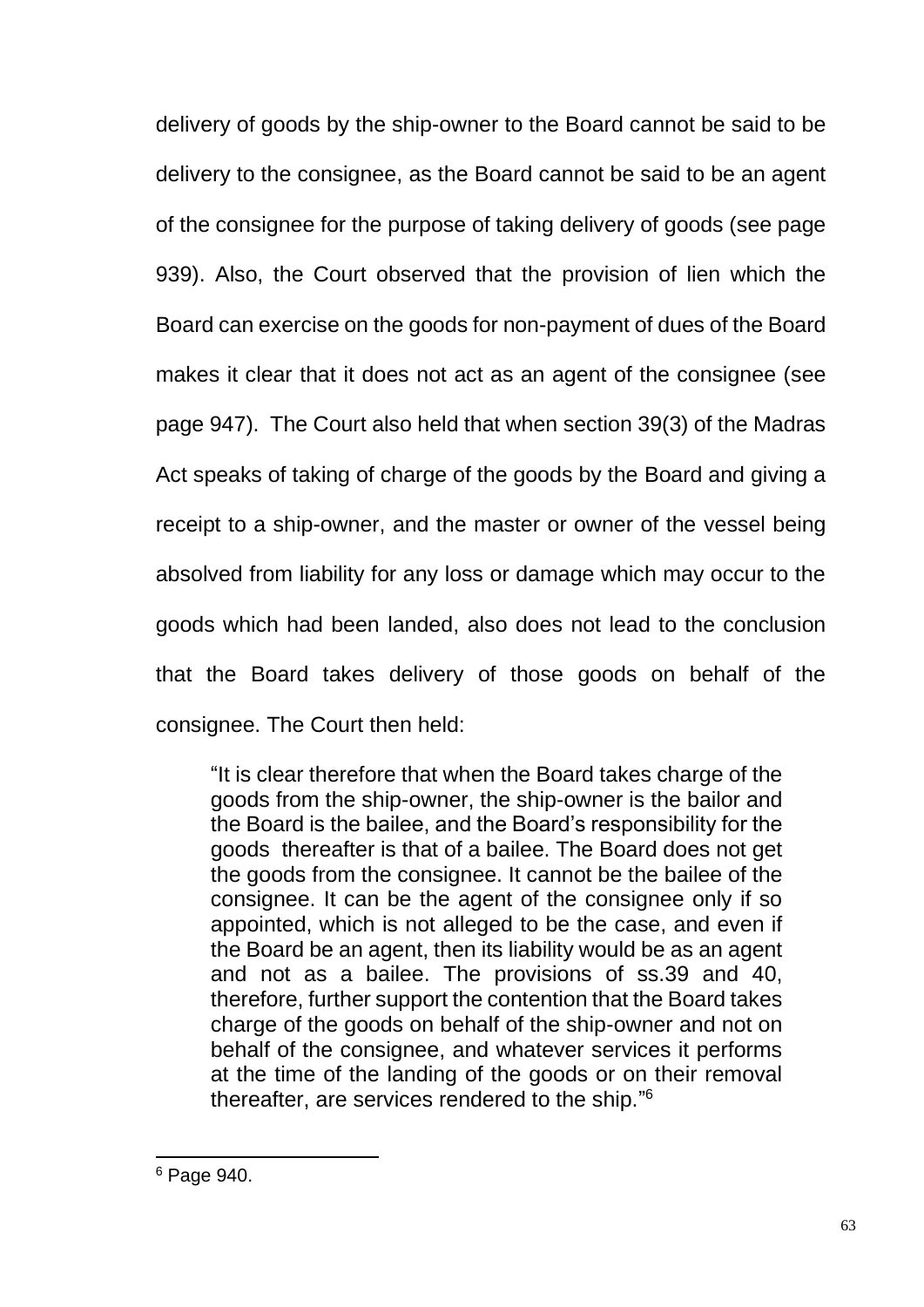54.This passage clearly states that since the Board does not get the goods directly from the consignee, but only from the ship-owners, it cannot possibly be said to be the bailee of the consignee. The observation that whatever services the Board performs at the time of landing of the goods, or "on their removal thereafter" are services rendered to the ship, must be understood in the context of the facts of that case. A perusal of the Board's counter affidavit, which is reflected at page no.921, would show that the Harbour dues on the import of cargo speaks, *inter alia,* of charges involved in moving the goods from the landing point to the storage point. The expression "on their removal thereafter", on the facts of this case, would therefore only mean services performed by the Board from landing point to storage point, and not thereafter. This is in fact made even clearer by the following passage in the said judgment:

> "The charges for labour rendered idle and for labour working more hooks simultaneously, are not charges for services rendered subsequent to the landing of the goods. These are charges which are incurred at the last stage of the process of landing of the goods and therefore prior to the actual landing of the goods. They are, even under the general law, for services rendered to the master of the ship whose liability for loss or of damage to the goods continues up to the placing of the goods on the quay and their receipt by the Board." 7

<sup>7</sup> Page 942.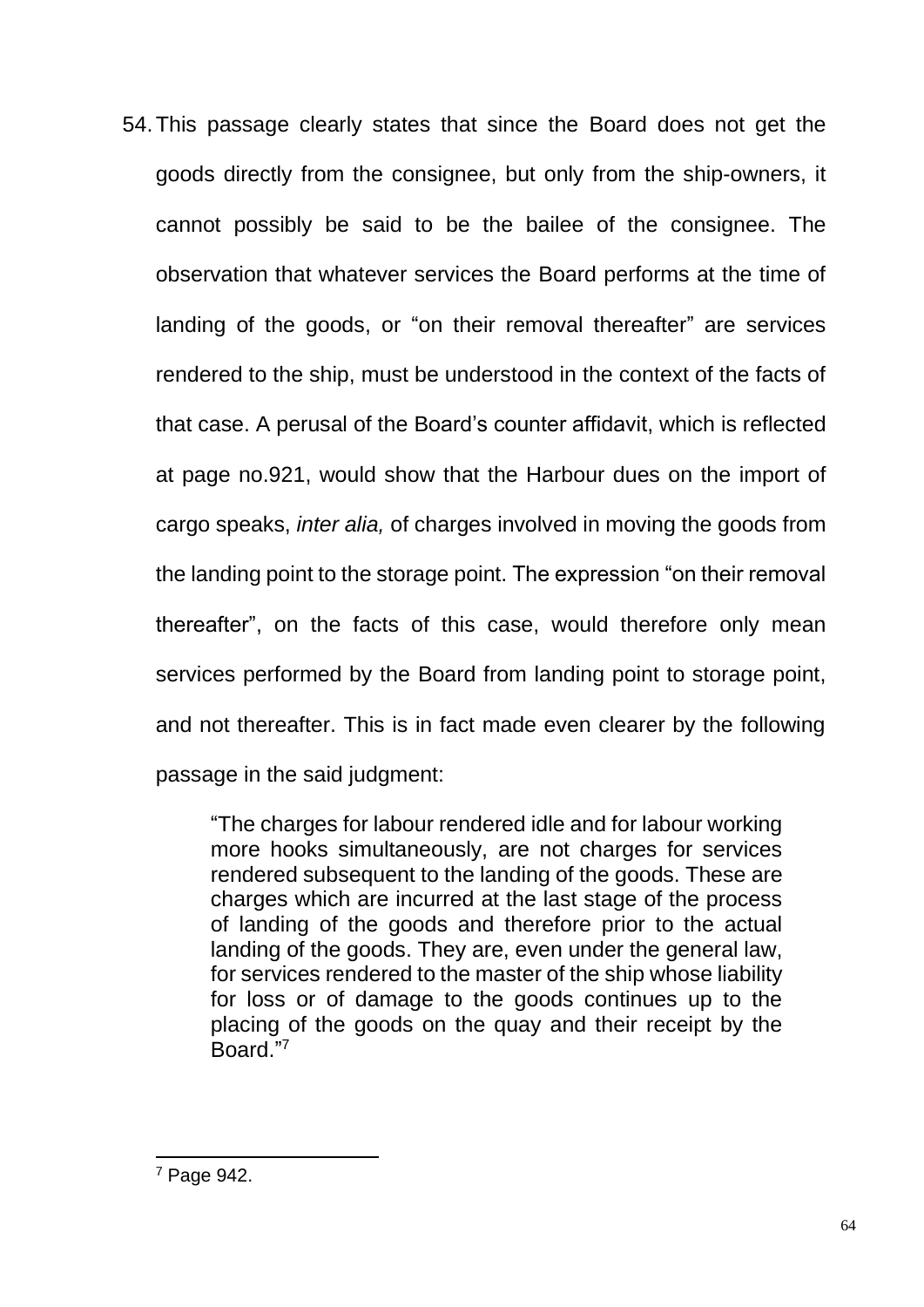- 55.While dealing with the case of **Peterson v. Freebody & Co.** [1895] 2 Q.B.D. 294, which related to a suit between the ship-owner and the consignee, the observations of Lord Esher that the ship-owner must do something more than merely put his goods over the rail of his ship, namely, that he must put the goods in such position that the consignee can take delivery of them, were limited only to goods which are to be delivered to the consignee alongside the ship, and not when they are handed over to a statutory body like the Board, as a sub-bailee. The delivery therefore contemplated by these observations was held to be not equivalent to landing of the goods at the quay and placing them in charge of the Board. The observations as to the Board being a subbailee were therefore made to counter an argument based on an English judgment, that delivery of the goods to the Board amounts to delivery to the consignee, which would therefore make the consignee liable to pay the aforesaid unloading charges.
- 56.The second judgment with which we are concerned is **Rowther-II** (supra). The question that arose before a three-Judge Bench of this Court was whether demurrage charges payable to the Port Trust of Madras were to be recovered from the consignee of the goods, or from the steamer agent. The judgment of this Court, in essence, extracted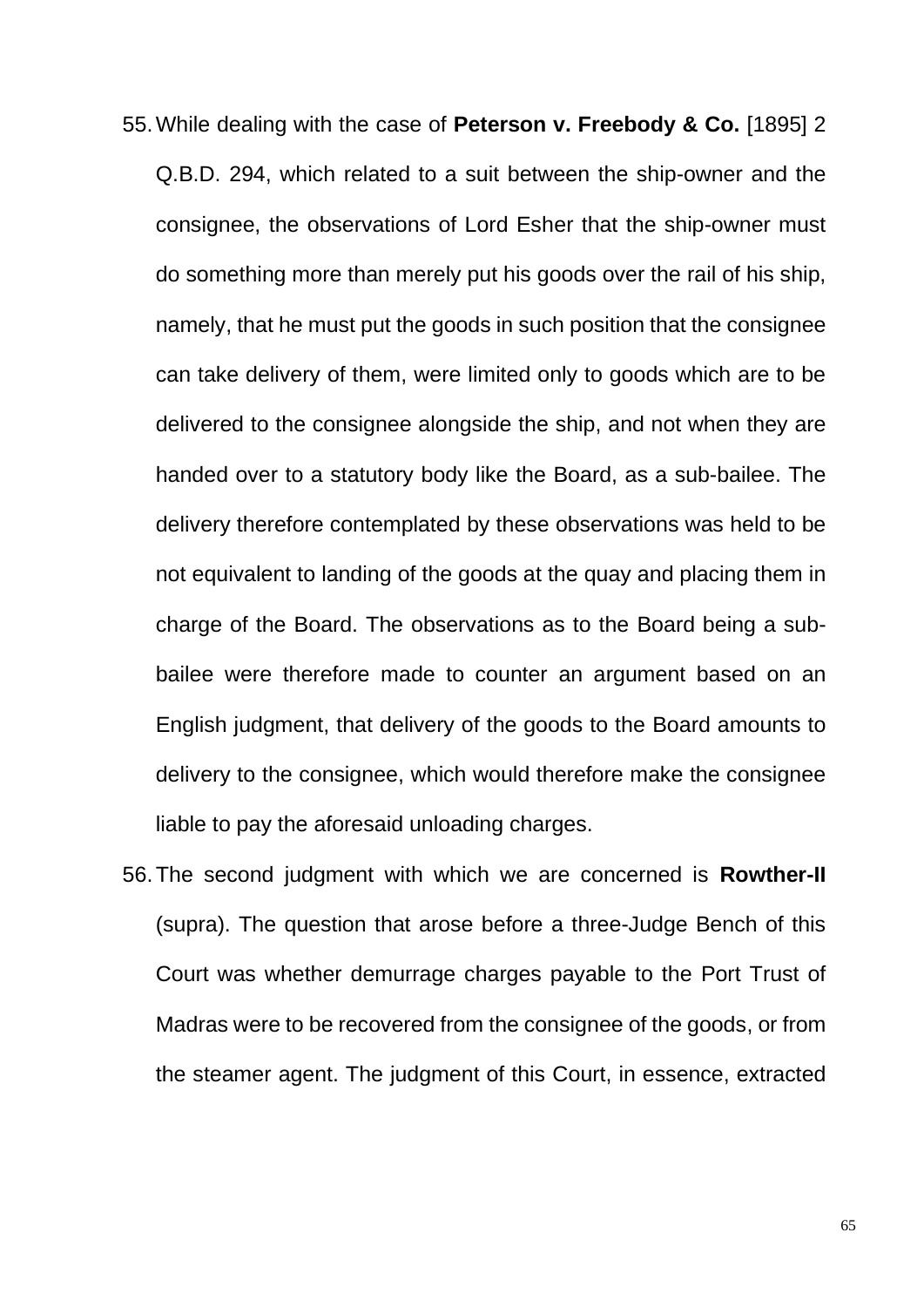the judgment of the High Court that was impugned therein, and then

agreed with the same. The High Court had held:

"It cannot be disputed that neither the shipowner or the steamer agent whose duty it is to deliver the cargo to the consignee as per the contract with the shipper, cannot lay any claim of ownership to the goods. The obligation to deliver the goods to the consignee has been taken over by the Port Trust under the provisions of the statute and the shipowner is relieved of the liability for loss or damage to the goods from the moment the goods are taken charge of by the Port Trust as per Section 39 of the Act. Once the goods are handed over to the Port Trust by the steamer and the steamer agents have duly endorsed the bill of lading or issued the delivery order, their obligation to deliver the goods personally to the owner or the endorsee comes to an end. The subsequent detention of the goods by the Port Trust as a result of the intervention by the Customs authorities cannot be said to be on behalf of or for the benefit of the steamer agents. Generally, if there is a delay in taking delivery of the goods by the consignee within a reasonable time, the steamer or its agent can warehouse the goods. In such an event the warehouseman has an independent claim against the consignee or endorsee for the demurrage charges. The position cannot be different merely because the Customs authorities have intervened. The position of the Port Trust is the same as that of a warehouseman whose responsibility to the goods is also said to be a bailee. It cannot be said that the steamer or its agents have undertaken any responsibility for the custody of the goods after the transit has come to an end and after the bill of lading has been duly endorsed or a delivery order issued. By the endorsement of the bill of lading or the issue of a delivery order by the steamer agents, the property in the goods vests on such consignee or endorsee, and thus it appears to be clear that the steamer or the steamer agents are not responsible for the custody of the goods after the property in the goods passes to the consignee or endorsee till the Customs authorities actually give a clearance. It should also be remembered that the steamer which had entered into a contract of carriage of goods for a reward cannot be said to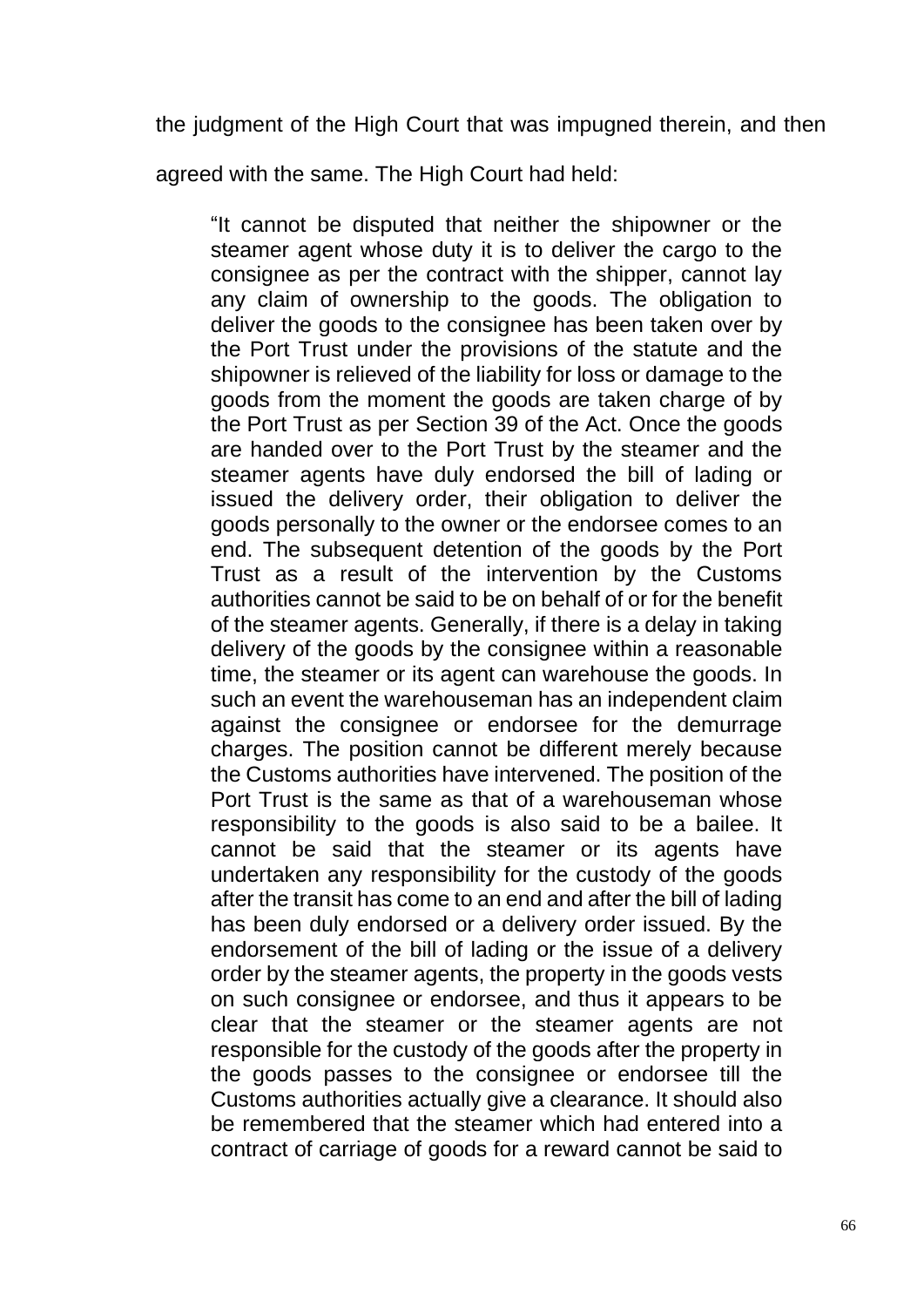have undertaken the responsibility of safeguarding the goods or keeping them at their risk till the goods are actually cleared from the Customs and taken delivery of by the consignee. That will be imposing a too onerous and unexpected responsibility on the steamer which is only a carrier. If they are submitted to such a responsibility, in most cases where the goods are detained without delivery in the hands of the Port Trust at the instance of the Customs the steamer or steamer agents have to pay towards a storage or demurrage charges amounts quite disproportionate to the freight they collect for the carriage of the goods. No carrier will undertake such a risk and responsibility. We are of the view that the provisions of the Port Trust Act cannot be so construed as imposing an additional liability or obligation on the carrier which was not contemplated by the contract it had entered with the shipper. It is only the customs of or the statutory provisions applicable to the port of discharge that can be taken to be an implied condition of the contract between the shipper and the shipowner. Therefore, the provisions of the Port Trust Act cannot add to the liability of the steamer or its agents which was not contemplated by the shipper or the shipowner at the time of entering into the contract. Having regard to the functions and the obligations which a steamer has undertaken with the shipper under the contract, we cannot say that the steamer has undertaken the responsibility for the safety of the goods till the goods are cleared by the Customs and taken delivery of by the consignee. As earlier referred to, the duty of the steamer is normally to deliver the goods to the consignee on the quay side but that place of delivery has been shifted by the provisions of the Port Trust Act to the warehouse where the Port Trust had stored the goods."<sup>8</sup>

57.The High Court then distinguished **Rowther-I** (supra) as follows:

"But as already stated, the charges in that case related to the services rendered by the Port Trust at the time of the landing of the goods and their removal thereafter to its custody, and those charges were taken to be for the benefit of the steamer. It is for this reason that the Court took the view that the Port Trust is entitled to collect the service

<sup>8</sup> Page 286-287.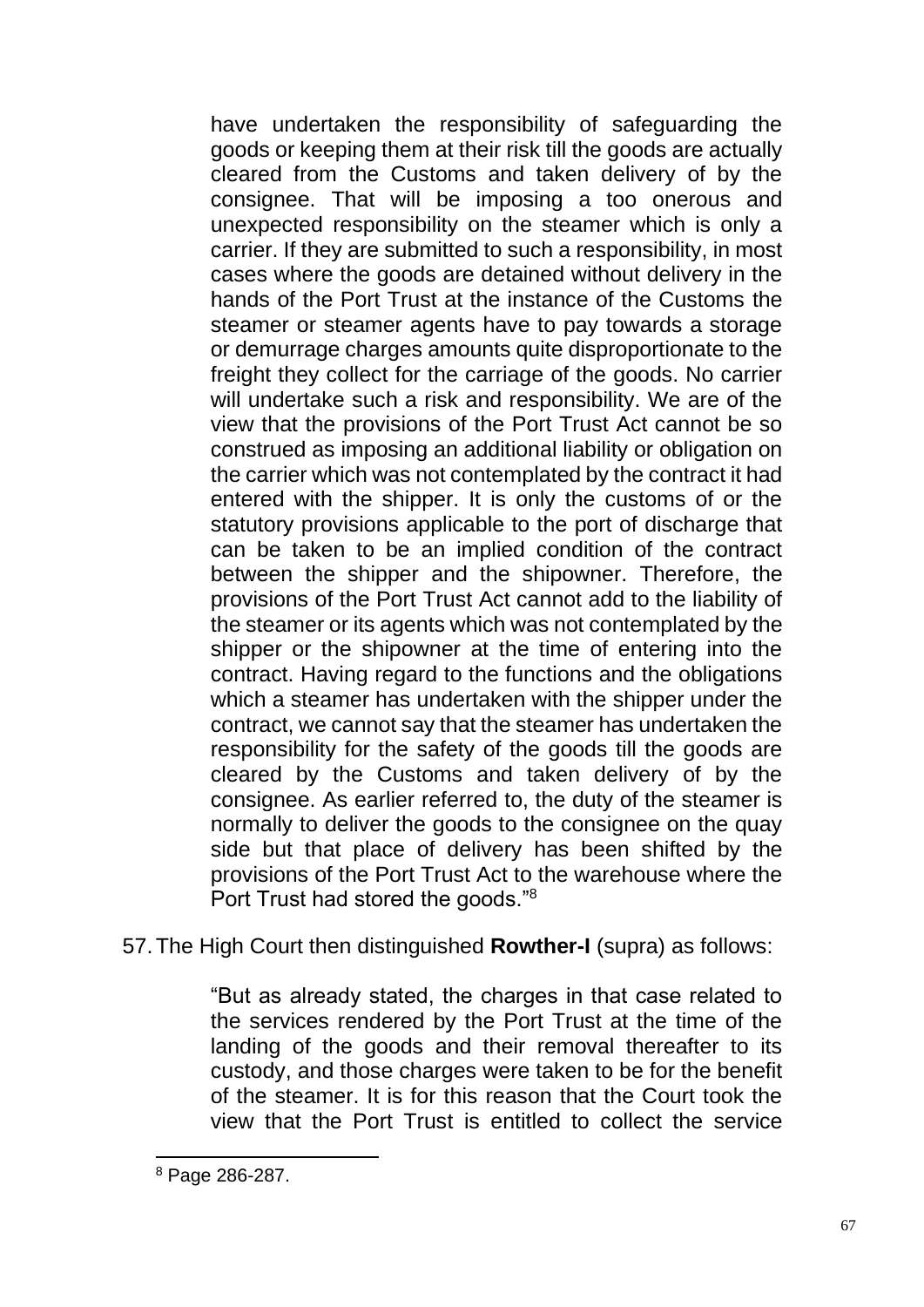charges from the steamer or its agent. We are, however, satisfied that the above decision cannot be taken to lay down that the Port Trust can at no time proceed against the consignee for demurrage charges and can only look to the steamer agent. We are, here, concerned with the demurrage charges after the goods have been landed and taken charge of by the Board and after the steamer agent had endorsed the bill of lading or issued a delivery order for effecting delivery to the consignee that is after the property in the goods had passed to him. As already stated, the goods have remained in the custody of the Port Trust on the default of the consignee to satisfy the Customs authorities that the import was authorised. "Even though the consignee is not a party to the contract of carriage once the property in the goods had passed to him, he becomes liable to pay the storage or demurrage charges as owner of the goods to the shipowner."<sup>9</sup>

58.**Rowther-II** (supra) has made it clear that **Rowther-I** (supra) concerned

itself with Port Trust dues at the time of landing of the goods, and their removal thereafter to custody of the Port Trust. These were charges wholly distinct from demurrage charges, which are incurred only after the goods have been landed and have been taken charge of by the Board. To the extent that the High Court lays this down as a proposition of law, there can be no exception. However, it goes on to state that when the steamer agent endorses the bill of lading or issues a delivery order for effecting delivery to the consignee, it is at this stage that the property in the goods passes to the consignee. This part of **Rowther-II** (supra) is clearly contrary to **Rowther-I** (supra), which had stated:

<sup>&</sup>lt;sup>9</sup> Page 287.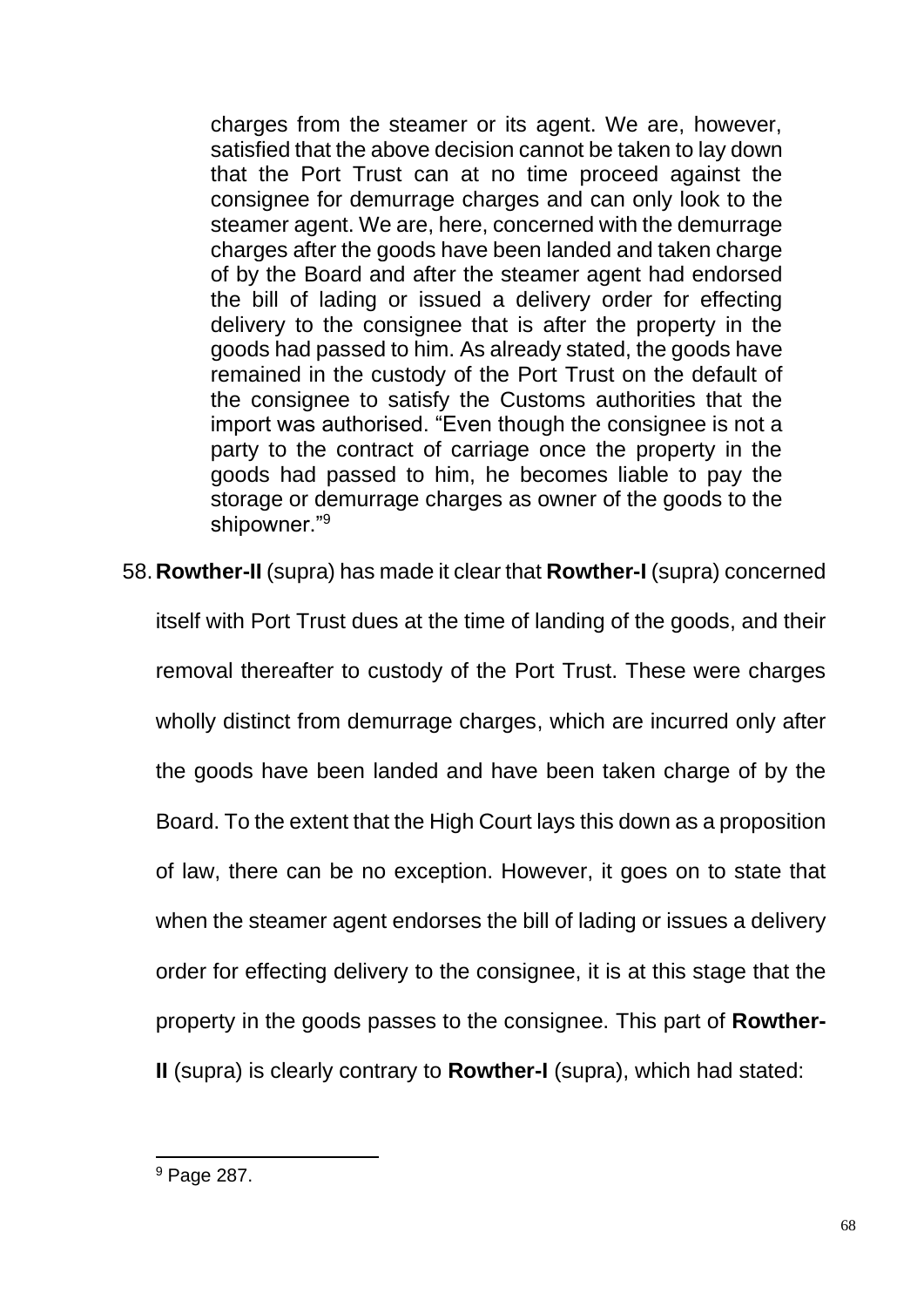"In the present case, it was further contended that as between the master of the ship and the consignee, the Act made it obligatory that the consignee gets his goods from the Board and not direct from the master of the ship, and that therefore the Board acts as the agent of the consignee. We have not been referred to any provision in the Act which supports this contention. Assuming, however, that the consignee cannot take delivery of the goods at the quay from the ship direct, it does not follow that the Board receives the goods as the agent of the consignee. The only reasonable conclusion in the circumstances can be that the place of delivery is shifted from the side of the ship to the warehouses where the Board stores the goods till the consignee appears to take delivery on the basis of the delivery order by the steamer agent which is usually an endorsement on the bill of lading, and the quay be considered a part of the ship."<sup>10</sup>

59.**Rowther-I** (supra) clearly lays down that the endorsement of the bill of lading by a steamer agent is for the purpose of *delivery* of the goods, and, accordingly, cannot be for the transfer of title to the goods. **Rowther-II** (supra) cannot, therefore, be said to be good in law when it speaks of endorsement on the bill of lading and issuance of delivery order by the steamer agent passing title of the goods to the consignee. Once this is made clear, the ratio of **Rowther-II** (supra) is to be understood thus: since charges for storage or demurrage are after goods are removed and placed in the custody of the Board, the steamer agent cannot be made to pay the same, as it would impose "a too onerous and unexpected responsibility on the steamer", which is only a carrier, and not owner, of the goods.

<sup>10</sup> Page 946.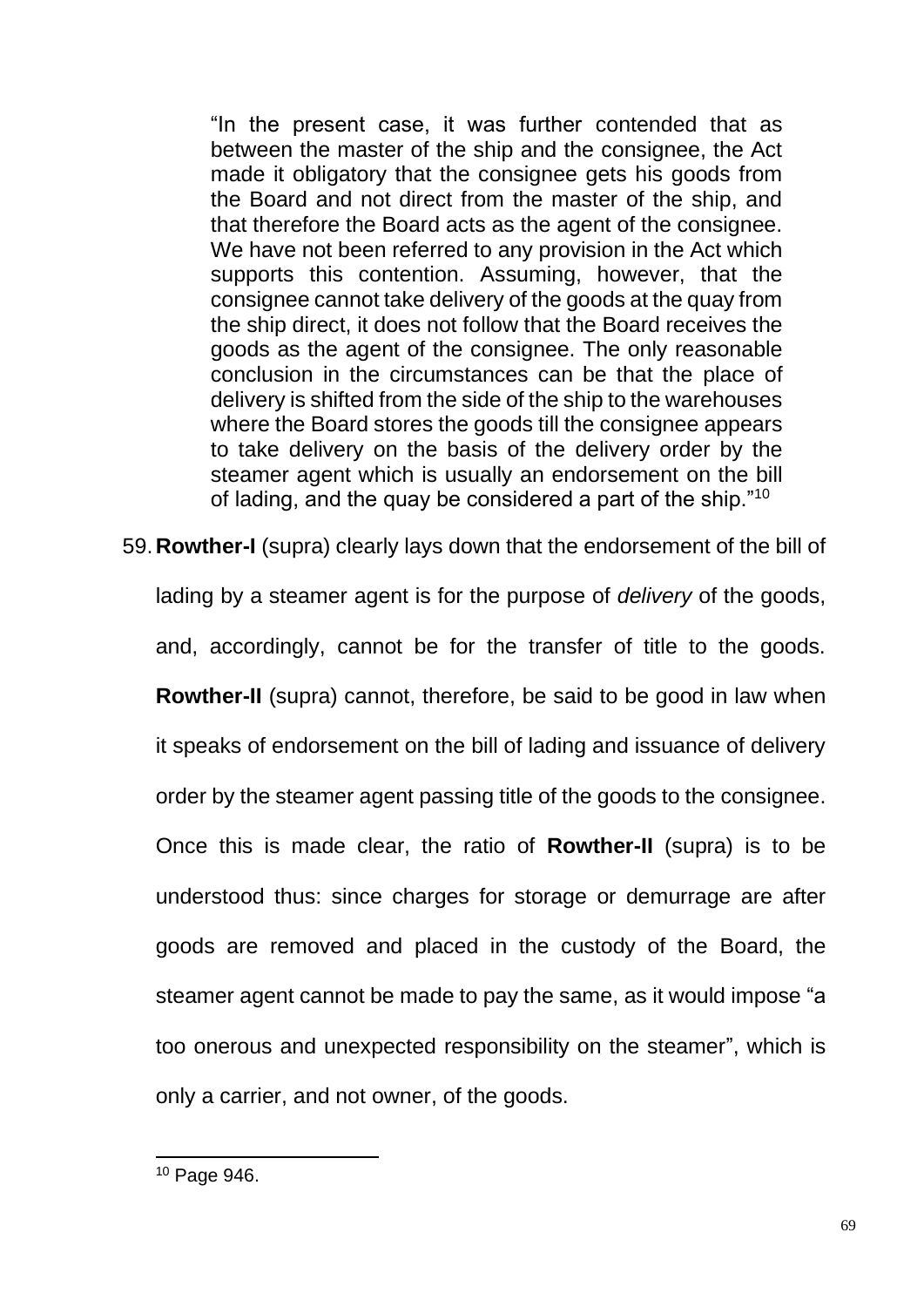60.At this juncture, it is important to understand the legal effect of a bill of

lading. This has been set out by a five Judge Bench of this Court in

**J.V. Gokal and Co. (Pvt.) Ltd. v. Asst. Collector of Sales-Tax** 

**(Inspection) and Ors.** (1960) 2 SCR 852, as follows:

"A bill of lading is "a writing, signed on behalf of the owner of the ship in which goods are embarked, acknowledging the receipt of the goods, and undertaking to deliver them at the end of the voyage subject to such conditions as may be mentioned in the bill of lading". It is well-settled in commercial world that a bill of lading represents the goods and the transfer of it operates as a transfer of the goods. The legal effect of the transfer of a bill of lading has been enunciated by Bowen, L.J., in *Sanders Brothers* v. *Maclean & Co.* [(1883) II QBD 327] thus at p. 341:

"The law as to the indorsement of bills of lading is as clear as in my opinion the practice of all European merchants is thoroughly understood. A cargo at sea while in the hands of the carrier is necessarily incapable of physical delivery. During this period of transit and voyage, the bill of lading by the law merchant is universally recognised as its symbol, and the indorsement and delivery of the bill of lading operates as a symbolical delivery of cargo. Property in the goods passes by such indorsement and delivery of the bill of lading, whenever it is the intention of the parties that the property should pass just as under similar circumstances the property would pass by an actual delivery of the goods. And for the purpose of passing such property in the goods and completing the title of the indorsee to full possession thereof, the bill of lading, until complete delivery of the cargo has been made on shore to someone rightfully claiming under it, remains in force as a symbol, and carries with it not only the full ownership of the goods, but also all rights created by the contract of carriage between the shipper and the shipowner. It is a key which in the hands of a rightful owner is intended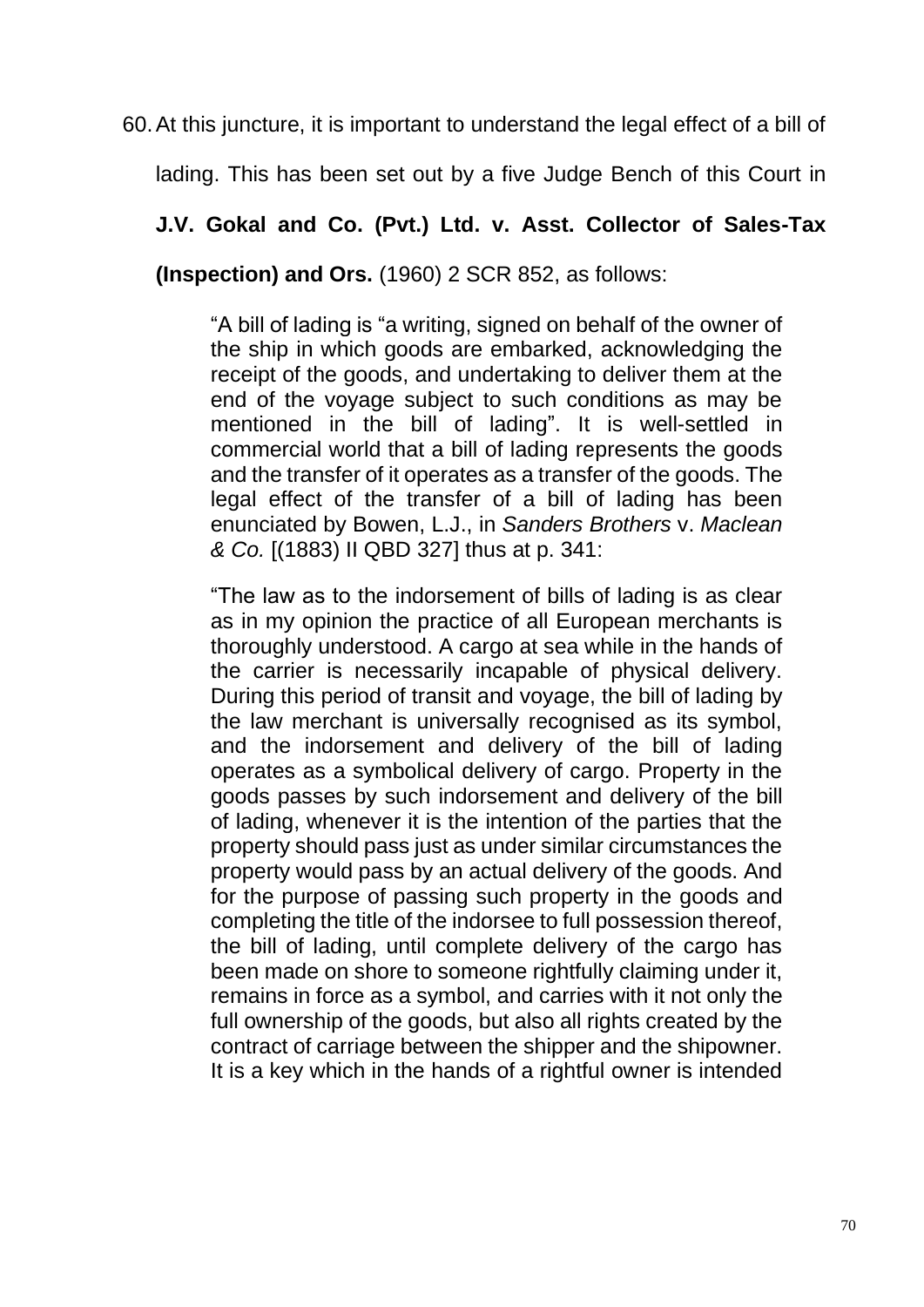to unlock the door of the warehouse, floating or fixed, in which the goods may chance to be."<sup>11</sup>

61.Section 1 of the Indian Bills of Lading Act, 1856 is also important, which

states:

"**Rights under bills of lading to vest in consignee or endorsee.—**Every consignee of goods named in a bill of lading, and every endorsee of a bill of lading to whom the property in the goods therein mentioned shall pass, upon or by reason of such consignment or endorsement shall have transferred to and vested in him all rights of suit, and be subject to the same liabilities in respect of such goods as if the contract contained in the bill of lading had been made with himself."

62.Under this section, the "endorsement" referred to is the endorsement made by the consignor or owner of the goods in favour of such endorsee on the bill of lading, so that title to property is then transferred to the endorsee. This endorsement is very far removed, as has been correctly stated in **Rowther-I** (supra), from the endorsement on the bill of lading by a steamer agent indicating that the goods have been delivered. Therefore, shorn of the confusion that has arisen as a result of mixing-up the two types of endorsement, the ratio of **Rowther-II** (supra) that, after goods are taken charge of by the Port Trust and stored in its premises incurring demurrage charges thereon, the vessel or its agent cannot be made responsible, is unexceptionable.

<sup>11</sup> Page 861-862.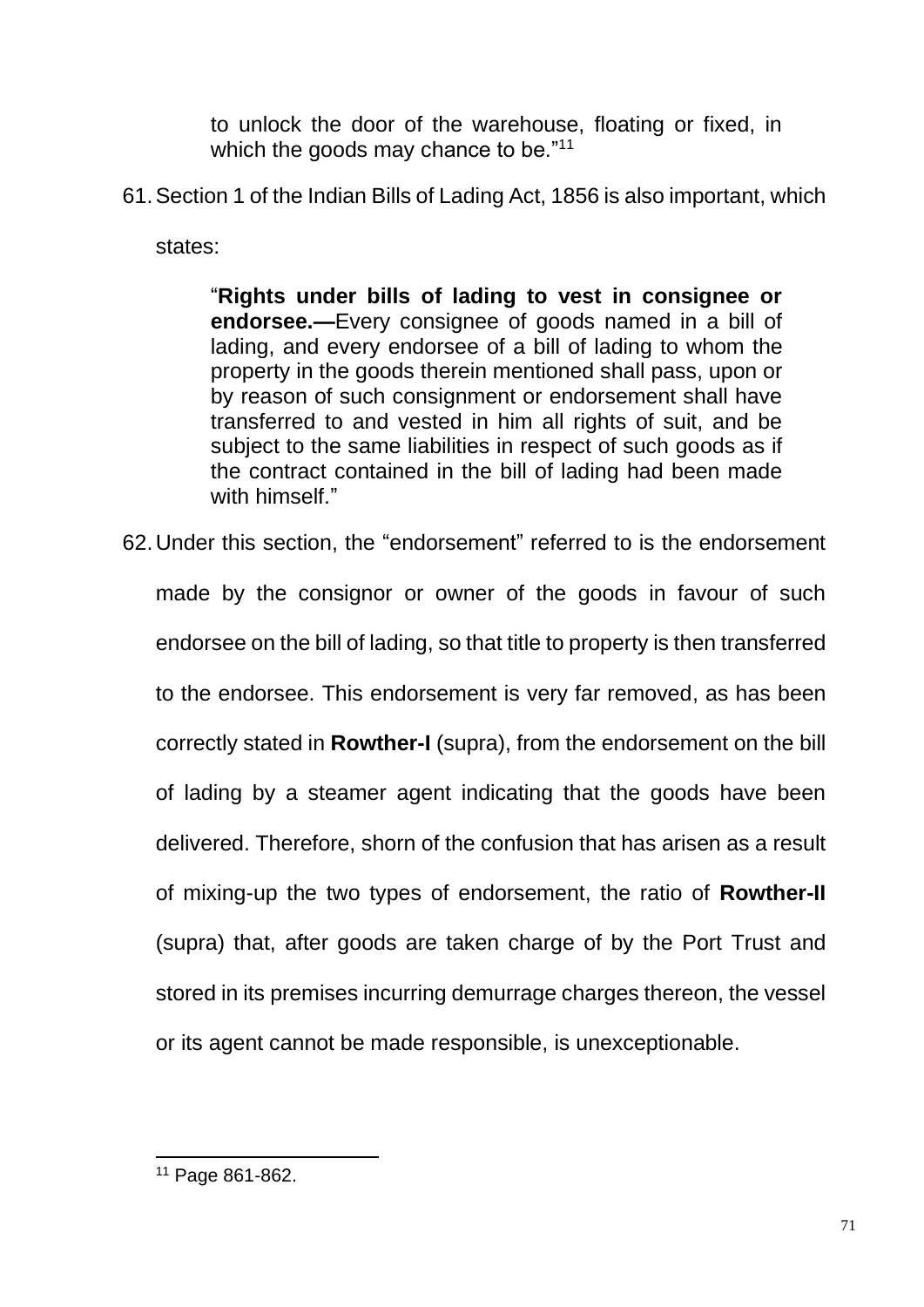63.After extracting passages of the judgment of the High Court, this Court in **Rowther-II** (supra) then went on to extract a passage from **International Airport Authority of India v. Grand Slam International** (1995) 3 SCC 151, by which it was made clear that demurrage charges are to be paid by the importer or consignee liable for the same (and not the vessel or the steamer agent thereof).

64.**Sriyanesh Knitters** (supra) is the next judgment that has to be dealt with in chronological sequence. This was a judgment of two learned judges of this Court, in which the question that arose before the Court was stated thus:

> "**1.** The common question involved in these appeals is whether the appellant Board of Trustees of the Port Trust constituted under the Major Port Trusts Act, 1963 (for short "the MPT Act") have a general lien for their dues over the present or future consignments imported by the importers at the Bombay Port when the said dues are in respect of the past imports made by the said importers."

65.The Court first found that a reading of sections 59 and 61(1) of the MPT Act made it clear that the lien spoken of is a lien qua the particular goods that are imported, and cannot extend to previous imports of similar goods made by the same party. The Court then went on to hold that the MPT Act is not a comprehensive code, and has to be read together with other Acts wherever the MPT Act is silent. It was then held that section 171 of the Indian Contract Act, 1872 speaks of a general lien which may be exercised by the Port Trust as it is a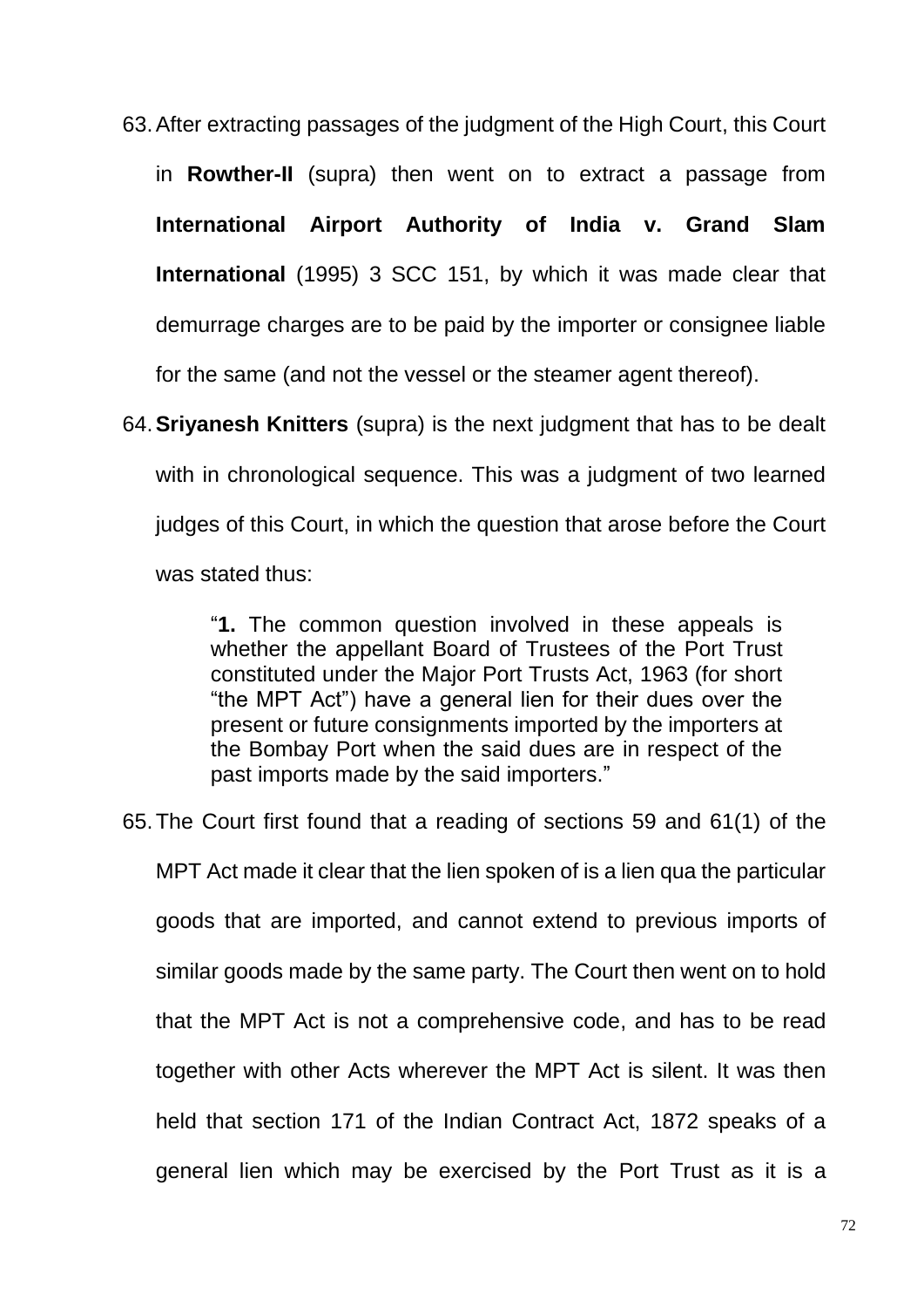"wharfinger" within the meaning of said section. This being so, the Port Trust may continue to retain the goods bailed as security for past dues, but would have to have recourse to proceedings in accordance with law for securing an order, which would then enable the Port Trust to sell the goods to realise the amounts due to it. This could be done by filing a suit for recovery of the amount due to it under section 131 of the MPT Act.

66.However, the judgment goes on to make certain observations, in particular in paragraph 23, stating that a relationship of bailor and bailee comes into existence, when the Board is required to store goods that have been imported, between the Board and the consignee of those goods. Apart from the fact that this is directly contrary to **Rowther-I** (see page 940), the consignee cannot be considered to be a bailor if the definition of bailor under the Indian Contract Act, 1872 is read. Under section 148 of the Contract Act, a bailor is defined as a person who delivers the goods to the bailee. In this case, the person who delivers the goods to the bailee is the vessel and not the consignee, as has been correctly stated in **Rowther-I** (supra). Therefore, the observations that the consignee is the bailor of the goods, with the Port Trust being the bailee thereof, made in paragraphs 23 and 25 of **Sriyanesh Knitters** (supra) cannot be said to state the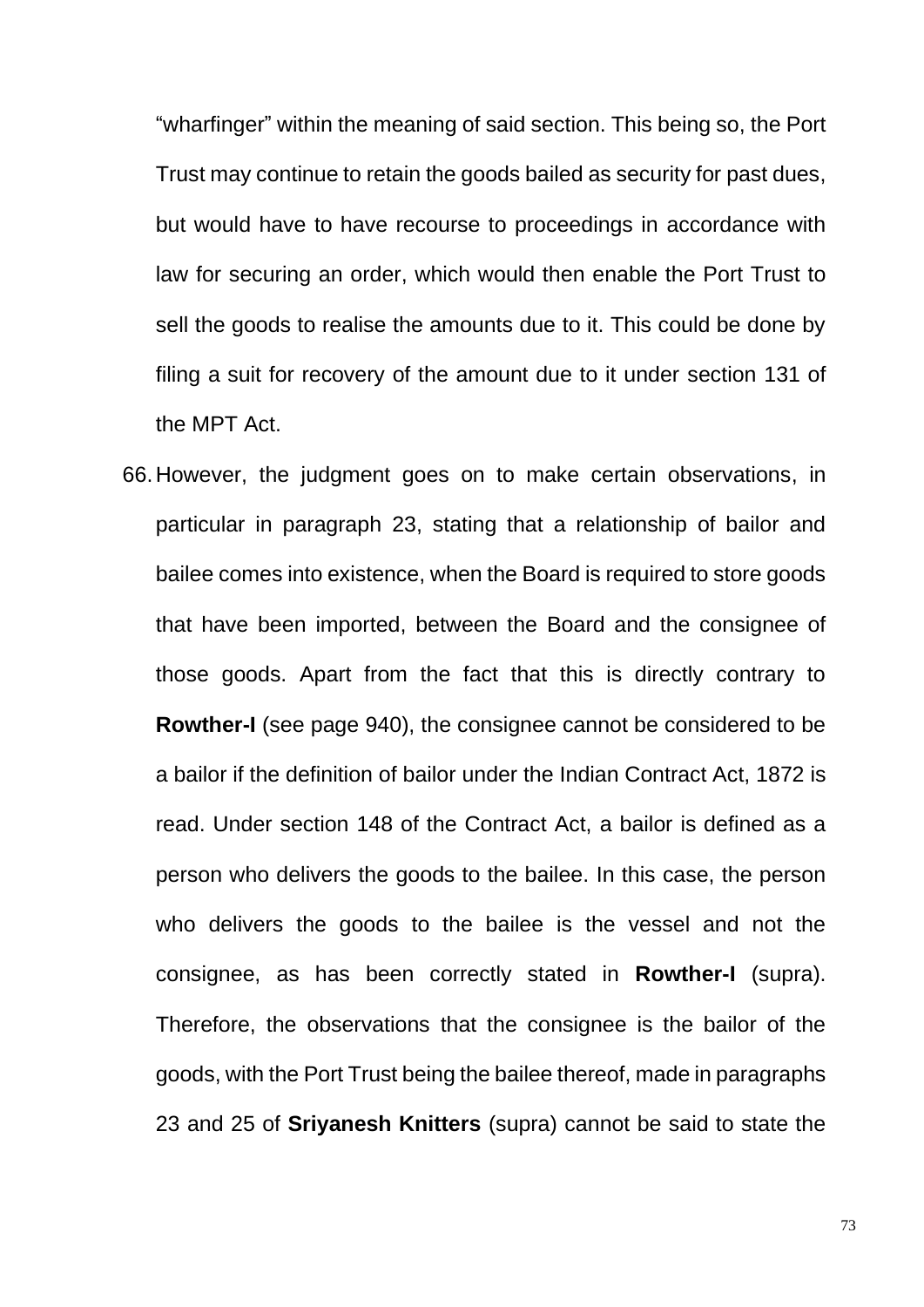law correctly, and are accordingly overruled. However, since we are not going into the point of sub-bailment as argued by Shri Pratap, we leave open the question as to whether the Port Trust, as sub-bailee, is entitled to recover its dues from the original bailor – the consignor, and persons claiming through it, given the statutory scheme of the MPT Act.

- 67.However, **Rowther-I** (supra) was correctly distinguished by the Court in **Sriyanesh Knitters** (supra) in paragraph 24 thereof, and its ratio qua the MPT Act not being an exhaustive code has our concurrence.
- 68.In **Forbes-I** (supra), two learned Judges of this Court doubted the correctness of **Rowther-II** (supra) and framed three questions (referred to earlier in this judgment) to be answered by a larger Bench. On 13.08.2014, the larger Bench of three Judges held:

"We have gone through the order whereby the matter has been referred to this Bench. We have noted the fact that no reason for not agreeing with the Judgment delivered by a three-Judge Bench has been assigned in the said order. Moreover, upon going through the Judgment delivered in 1997 (10) SCC 285, we see no reason to disagree with the ratio laid down in the said Judgment. In these circumstances, we refer the matter back to the regular bench for further hearing as we do not see any inconsistency in the said Judgment."

69.The matter then came back to a Bench of two Hon'ble Judges of this

Court, which delivered the judgment in **Forbes-II** (supra). In **Forbes-II**,

the Court set out the question of law that arose before it as follows: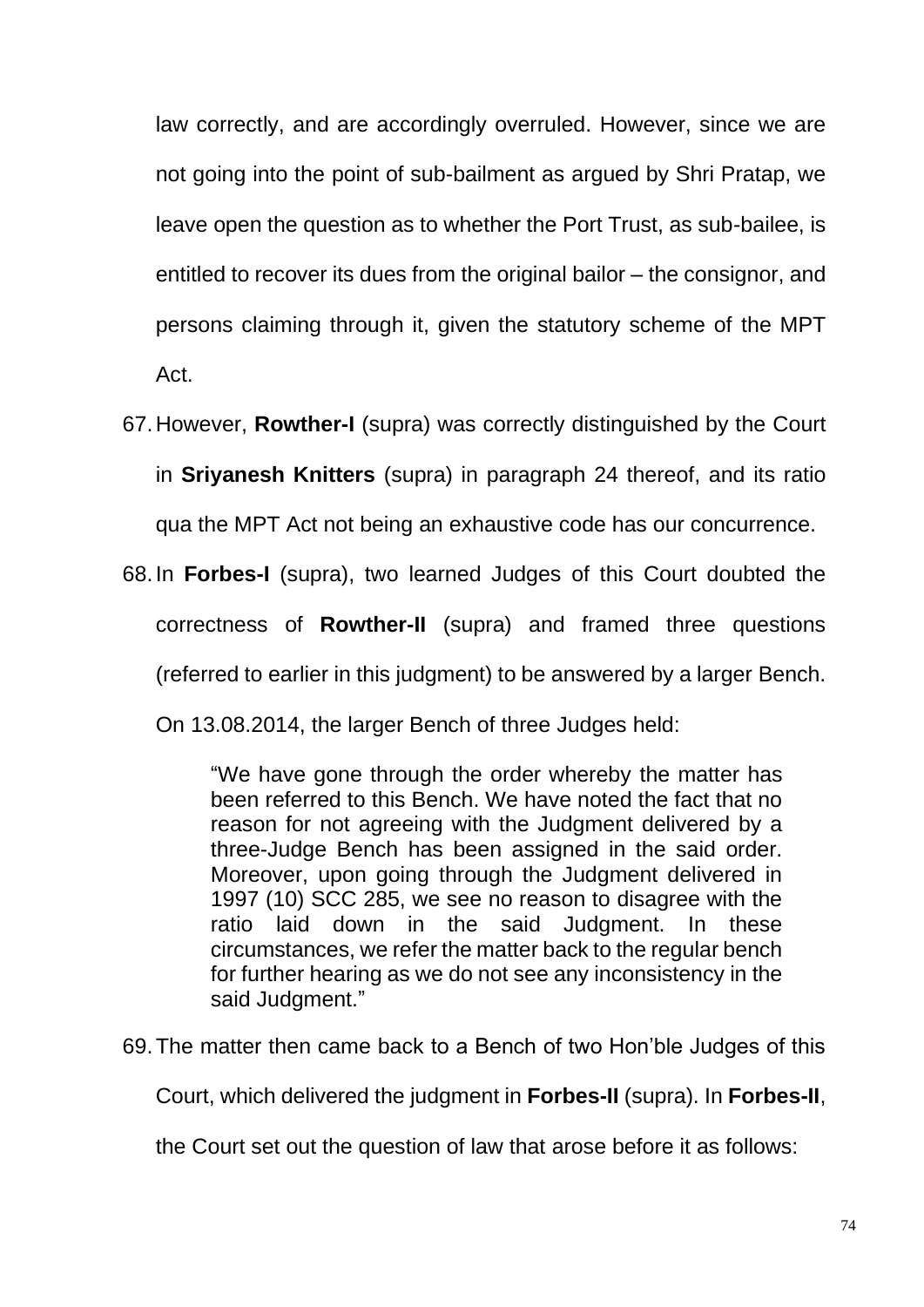"**1**…The common question of law that arises in these appeals, though in different facts and circumstances, is with regard to the liability of the agent of a shipowner (hereinafter referred to as the "steamer agent") to pay demurrage and port charges to the Board of Trustees of a Port (hereinafter referred to as "the Port Trust Authority") in respect of goods brought into the port and warehoused by the said authority. Before proceeding to answer the aforesaid question it will be convenient to take note of the core facts in each of the appeals under consideration."

70.Agreeing with the High Courts of Bombay and Calcutta that the

steamer agent cannot be made liable for demurrage, the Court went

on to hold:

"**10.** While it is correct that the liability to pay demurrage charges and port rent is statutory, in the absence of any specific bar under the statute, such liability can reasonably fall on a steamer agent if on a construction of the provisions of the Act such a conclusion can be reached. Determination of the aforesaid question really does not hinge on the meaning of the expression "owner" as appearing in Section 2(*o*) of the 1963 Act, as has been sought to be urged on behalf of the appellant though going by the language of Section 2(*o*) and the other provisions of the Act especially Section 42, an owner would include a shipowner or his agent. Otherwise it is difficult to reconcile how custody of the goods for the purpose of rendering services under Section 42 can be entrusted to the Port Trust Authority by the owner as provided therein under Section 42(2). At that stage the goods may still be in the custody of the shipowner under a separate bailment with the shipper or the consignor, as may be. Even dehors the above question the liability to pay demurrage charges and port rent would accrue to the account of the steamer agent if a contract of bailment between the steamer agent and the Port Trust Authority can be held to come into existence under Section 42(2) read with Section 43(1)(*ii*) of the 1963 Act.

**11.** For the reasons already indicated the decision in *Sriyanesh Knitters* with regard to existence of a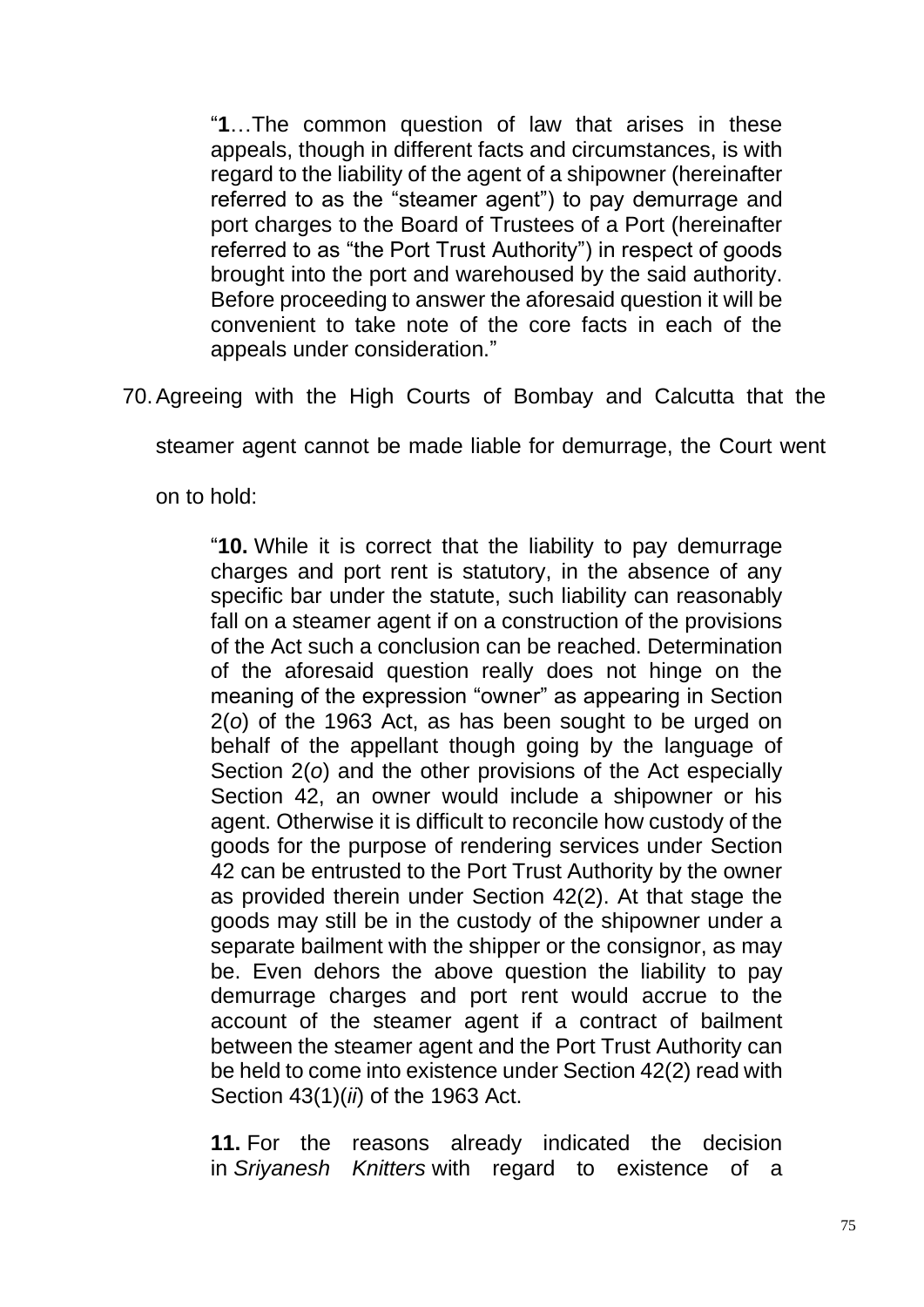relationship of bailor and bailee between the consignee and the Port Trust Authority instead of the steamer agent and the Port Trust Authority cannot be understood to be a restatement of a general principle of law but a mere conclusion reached in the facts of the case where the consignee had already appeared in the scene. In all other situations where the bill of lading has not been endorsed or delivery orders have not been issued and therefore the consignee is yet to surface, the following observations of the Constitution Bench in *K.P.V. Sheik Mohamed Rowther & Co.* [*Port of Madras* v. *K.P.V. Sheik Mohamed Rowther & Co.*, 1963 Supp (2) SCR 915] will have to prevail: (SCR p. 940)

"Section 40 speaks of the responsibility of the Board for the loss, destruction or deterioration of the goods of which it has taken charge as a bailee under Sections 151, 152 and 161 of the Contract Act, 1872. Section 148 of the Contract Act states that a bailment is the delivery of goods by one person to another for some purpose, upon a contract that they shall, when the purpose is accomplished, be returned or otherwise disposed of according to the directions of the person delivering them. The person delivering the goods is called the bailor and the person to whom they are delivered is called the bailee. It is clear therefore that when the Board takes charge of the goods from the shipowner, the shipowner is the bailor and the Board is the bailee, and the Board's responsibility for the goods thereafter is that of a bailee. The Board does not get the goods from the consignee. It cannot be the bailee of the consignee. It can be the agent of the consignee only if so appointed, which is not alleged to be the case, and even if the Board be an agent, then its liability would be as an agent and not as a bailee. The provisions of Sections 39 and 40, therefore, further support the contention that the Board takes charge of the goods on behalf of the shipowner and not on behalf of the consignee, and whatever services it performs at the time of the landing of the goods or on their removal thereafter, are services rendered to the ship."

**12.** From the above, the position of law which appears to emerge is that once the bill of lading is endorsed or the delivery order is issued it is the consignee or endorsee who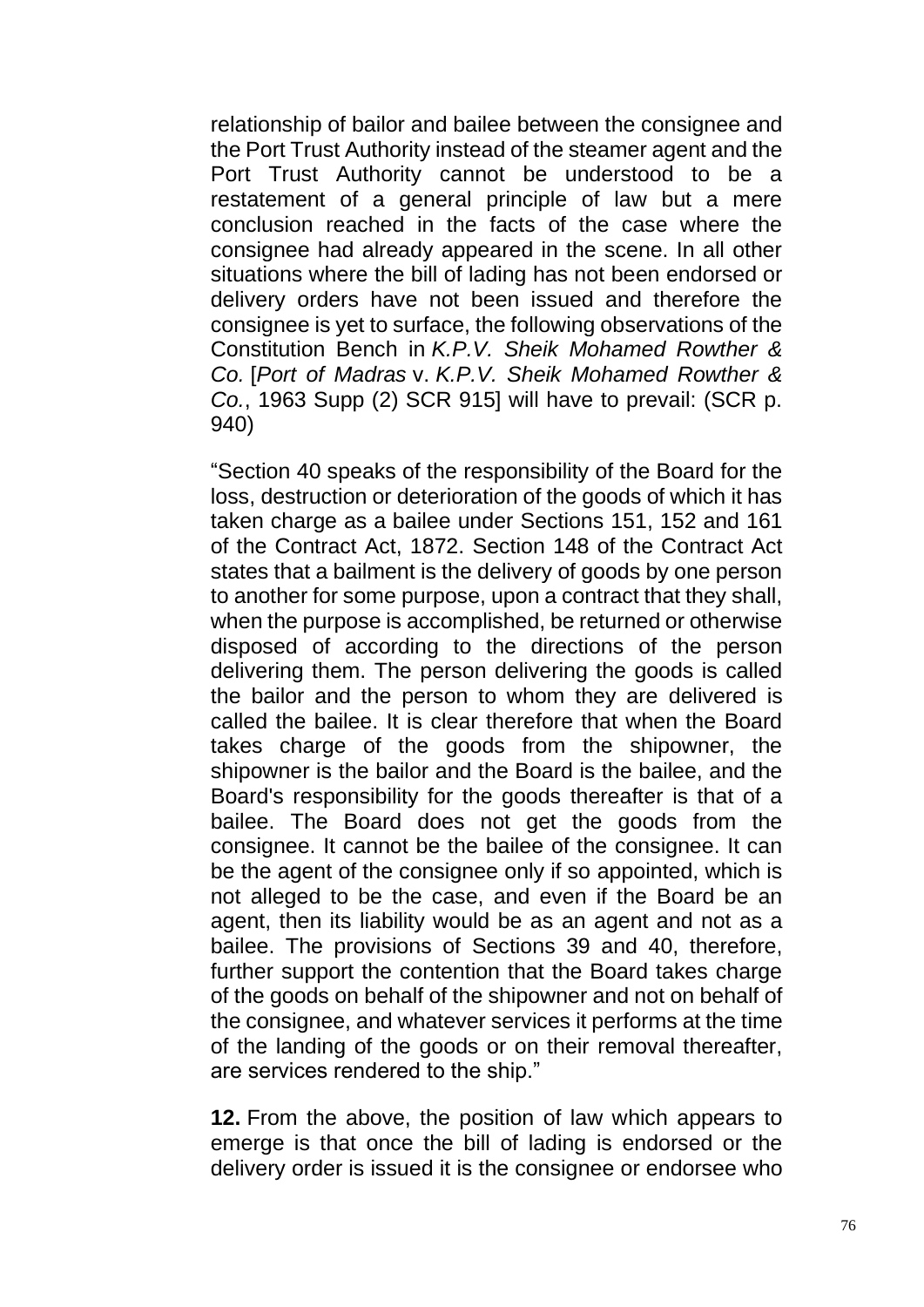would be liable to pay the demurrage charges and other dues of the Port Trust Authority. In all other situations the contract of bailment is one between the steamer agent (bailor) and the Port Trust Authority (bailee) giving rise to the liability of the steamer agent for such charges till such time that the bill of lading is endorsed or delivery order is issued by the steamer agent.

**13.** In the orders of the Calcutta High Court under challenge, it is mentioned that Section 60 of the Act provides a remedy to the steamer agent to recover the dues from the consignee. Section 60 of the 1963 Act confers a limited lien on the shipowner "for freight and other charges payable to the shipowner" which expression does not extend to demurrage and other port charges. The High Court, therefore, does not appear to be correct in its conclusions. However, the said error would not be fundamental to the final conclusion reached by the High Court. In this regard we cannot help noticing the special provisions of Sections 61 and 62 of the Act which enable the Port Trust Authority to proceed against the goods within its custody to recover the charges which may be payable to the Port Trust Authority. Ordinarily and in the normal course if resort is made to the enabling provisions in the 1963 Act to proceed against the goods for recovery of the charges payable to the Port Trust Authority there may not be any occasion for the said authority to sustain any loss or even suffer any shortfall of the dues payable to it so as to initiate recovery proceedings against the shipowners."

71.Paragraph 10 of the judgment does hold that the language of section

2(o) read with other provisions of the MPT Act, especially section 42,

would include a ship-owner or his agent. We have already pointed out

that the principle of *noscitur a sociis* cannot be applied to this definition

clause, both on its plain language, as also the fact that it is an inclusive

definition clause, which shows that this statement of the law is correct.

However, the statement in this paragraph that even *de hors* the above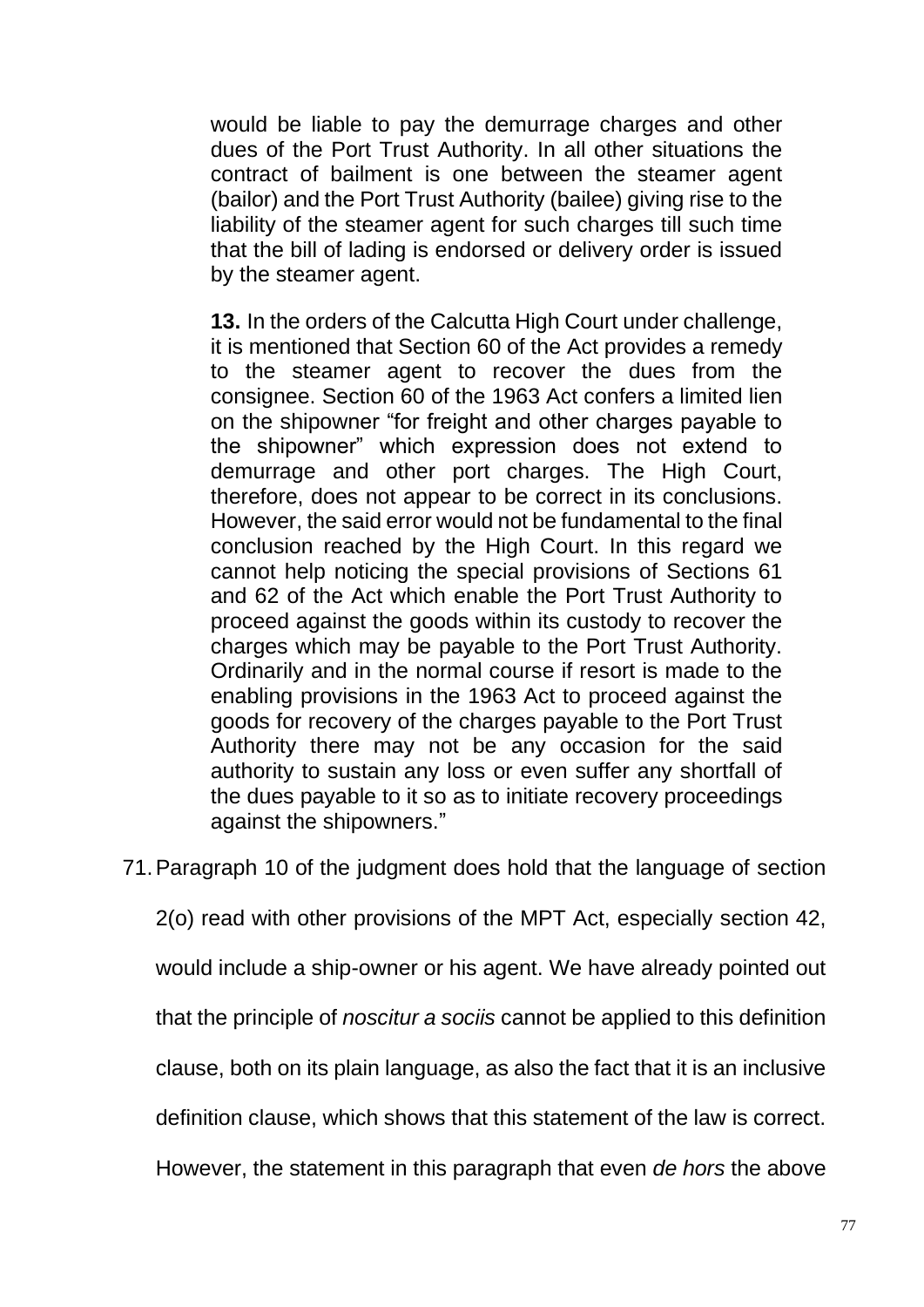question, the liability to pay demurrage charges and port rent would accrue to the account of the steamer agent because of the statutory bailment that comes into existence under section 42(2) read with section 43(1)(ii), is plainly incorrect, in view of our finding that after the Port Trust takes charge of the goods and issues a receipt therefor (at which point of time the statutory bailment comes into force), the vessel or the steamer agent cannot be held liable.

- 72.Insofar as paragraph 11 is concerned, we have already made it clear that **Sriyanesh Knitters** (supra) cannot be said to reflect the correct position in law, insofar as a bailment between the consignee and the Port Trust is concerned, and thus **Sriyanesh Knitters** (supra) has been overruled by us to this extent.
- 73.Paragraph 12 of the said judgment contains the same confusion that is contained in **Rowther-II** (supra), and cannot therefore be said to lay down the law correctly. The correct position in law is, as has been stated hereinabove, that *after* the Port Trust takes charge of the goods, and issues a receipt therefor, and thereafter stores the goods in a place belonging to it, such storage charge cannot be to the account of the vessel or an agent of the vessel.
- 74.Paragraph 13 refers to one other aspect of the case that has been argued before us. It may be recalled that the impugned judgment of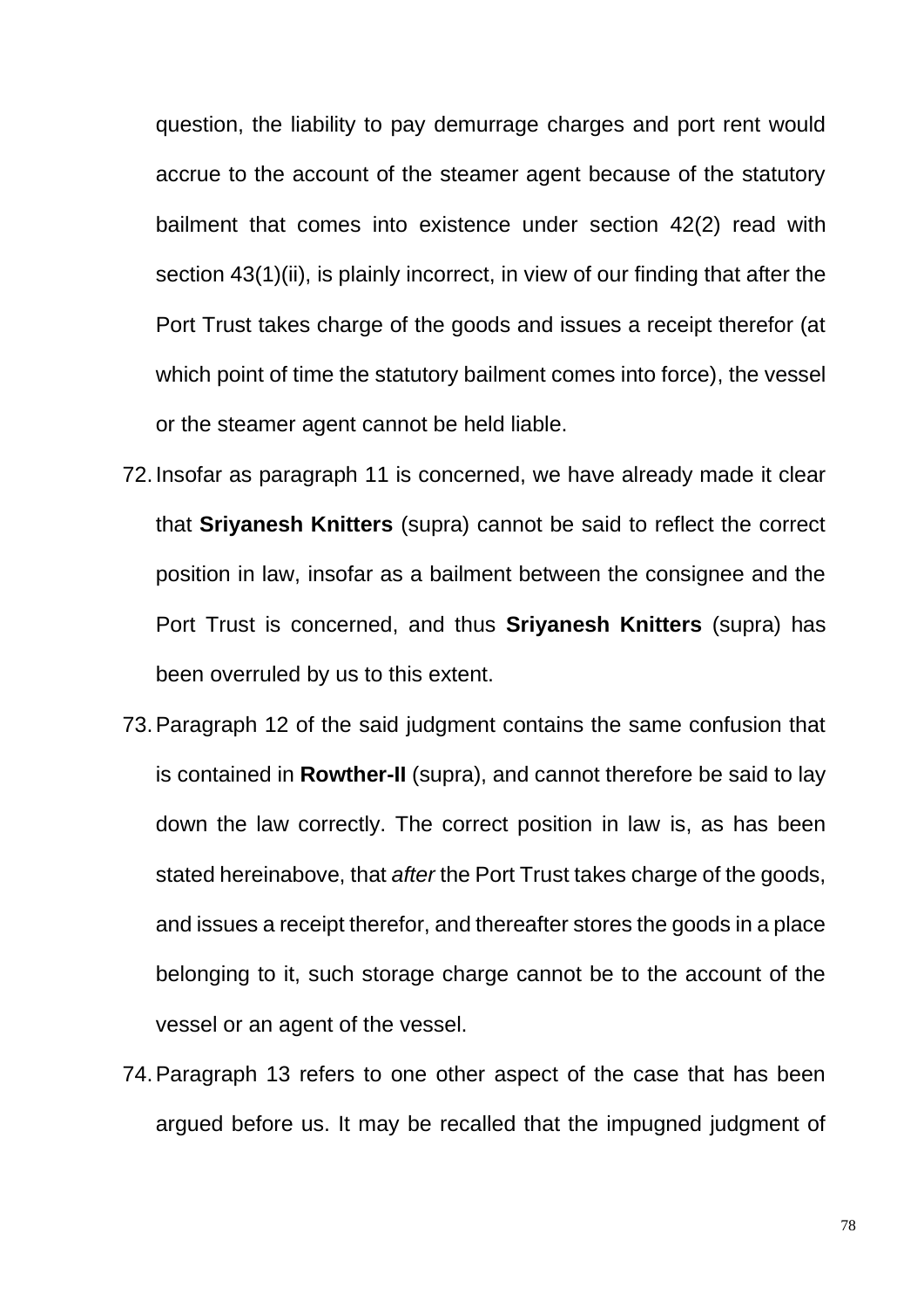the Kerala High Court in the present case had held that the word "may" occurring in sections 61 and 62 of the MPT Act must be read as "shall". This is not the correct position in law, as a discretion is vested in the Board to sell the goods in the circumstances mentioned in sections 61 and 62. However, such discretion cannot be exercised arbitrarily, as the Board is "State" within the meaning of Article 12 of the Constitution, and is therefore bound by the constraints of Article 14 of the Constitution of India (see **Dwarkadas Marfatia and Sons v. Board of Trustees of the Port of Bombay** (1989) 3 SCC 293 at paragraph 22). Therefore while it may not be correct to say that "may" has to be read as "shall" in sections 61 and 62 of the MPT Act, yet in all future cases the Board is under a constitutional duty to sell the goods in its custody within a reasonable time from which it takes custody of those goods. Ordinarily, the time of four months from the date of landing of the goods mentioned in section 63(1)(c) of the MPT Act should be the outer-limit within which such goods should be put up for sale. If not put up for sale within such time, the Board must explain as to why, in its opinion, this could not be done, which explanation can then be tested by the Courts. If the explanation is found to be reasonable, and the owner or person entitled to the goods does not remove the goods thereafter, penal demurrage may then be levied and collected by the Board. To this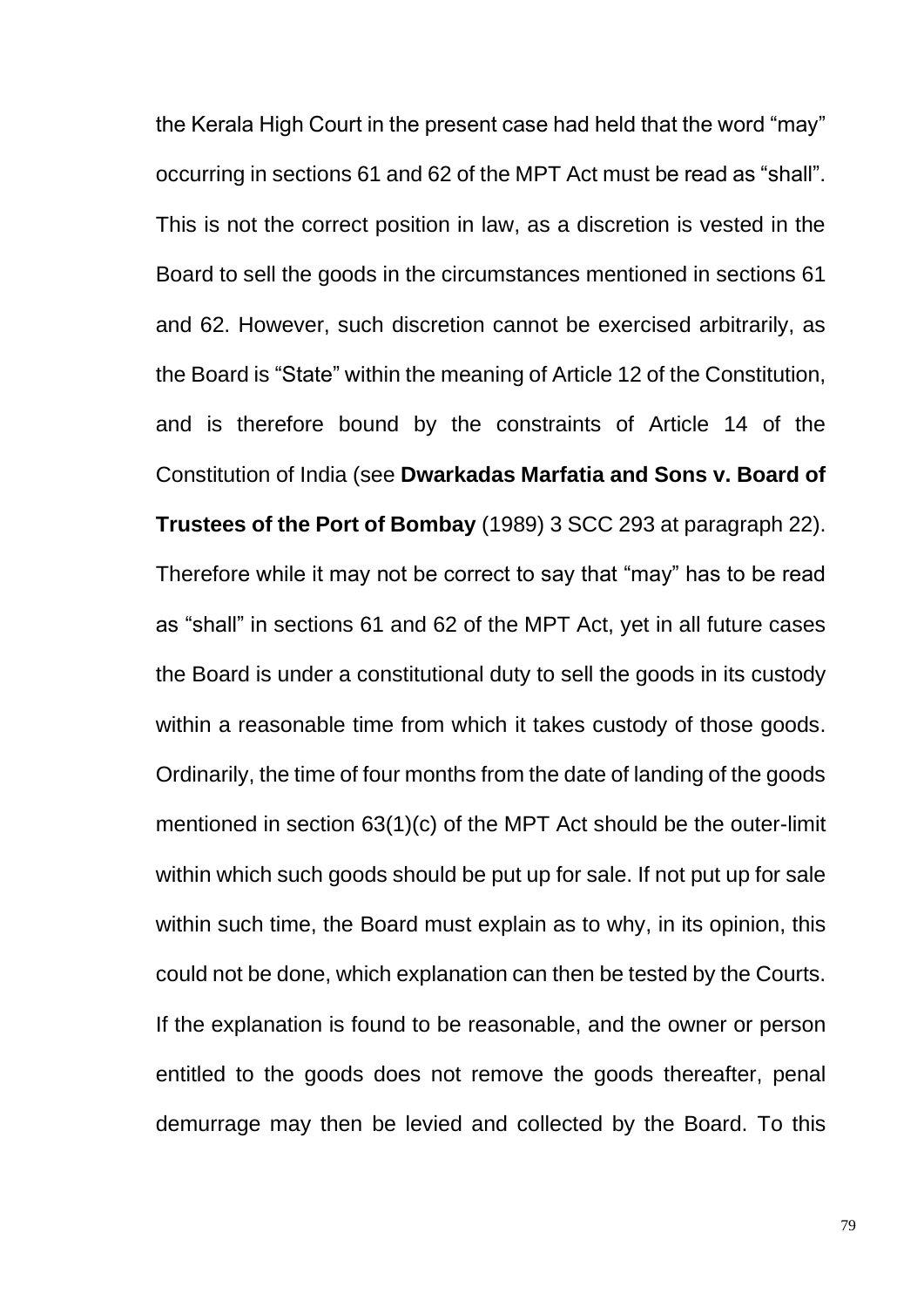extent, therefore, while overruling the impugned judgment of the Kerala High Court on the aspect of "may" being read as "shall" in sections 61 and 62 of the MPT Act, yet the hovering omnipresence of Article 14 over the Board must always be given effect to, and there must be a very good reason to continue detention of goods beyond the period of four months as mentioned hereinabove before they are sold.

75.We now come to a judgment of two honourable Judges of this Court in **Rasiklal** (supra). The question that arose in this case was as to whether the Appellant 'Rasiklal Kantilal and Company', who was a person interested in purchasing goods, and did not at the time have title to the goods, would be liable to pay demurrage charges for a period of roughly six months, which began with the date on which he applied to the customs authorities to have bills of entries substituted in his name. On the facts in that case, during the period from November, 1991 to January, 1992, 78 shipments of goods were imported by 5 different consignees from a UK company, one M/s Metal Distributors (UK) Ltd; these consignments were landed at Bombay Port. The consignees filed bills of entry for 37 out of 78 consignments, but subsequently failed to lift the consignments, as a result of which they came to be stored at the Port of Bombay. The consignments were shipped on a "CAD basis", i.e. cash against documents, in which title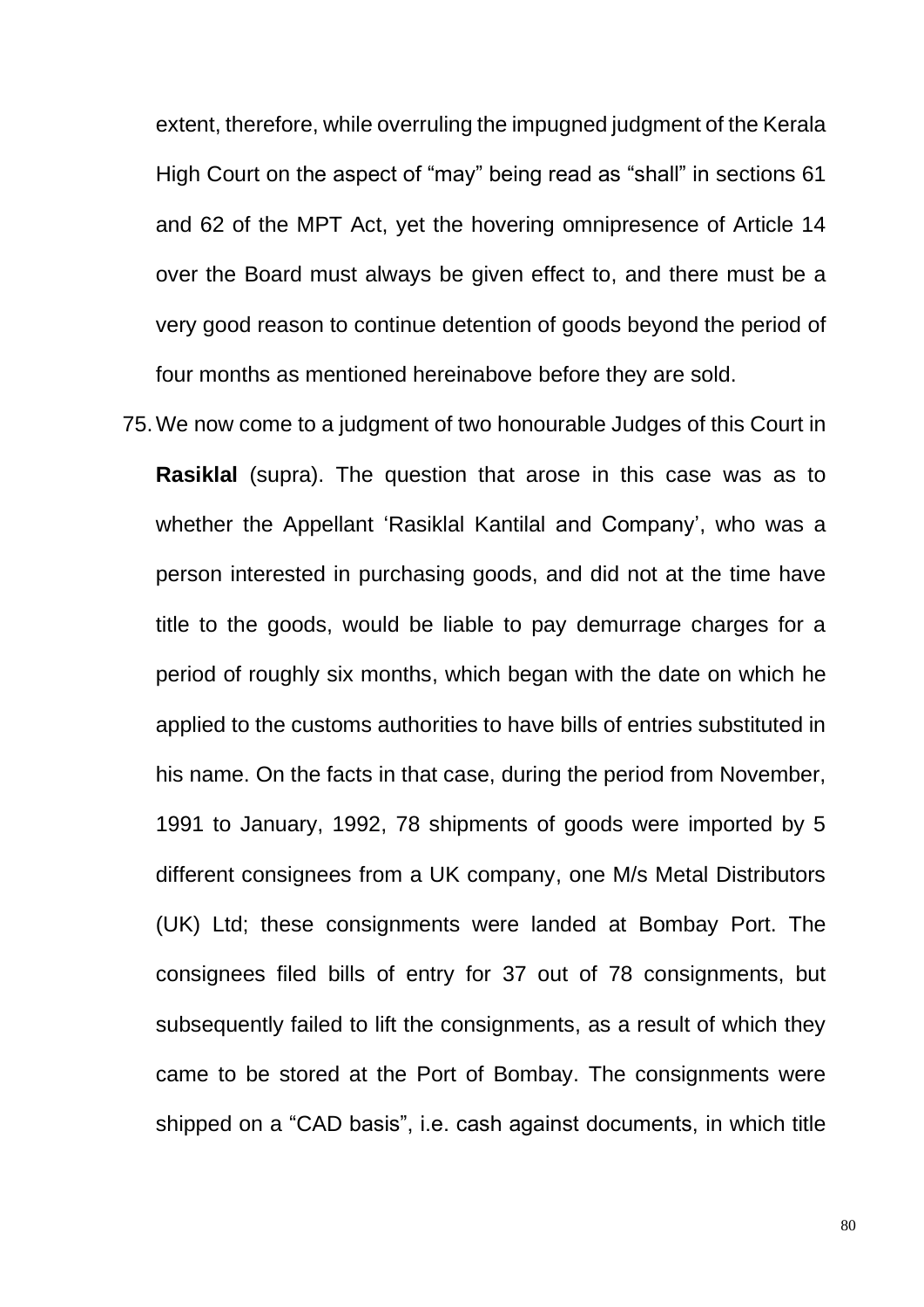would remain with the UK company till such time that an importer would retire the documents against payment.

76.This Court held that despite Rasiklal not being an owner of the goods, he was liable to pay demurrage for the aforesaid period. Strictly speaking, this judgment does not apply to the facts of the cases before us, in that Rasiklal was neither the owner of a vessel or its agent. It was an importer of goods who had beneficial title to the said goods, as a formal agreement between the UK company and Rasiklal to purchase the said goods was made in April, 1992. Given our reading of the MPT Act, and section 63(2) in particular, this judgment could have been supported on the basis that Rasiklal was an importer (within the meaning of section 63(2)) of the goods, and as beneficial owner of the goods would therefore be liable to pay storage charges of the aforesaid goods. However, this Court did not choose this route in order to arrive at its conclusion. On the other hand, it went on to consider **Rowther-I** (supra), **Rowther-II** (supra), and **Forbes-II** (supra), and arrived at the following conclusion in paragraph 47:

> "**47.** With respect, we agree with the conclusions recorded by this Court in *Rowther-2* and *Forbes* that a Board could recover the *rates* due, either from the steamer agent or the consignee but we are of the humble opinion that enquiry into the question as to when the property in the goods passes to the consignee is not relevant."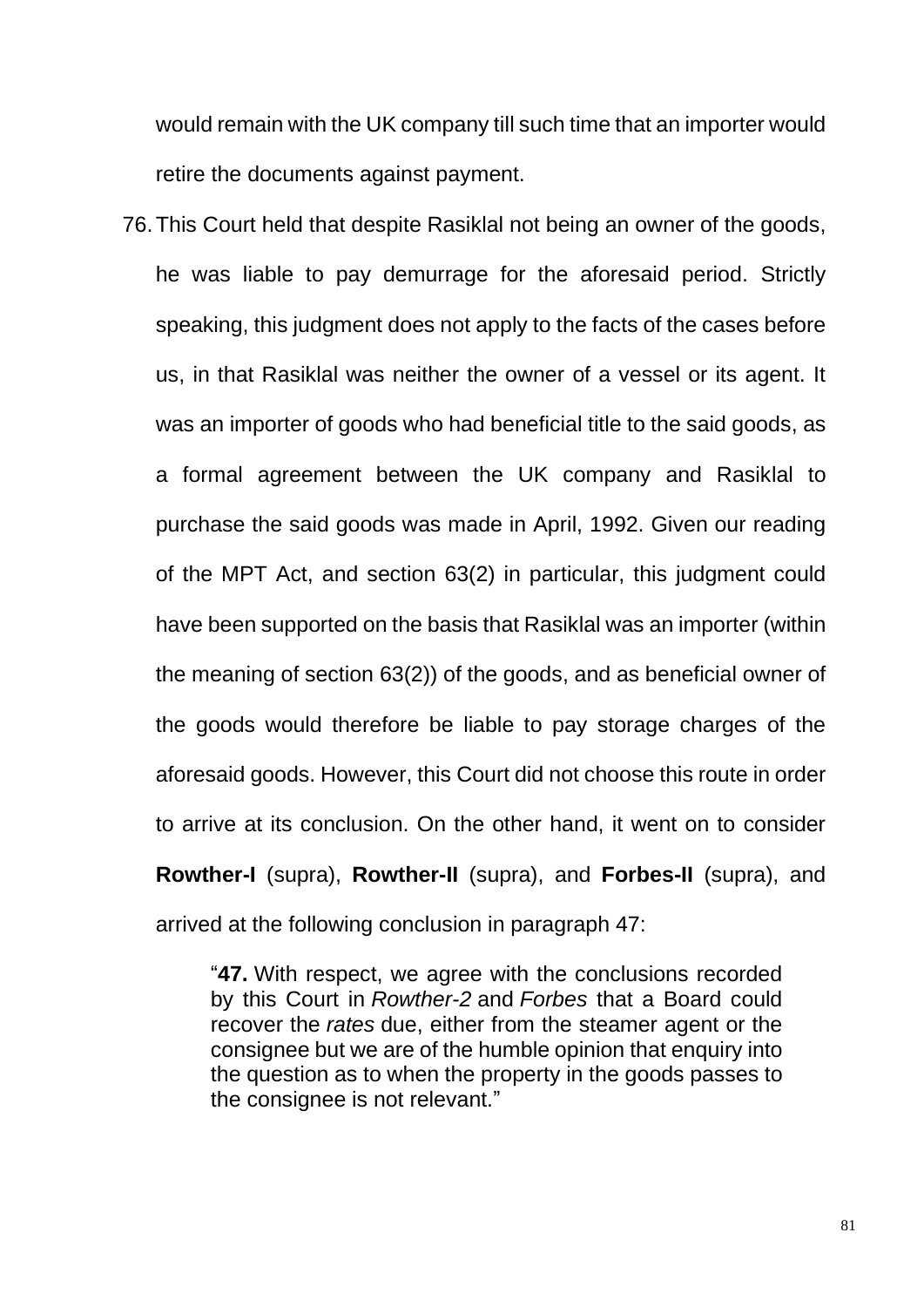77.The Court then went on to examine various provisions with regard to bailment, and stated that passing of title in goods is irrelevant conceptually to bailment, which concerns itself with delivery and not title of goods. It then framed the question in paragraph 51, thus:

> *"The only question is: from whom can the board recover – we emphasise the question is not who is liable."*

- 78.From paragraphs 52 to 60, the Court then went on to consider the observations made in **Rowther-I** (supra) that the first respondent, i.e. the Port Trust, is a sub-bailee of the goods bailed by the consignor to the ship-owner. This being so, it is the consignor to whom the Port Trust has to look for payment of these charges, and since in this case Rasiklal is a consignee claiming *through* the consignor, Rasiklal would be liable. Section 158 of the Indian Contract Act, 1872 and section 1 of the Indian Bills of Lading Act, 1856 were relied upon to reach this conclusion.
- 79.First and foremost, **Rowther-I** (supra) did hold that the Port Trust is a sub-bailee of goods bailed by the consignor to the ship-owner, but so held in order to distinguish an English judgment – as has been pointed out hereinabove – which would then lead to the proposition that once the goods are placed in the charge of the Board, it would amount to delivery to the consignee, which proposition was turned down by the Court. The question whether section 158 of the Contract Act can apply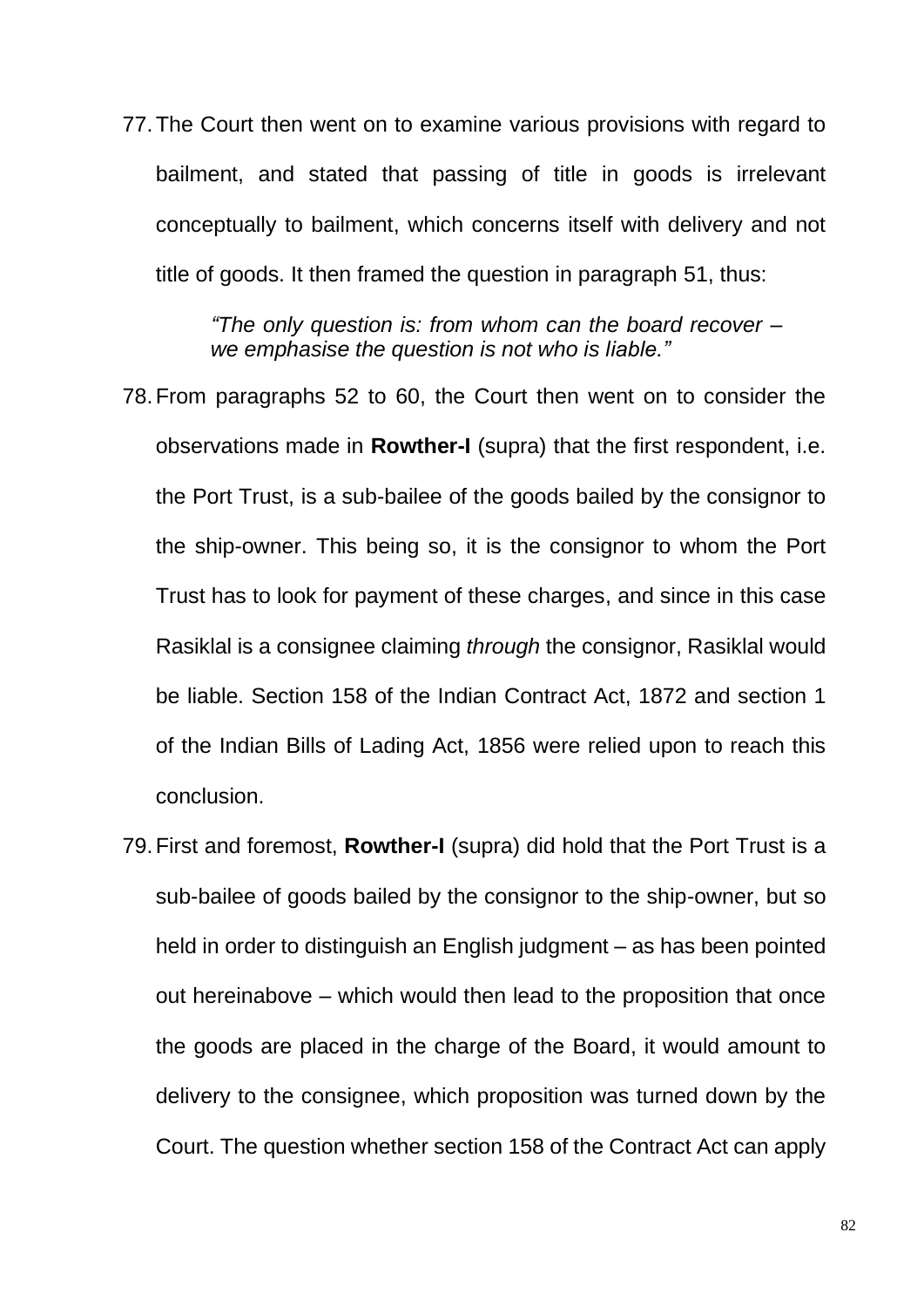to a statutory bailment under the MPT Act is left open, given that the Port Trust is not limited only to recovering "necessary expenses" to be payable by the bailor, but is statutorily is entitled to recover, by way of levy of rates and expenses incurred for storage of the goods, together with something more – the something more being rates of storage higher than warehousing rates as a deterrent against keeping these goods in the Port Trust premises. This Court in **Board of Trustees of** 

## **the Port of Bombay v. Jai Hind Oil Mills Co. and Ors.** (1987) 1 SCC

648 has observed:

"**10.** The power of a Port Trust to fix rates of demurrage and to recover the same from an importer or exporter (although the question of an exporter paying demurrage arises rarely) under law and to show concession as regards demurrage charges in certain specified cases is recognised by this Court in the *Trustees of the Port of Madras* v. *Aminchand Pyarelal* [(1976) 3 SCC 167] and in the *Board of Trustees of the Port of Bombay* v. *Indian Goods Supplying Co.* [(1977) 2 SCC 649]. These decisions are no doubt based on the relevant laws which were in force at the material time. But the decisions are still relevant insofar as cases arising under the Act because the Act also contains provisions more or less similar to the statutory provisions considered in the said decisions. Demurrage charges are levied in order to ensure quick clearance of the cargo from the harbour. They are always fixed in such a way that they would make it unprofitable for importers to use the port premises as a warehouse. It is necessary to do so because congestion in the ports affects the free movement of ships and the loading and unloading operations. As stated earlier, the Port Trust shows concession to the party concerned in certain types of cases."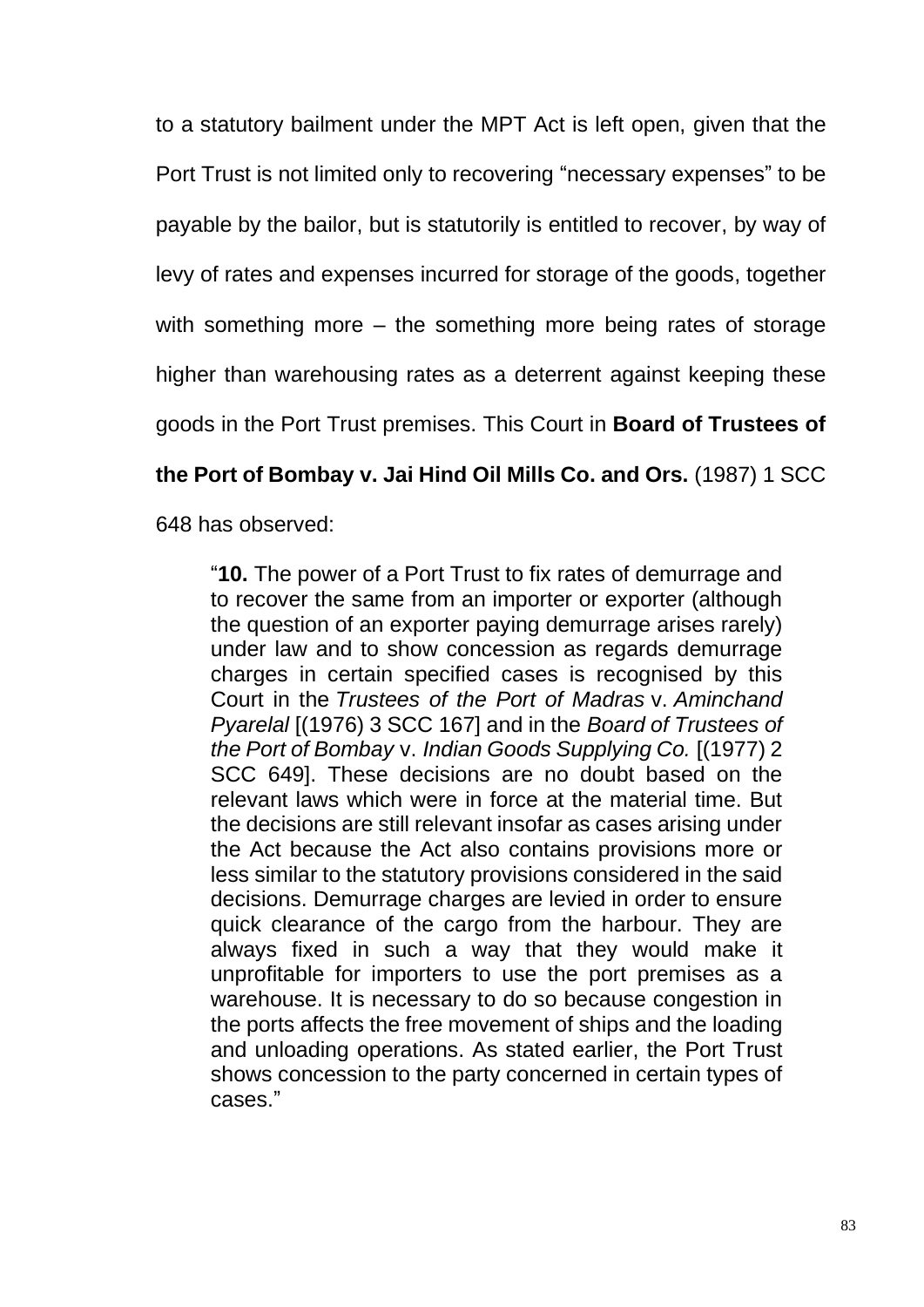80.As a matter of fact, the Division Bench in **Rasiklal** (supra) seems to

have put the cart before the horse, on a ground based in equity. The

Court stated:

"**60**…Denying such a right on the ground that the person claiming delivery of the goods acquired title to the goods only towards the end of the period of the bailment of the goods with the first respondent would result in driving the first respondent to recover the amount due to it from the bailor or his agent who may or may not be within the jurisdiction of the municipal courts of this country (by resorting to a cumbersome procedure of litigation). The first submission is, therefore, rejected."

- 81.As has been pointed out by us, no such right has been denied on a correct reading of the MPT Act. The importer, the consignee and the consignor, or their agents, can all be held liable to pay demurrage charges. However, since **Rasiklal** (supra) does not involve either the owner of the vessel or its agent, we leave open the question as to whether the Port Trust, as sub-bailee, is entitled to recover its dues from the original bailor – the consignor, and persons claiming through it, given the statutory scheme of the MPT Act, as has already been indicated in paragraph 66 above.
- 82.Based on the above discussion, our answers to the questions framed in the reference order are as follows:

**1.** The point of time at which title to the goods passes to the consignee is not relevant to determine the liability of the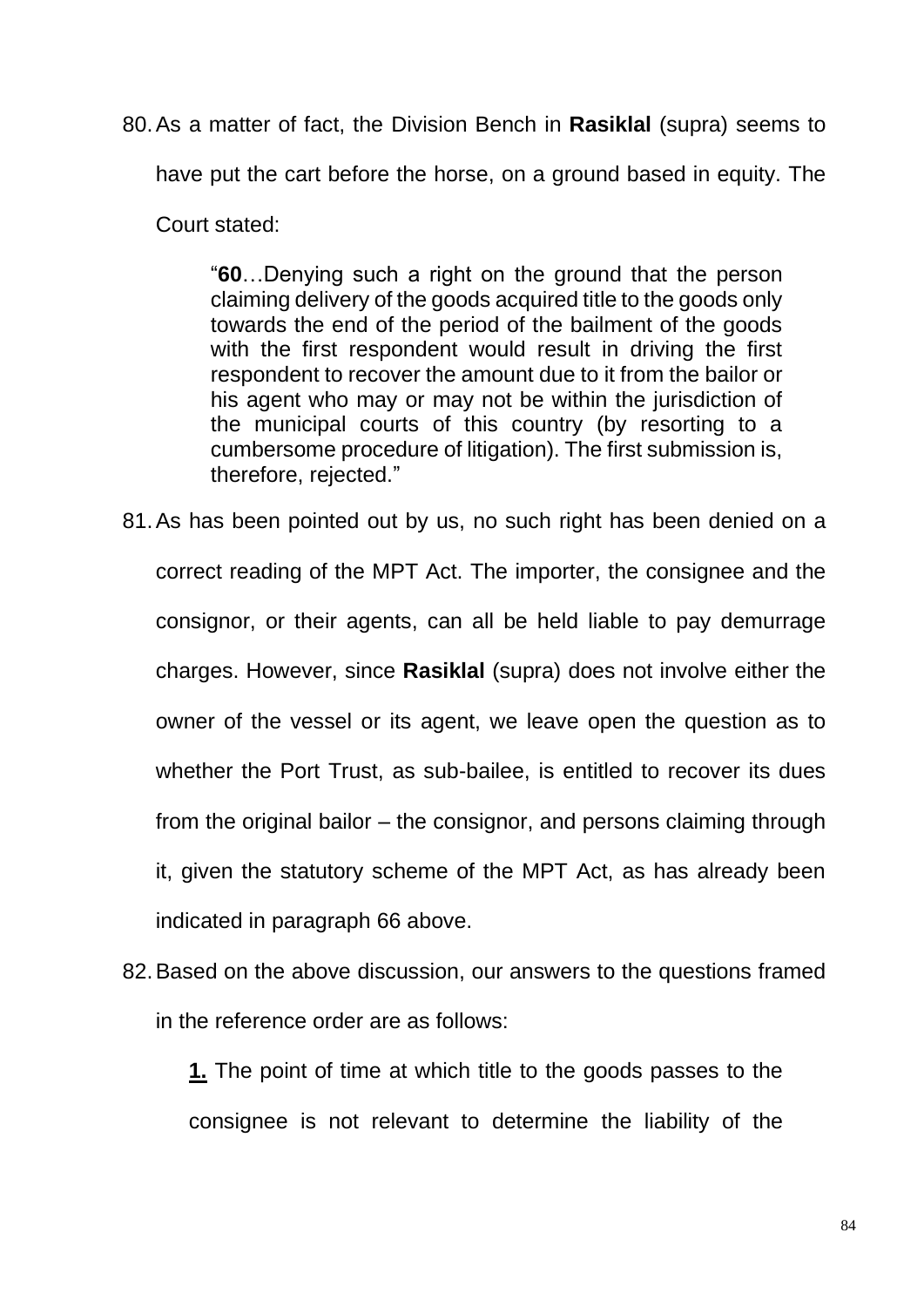consignee or steamer agent in respect of charges to be paid to the Port Trust;

**2. and 3.** The bill of lading being endorsed by the steamer agent is different from the bill of lading being endorsed by the owner of the goods. In the first case, the endorsement leads to delivery; in the second case, the endorsement leads to passing of title. For the reasons mentioned in the judgment, both stages are irrelevant in determining who is to pay storage charges – we have held that upto the point that the Port Trust takes charge of the goods, and gives receipt therefor, the steamer agent may be held liable for Port Trust dues in connection with services rendered qua unloading of goods, but that thereafter, the importer, owner, consignee or their agent is liable to pay demurrage charges for storage of goods;

**4.** As per paragraph 24 of our judgment;

**5.** The answer to question number 5 is really in two parts: *first*, as to whether carrying goods in a container would make any difference to the position that only the owner of the goods or person entitled to the goods is liable to pay for demurrage; and *second*, as to whether the Port Trust is obliged to destuff containers that are entrusted to it and return empty containers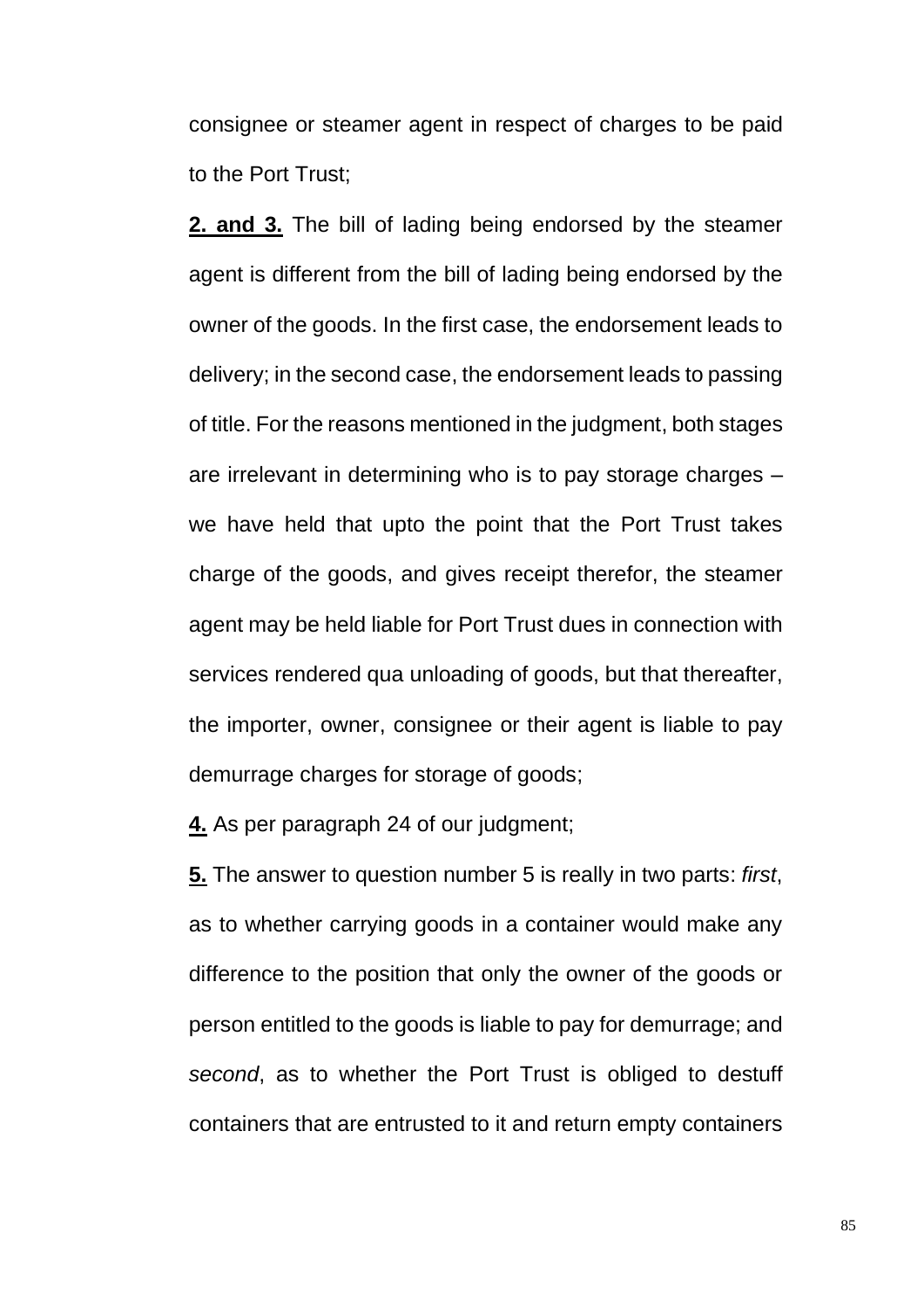to the shipping agent. The answer to the first question is contained in paragraphs 45 to 51 of our judgment. The answer to the second question is that a container which has to be returned is only a receptacle by which goods that are imported into India are transported. Considering that the container may belong either to the consignor, shipping agent, ship-owner, or to some person who has leased out the same, it would be the duty of the Port Trust to destuff every container that is entrusted to it, and return destuffed containers to any such person within as short a period as is feasible in cases where the owner/person entitled to the goods does not come forward to take delivery of the goods and destuff such containers. What should be this period is to be determined on the facts of each case, given the activities of the port, the number of vessels which berth at it, together with the volume of goods that are imported. While it does not lie in the mouth of the Port Trust to state that it has no place in which to keep goods after they are destuffed – as in the facts in the present case – yet a court may, in the facts of an individual case, look into practical difficulties faced by the Port Trust. This may lead to the "short period" in the facts of a particular case being slightly longer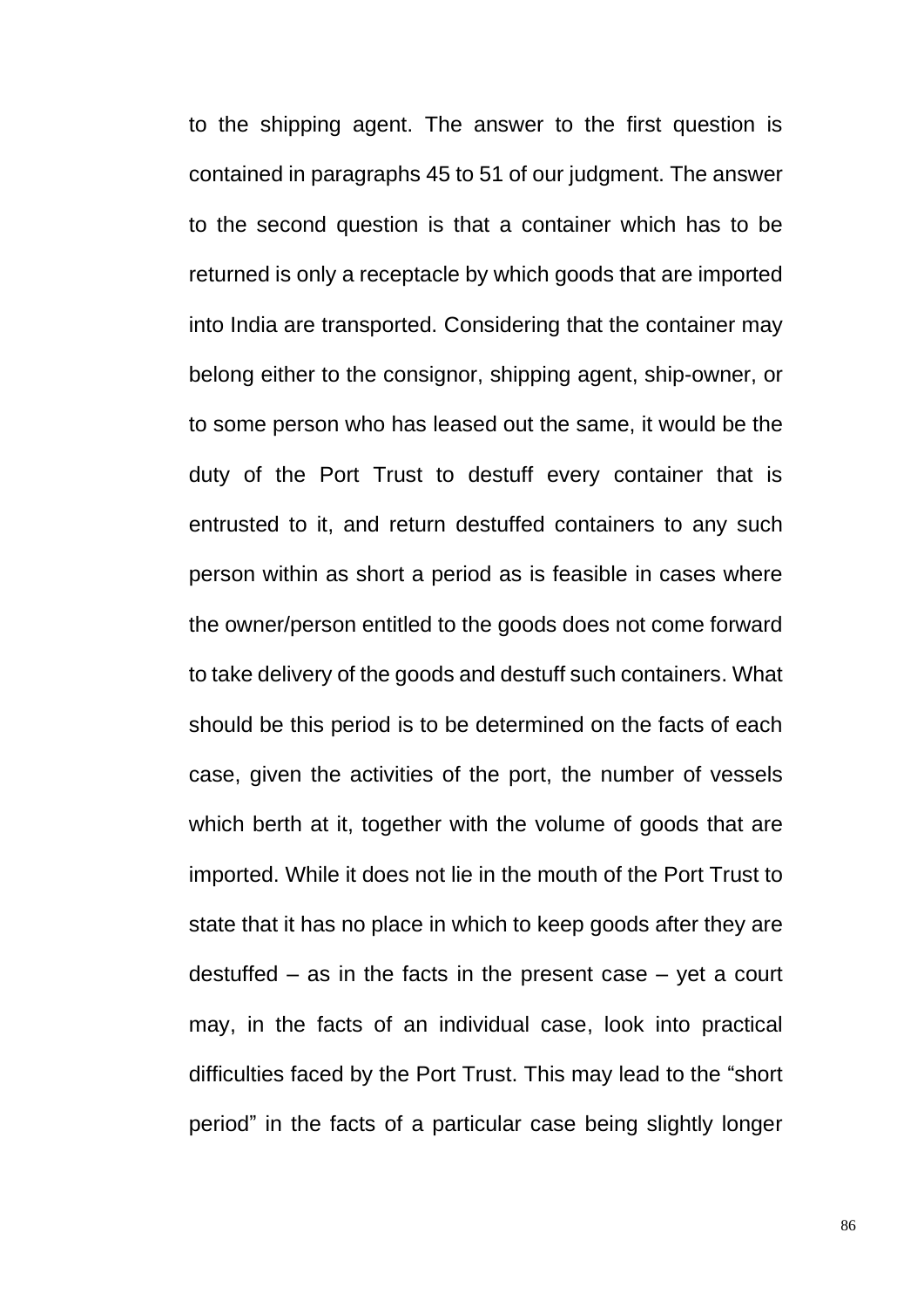than in a case where a port is less frequented, and goods that are stored are lesser in number, given the amount of space in which the goods can be stored.

- 83.Having answered the questions that have been posed before this Court, we do not, on the facts of this case, think that the justice of the case demands that we should interfere with the impugned High Court judgment. The steamer agents themselves did not dispute liability to pay ground rent upto 75 days before the High Court, and have admittedly paid the said charges long ago. As a matter of fact, the steamer agents paid ground rent even beyond the period of 75 days – the High Court having ordered the Appellant Port Trust to recompute the liability of the steamer agents, and return the balance to the parties concerned within two months from the date of receipt of a copy of the impugned judgment. To order a refund of ground rent paid for 75 days to the steamer agent, and direct the Board to then recover the same from the importer, consignor and/or the owner of the goods at this late stage of the proceedings would not be in the interest of justice.
- 84.Accordingly, we dispose of the appeals that have been filed against the impugned High Court judgment. The impugned judgment is set aside on one question of law, namely, that the expression "may" in sections 61 and 62 of the MPT Act cannot be read as "shall", subject